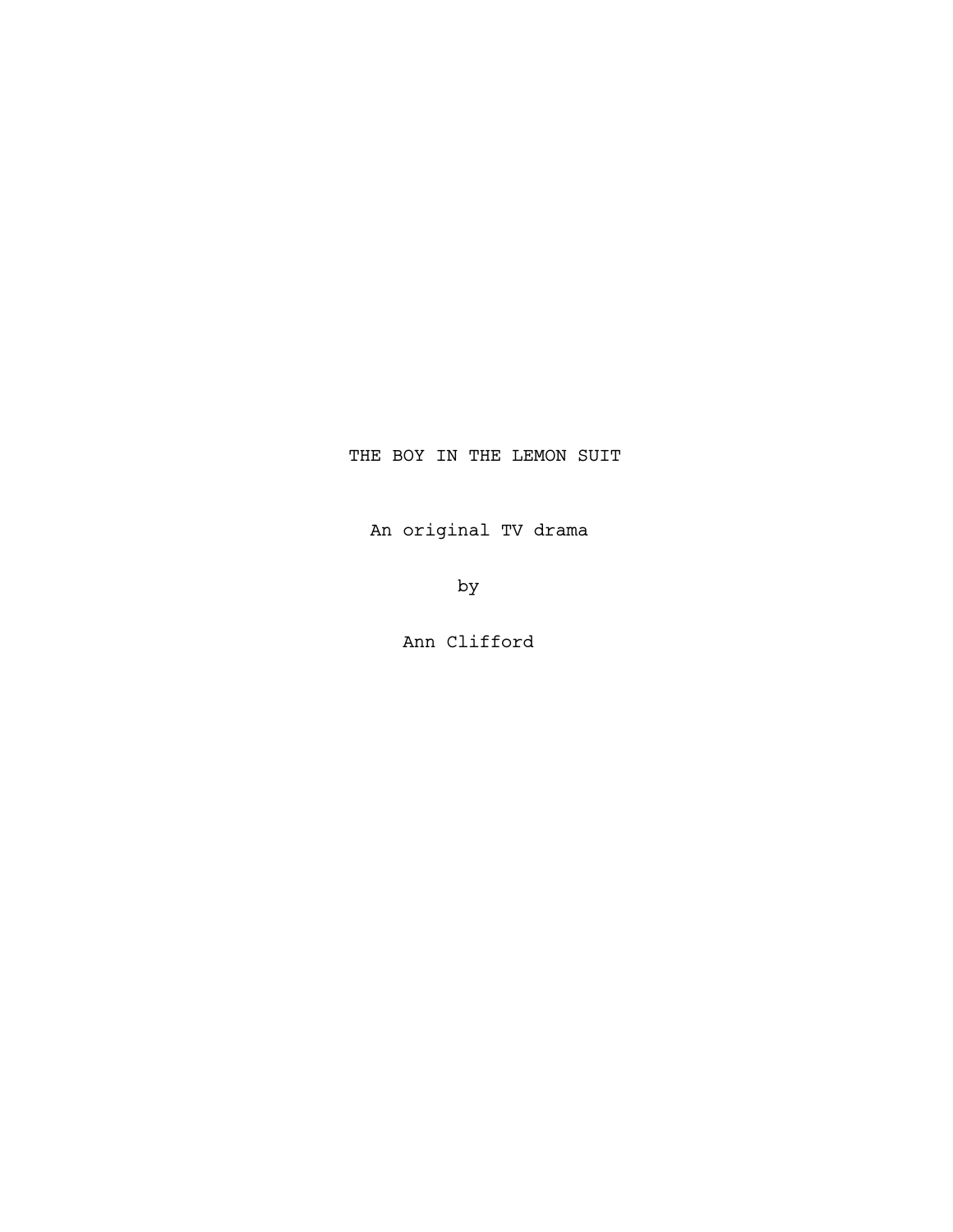MUSIC: Somewhere Over the Rainbow

Unseen DOROTHY(44) a petite, fun-filled, frustrated crooner, blends her voice with Judy Garland.

On the TV screen is archive footage of a montage of a silent report of the Queen's Silver Jubilee

The Queen on walkabout.

The Queen in her carriage with the Duke of Edinburgh followed by Prince Charles and the Queen Mother, and Princess Anne and Mark Phillips.

The Queen and her family coming out onto the Royal Balcony at Buckingham Palace. The crowds, the celebration.

> DOROTHY (O.S.) She may have a crown and fancy jewels, but she doesn't have what I have does she my love? My first grandchild.

> > PULL BACK TO:

2 INT DOROTHY'S SITTING ROOM SILVER JUBILEE (1977) - DAY 2

Proudly Dorothy kisses her 8 month old grandson Jack on the head as she stands, holding him, in front of the tv, alone in the room.

The room is comfortable, spacious, South England suburbia with the t.v. pride of place. Photographs of family overflow around the room.

Jack, delighted with the singing, watches her and grins. Light on her feet, Dorothy dances him around the room.

> DOROTHY .....fly, across the rainbow..why oh...

END CREDITS SARAH (20), a bundle of straw coloured energy, flings herself through the door.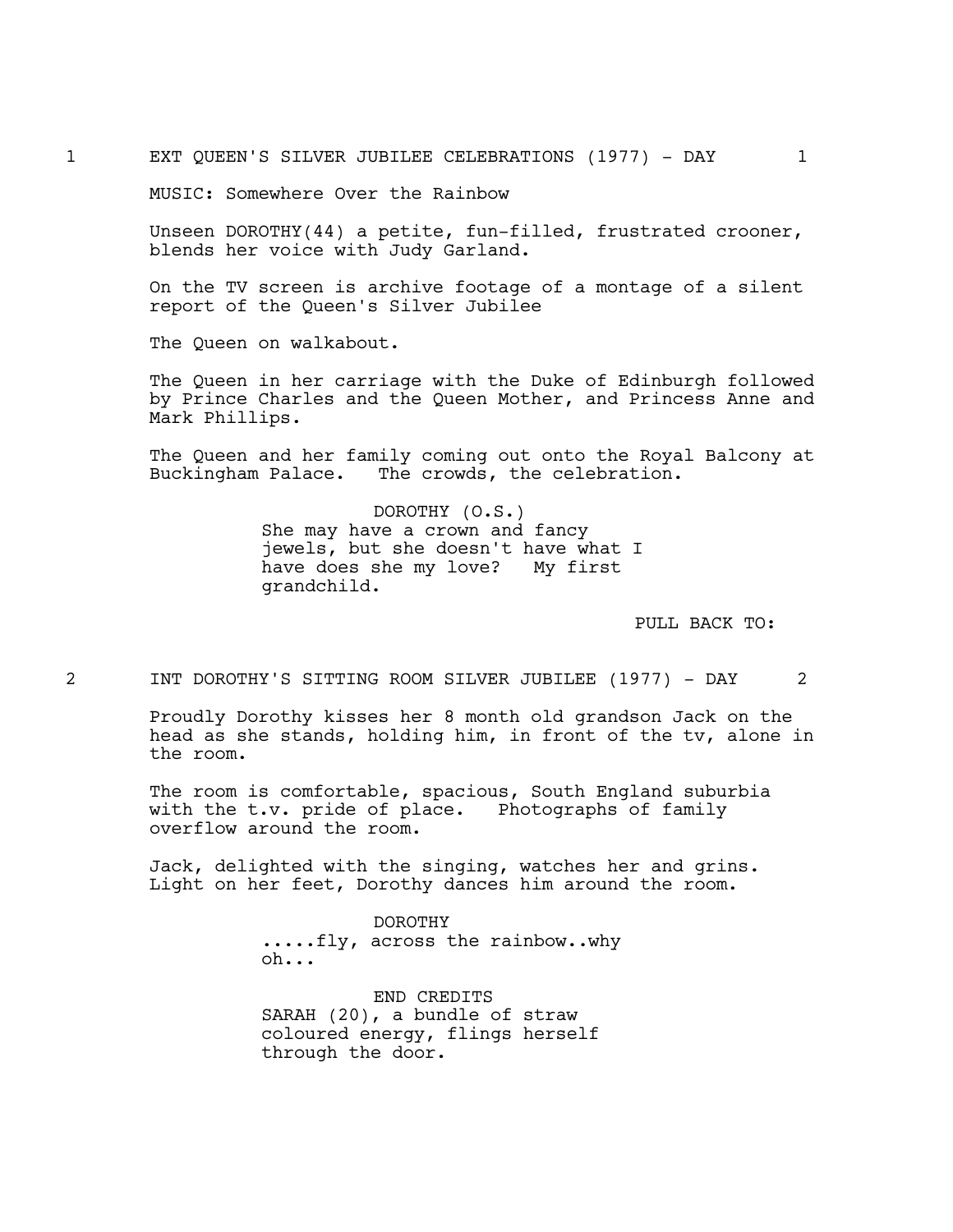# SARAH

That's better.

Dorothy turns in delight to see her daughter.

Sarah grabs Jack and the three of them exuberantly disco dance and laugh together.

> SARAH (CONT'D) (shouts) The street party's all set!

DOROTHY (shouts) Great!

Sarah spins Jack round and round, loses her balance, spins into an occasional table and the photographs go flying as she saves Jack before anything else.

> SARAH Oh mum I'm sorry.

She puts Jack on the floor. Goes and turns the music off.

Dorothy meanwhile is on the floor picking up frames.

DOROTHY It's alright. Don't worry.

SARAH (picks up a stray one) It's broken.

The photograph of an elderly couple in the collapsed frame reveals a black and white picture of a young man.

Behind that a torn but carefully pieced together picture of a toddler in a lemon suit.

Sarah holds the photos up.

SARAH (CONT'D)

Mum?

But Dorothy is already frozen.

SARAH (CONT'D) Who are these people? What's wrong?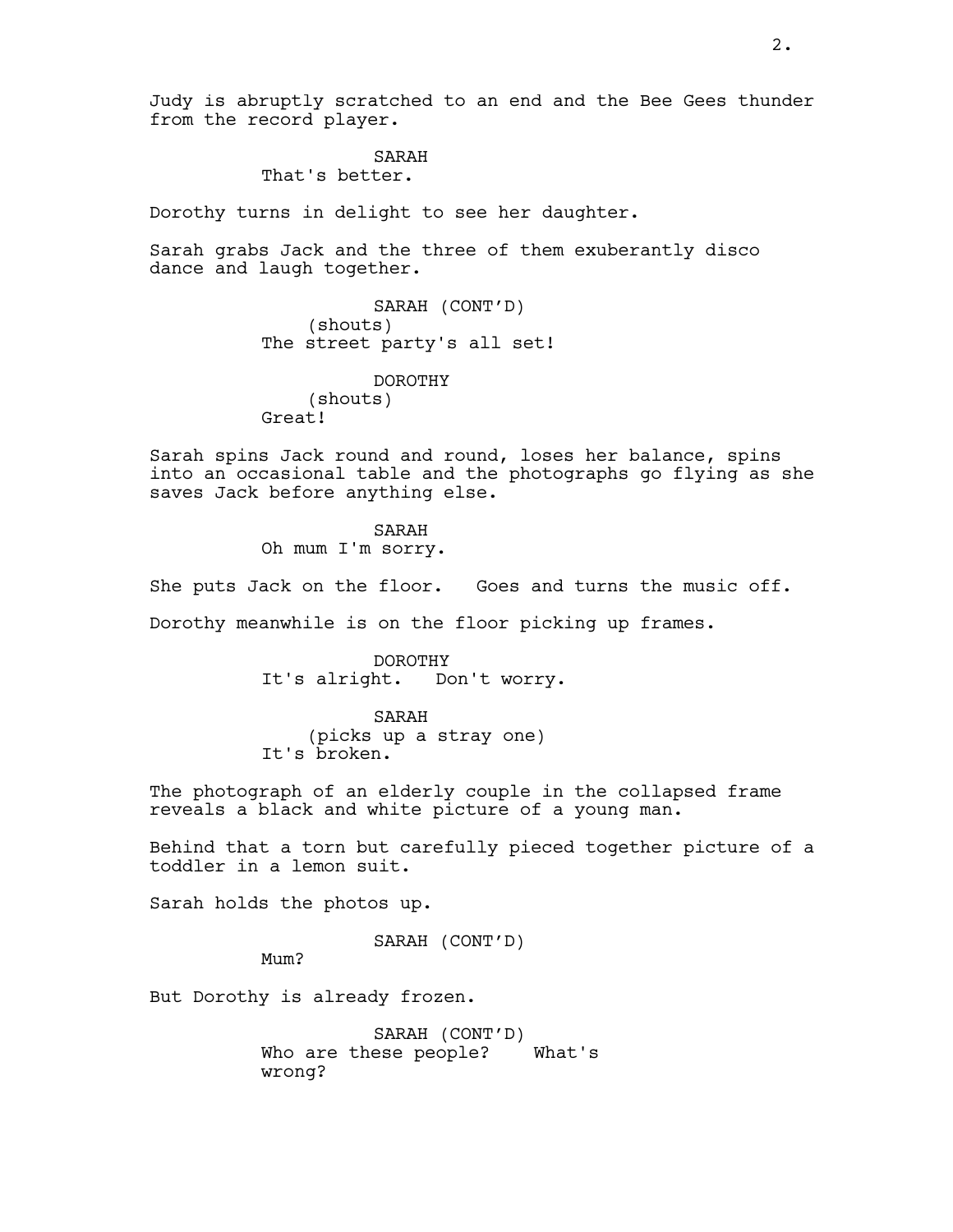Tears have come into Dorothy's eyes. She holds out her hand.

Sarah hands the photographs to her.

DOROTHY It's a long time since I looked at these.

SARAH Tell me. Please.

DOROTHY (so vulnerable) You might not like me if I do?

Sarah picks up Jack.

DOROTHY (CONT'D) What about the party?

SARAH They won't notice if we're a bit late.

DOROTHY The first time I saw Judy Garland sing Somewhere Over the Rainbow it was the end of the war, and I suddenly realised that there was a world bigger than mine.

DISSOLVE TO:

3 INT CINEMA 1945 - NIGHT 3

Wide-eyed Dorothy (12) stares with rapt attention at the cinema screen where Judy Garland sings "Somewhere Over the Rainbow". Dorothy mouths every word.

Next to her sits her mother MAISIE (30) a shopgirl, dressed to kill, who is not watching the film so much as flirting outrageously with the man STAN (26) who sits beside her.

CUT TO:

4 EXT CINEMA 1945 - NIGHT 4

People exit the cinema which is festooned in Union Jack bunting.

Dorothy emerges on her own.

3.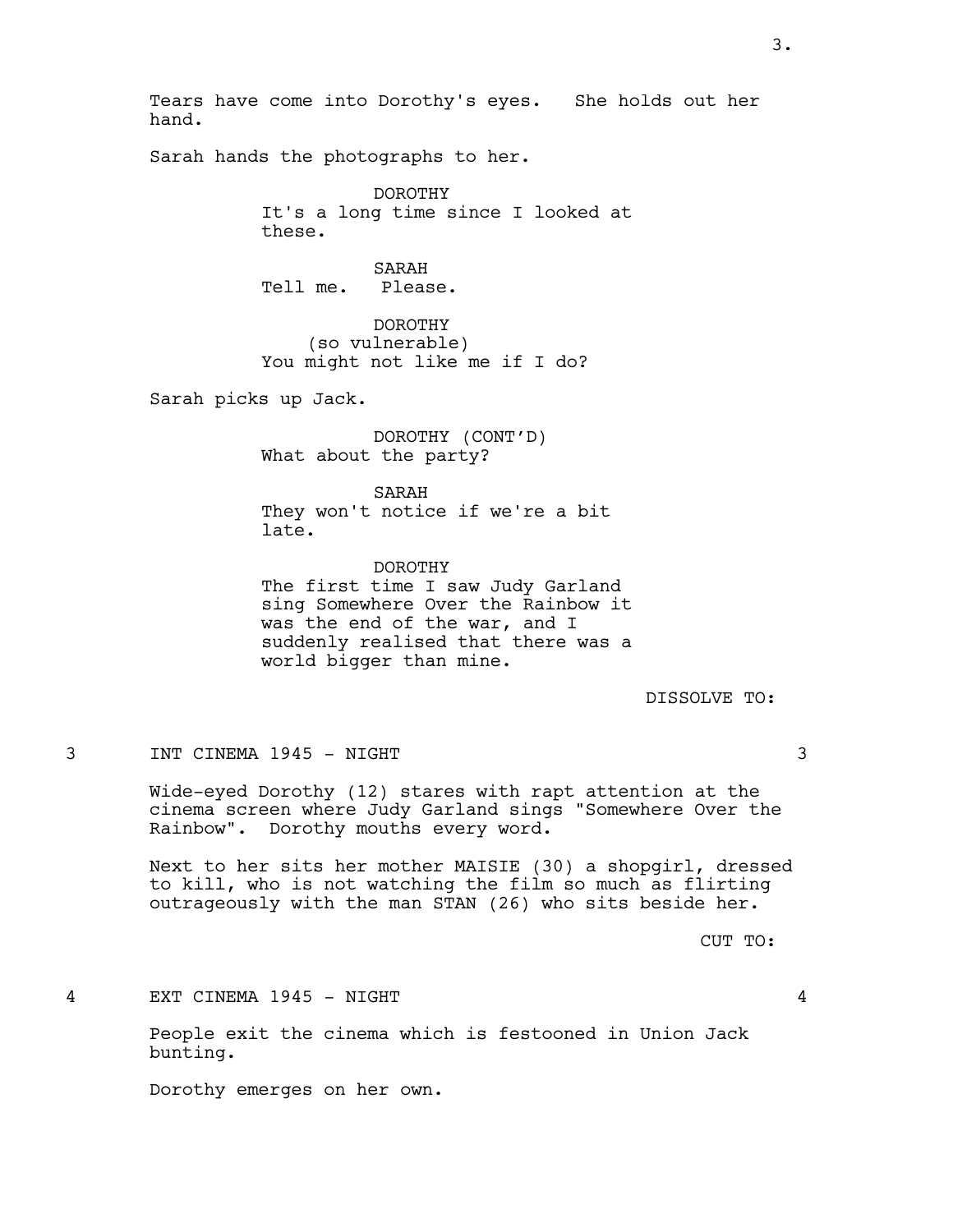She waits outside, alone. She lifts her eyes at a familiar droning sound of a B52 flying low overhead in the clear, starlit sky..

She starts to sing 'Over the Rainbow'.

Her reverie is broken by laughter and running as Maisie and Stan emerge.

Maisie stops and does up her blouse. She straightens her skirt.

An affronted CINEMA ATTENDANT locks the door behind them.

Maisie looks at her seams, straightens one, notices a hole.

She whacks Stan on the arm.

He grabs her and kisses her soundly.

She breaks away laughing.

She takes Dorothy by the hand and they walk away. Stan with his arm tight around Maisie.

CUT TO:

5 EXT SMALL BUNGALOW NIGHT - NIGHT 5

Dorothy, in a world of her own, stands and waits for her mother who is with Stan. Again she looks up at the stars, still singing.

> MAISIE Dorothy. DOROTHY!

Dorothy startled looks at her mother.

MAISIE (CONT'D) (kindly) Go on tuppence. Go inside and go to bed. Stan and I have still got some celebrating to do. It's not every day a war ends!

DOROTHY Night mum. Night Stan.

She watches as Stan pulls her mother into the darkness. Suddenly Dorothy hears a noise. She jumps.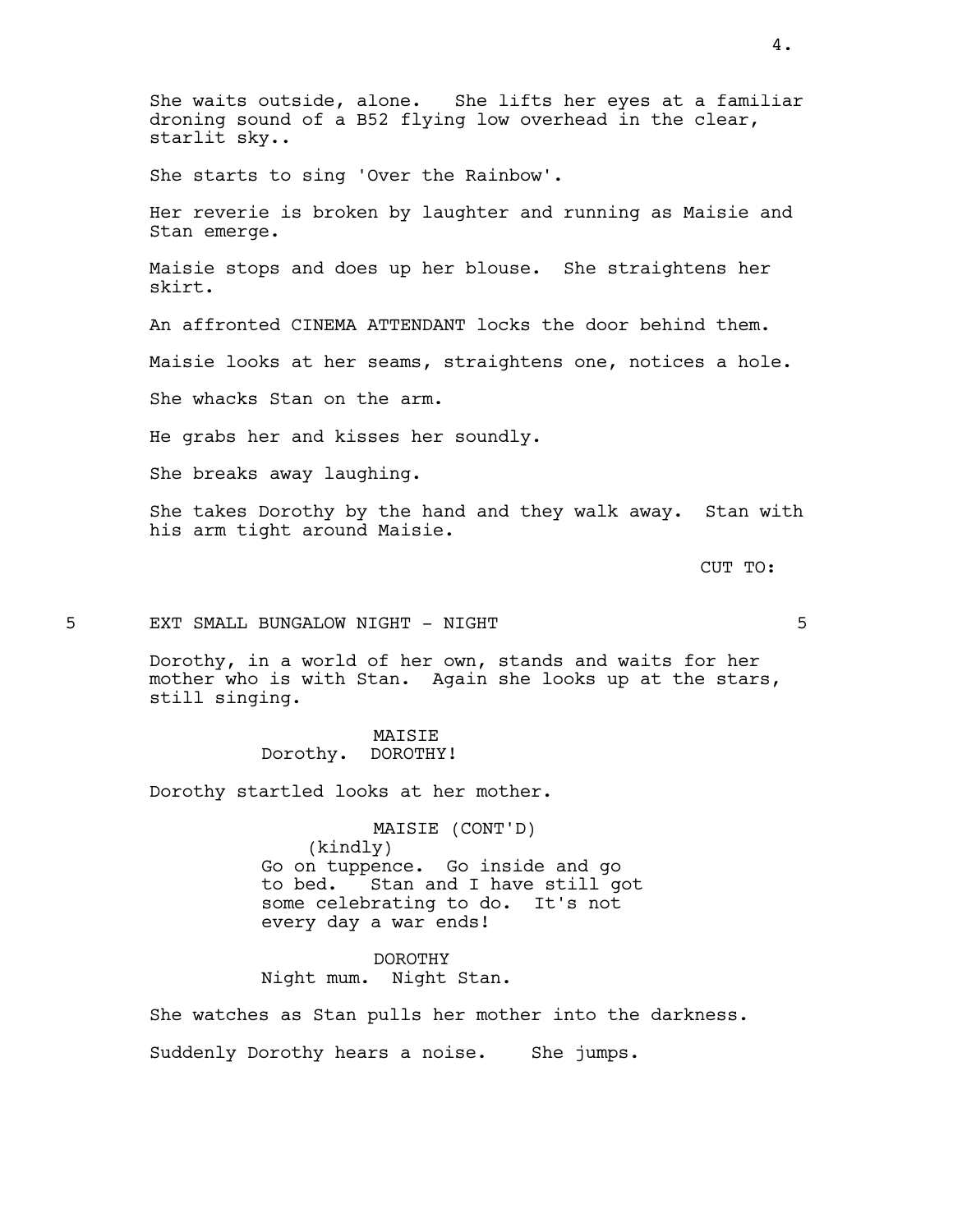KEN (whispers) It's only me.

Dorothy walks towards the voice.

She sees KEN (13) skinny, scruffy, shock of black curly hair, short trousers, sitting in the porch.

> DOROTHY (whispers) Ken what're you doing here?

KEN Waiting for you.

She squats down beside him and giggles.

DOROTHY Went to see the Wizard of Oz.

KEN I want to see that.

DOROTHY

You can.

KEN Maybe. Look.

He opens his hands and shows her his pride and joy, a catapult.

He stands up, and goes out of the porch into the front garden. Dorothy follows.

He takes a stone, and expertly fixes it and prepares to fire it into the clear star filled sky.

> DOROTHY (very impressed) Perhaps it's reached the stars. I bet you could make a stone fly even over a rainbow.

KEN Next time you see a rainbow, you find me.

DOROTHY (looks at him and grins) Alright I will.

Ken releases the stone into the air.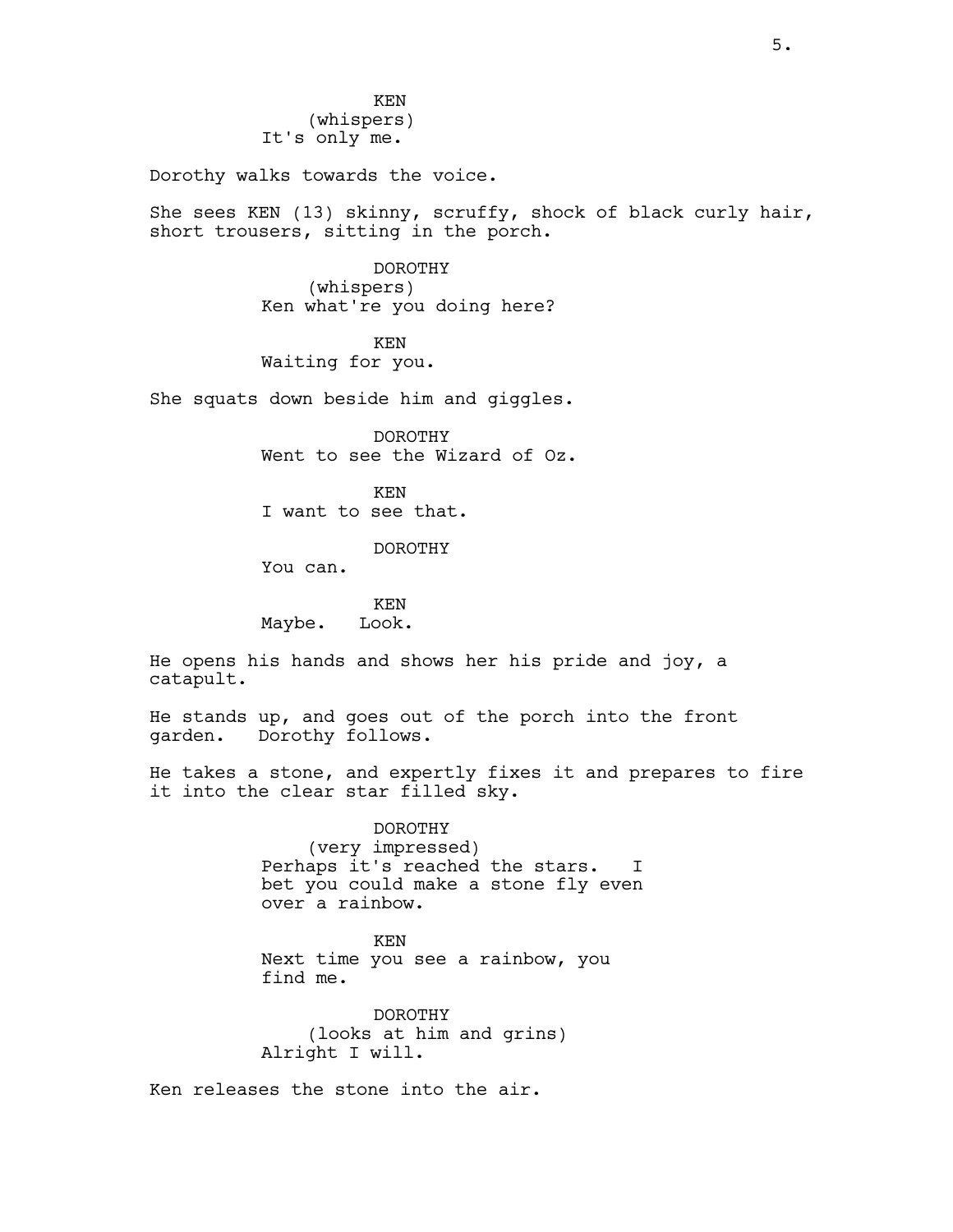STAN (O.S.) Ouch! Who was that?

Ken and Dorothy look at each other in horror then grin. Stan, his clothes awray, emerges rubbing his head.

> STAN (CONT'D) Bloody kids.

Ken scarpers out of the garden, Dorothy into the house noisily.

> MAISIE (O.S.) Don't think you've finished.

Stan disappears back into the bushes with a grin.

CUT TO:

6 INT BUNGALOW - NIGHT 6

Dorothy tries to close the front door really quietly.

She starts to tiptoe to her room.

ROBERT (O.S.) That you Maisie.

DOROTHY It'smee Grandad. Mum'll be in soon.

ROBERT (O.S.) Will she!

MARGARET (O.S.) Hush Robert. Sleep well Dorothy.

DOROTHY Thanks Gran.

Dorothy reaches her room, opens the door and creeps inside.

7 INT ROOM - NIGHT 7

Inside the room are two single beds, one smaller than the other. On one there are a couple of soft toys. A bookshelf with children's books.

Dorothy goes to the window, opens it, and stands looking up at the stars.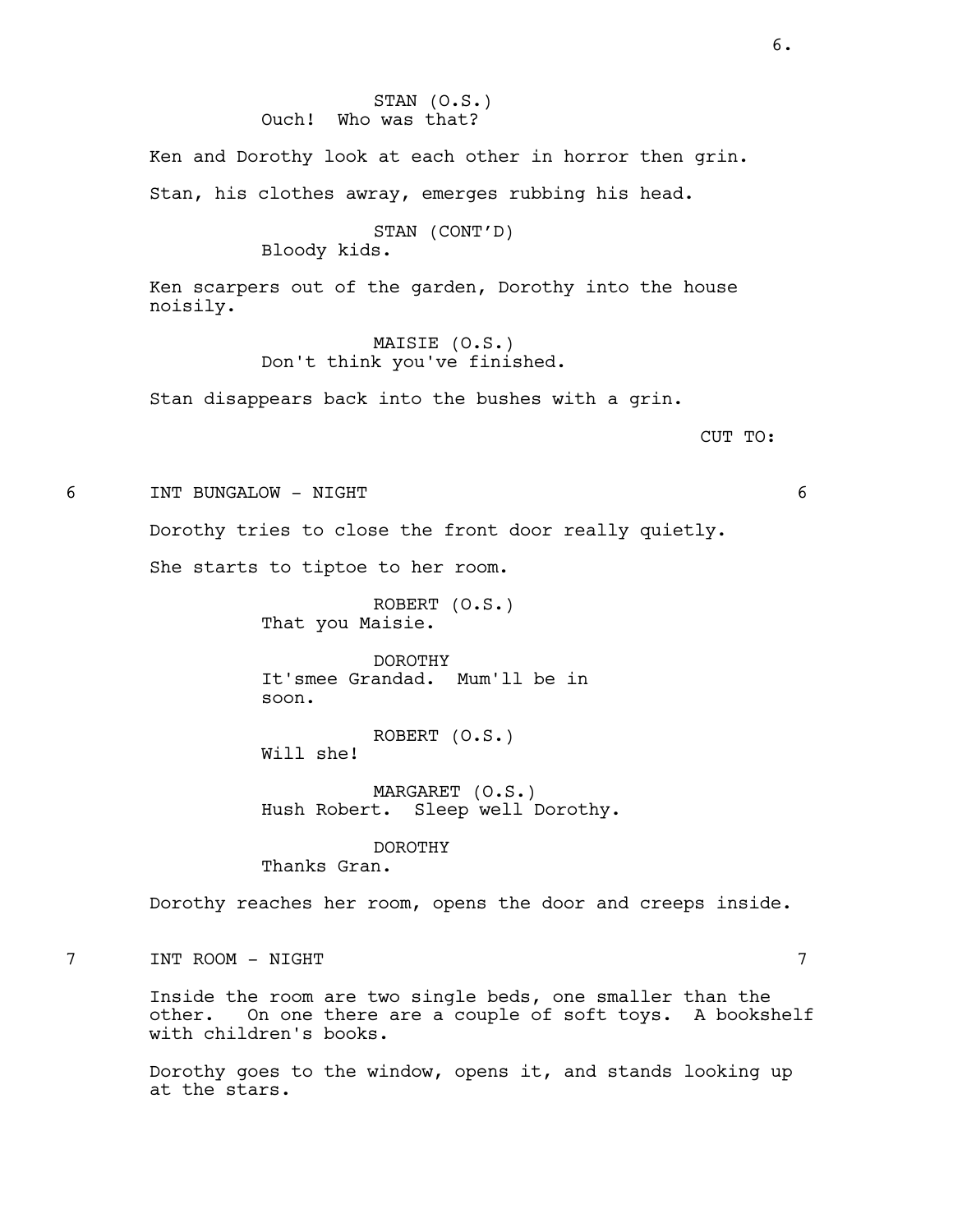DOROTHY (excitedly) Fireworks Mum...

She looks round. No-one there.

CUT TO:

## 8 EXT CORONATION STREET PARTY 1953 - DAY 88

Dorothy, dressed impeccably in her RAF uniform, now 19, laughs and jokes as she hands round cakes to the lines of terminally excited children who sit at a huge table half the length of the same street festooned with bunting.

A band is playing jive music. Some of the adults are jiving.

At the top of the street KEN (20), a spotty beanpole in a navy uniform organises a group of boys in a race.

> KEN On your marks, get set, GO!

The boys run, hell for leather towards the finish line perilously near the end of the long table.

They reach the end.

One BOY (10), unable to stop, careers into the table and ends up with jelly all over him. He looks up worriedly.

Everyone laughs. The boy starts to eat the jelly.

Ken has his eye on Dorothy and walks with purpose towards her as she helps the boy up.

> KEN (CONT'D) Careful of that uniform young lady.

Dorothy looks up with recognition and delivers a killer smile.

She hands the boy what's left of the jelly.

DOROTHY (to the boy) You might as well finish it.

The boy runs off delightedly, a group of eager boys suddenly surrounding him.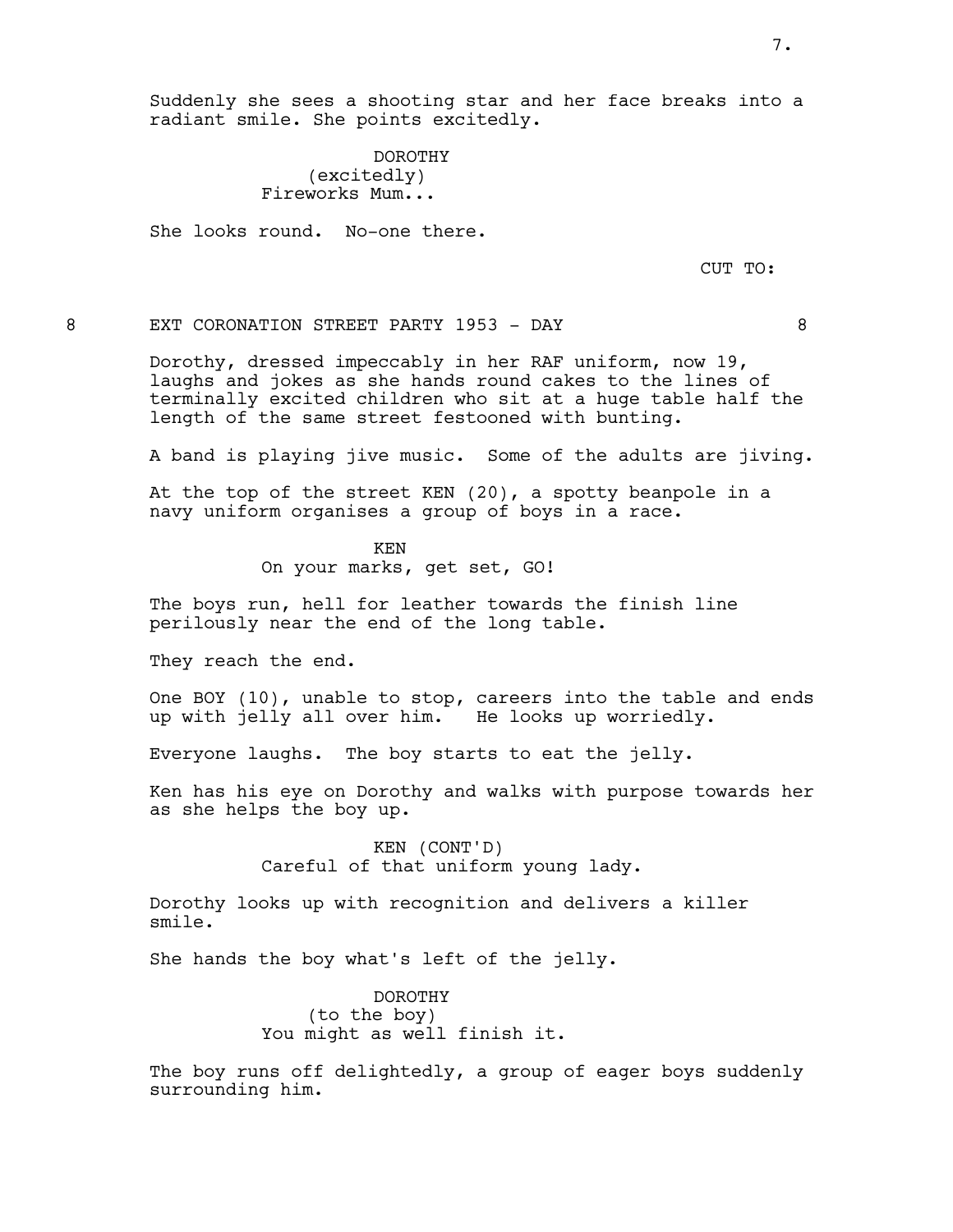Ken takes his handkerchief out and hands it to Dorothy. She looks at him quizzically.

> KEN Your uniform Dorothy.

Dorothy looks down and deals with the jelly.

TED Not keeping such a lovely young lady all to yourself Ken?

TED (22), short, broad, brylcreamed and full of himself, butts in. Ken is obviously annoyed.

Dorothy looks at them both and enjoys the attention.

DOROTHY Fancy a dance boys?

She takes one in each arm and saunters with them to the band and the busy jivers.

> DOROTHY (CONT'D) C'mon Ken. You first.

KEN

I don't dance.

DOROTHY Then you should.

She takes off her jacket and hands it to Ken.

She takes hold of Ted's hand and drags him amongst the jivers.

Ted dances really well. He is strong, and Dorothy loves the feeling of being thrown about. She knows they look really good.

Ken watches the smiling bubbly Dorothy, moody and irritable.

The dance ends and laughing Dorothy returns, Ted in tow.

DOROTHY (CONT'D) Get us a drink Ted, would you?

TED

Sure.

Ted saunters off.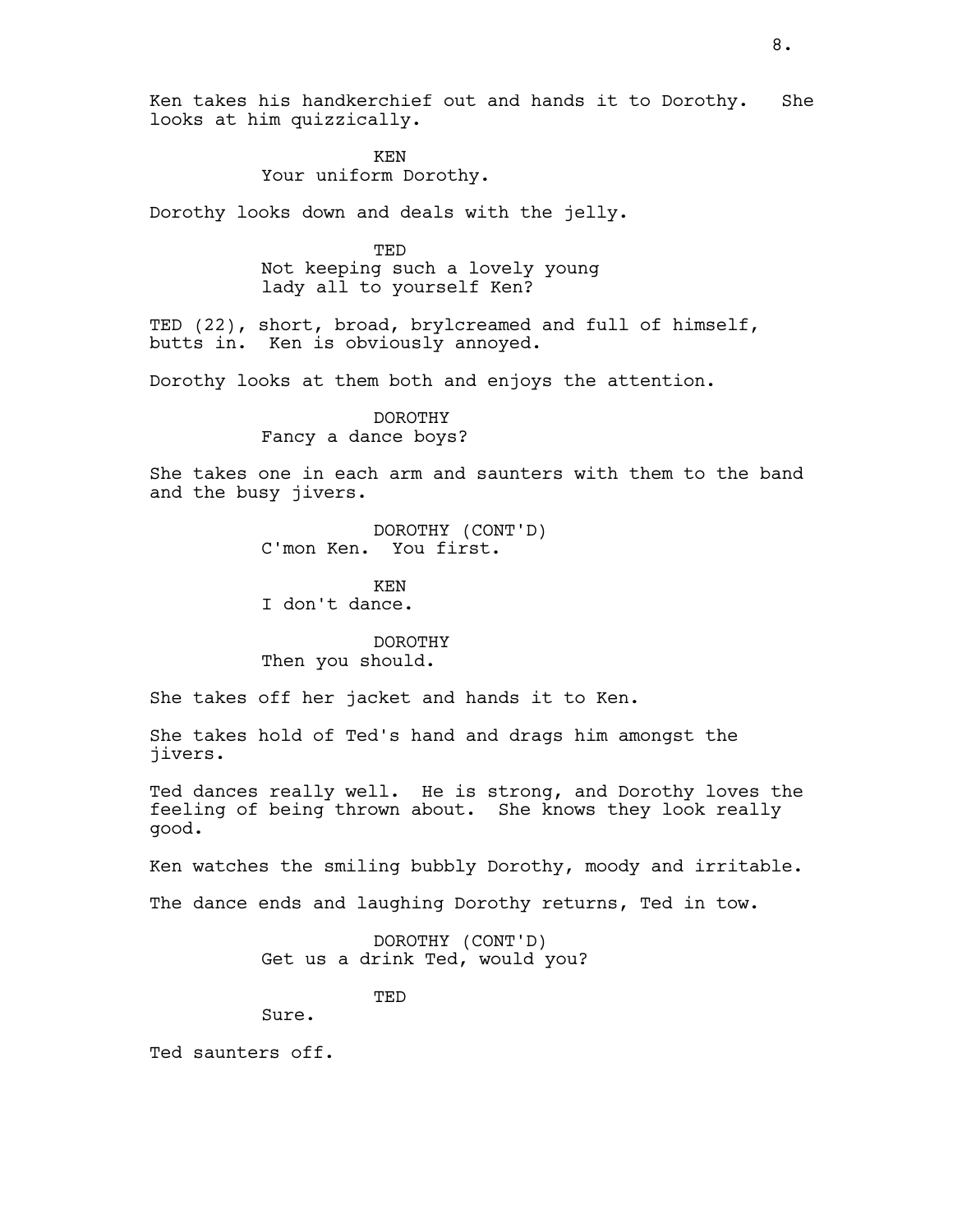DOROTHY (to Ken) You clean up well.

Ken looks bashful.

KEN Didn't know you joined up?

DOROTHY

There's a lot people don't know about me. Bet you can't guess where I'm going to be stationed can you?

Ken looks at her excited face.

KEN

No.

DOROTHY Try. Please.

KEN

Germany!

DOROTHY (bursting to say) Egypt.

KEN

Never.

#### DOROTHY

Can't wait. I'll get to see the pyramids. They're one of the seven wonders of the world you know. Cleopatra, so romantic. What with her and Mark Anthony. Where are you going? What sort of ship?

KEN Portsmouth. I'll be staying on terra firma though, in Supplies.

DOROTHY Don't you want to get away, to explore?

> KEN (looks at the street celebrations) (MORE)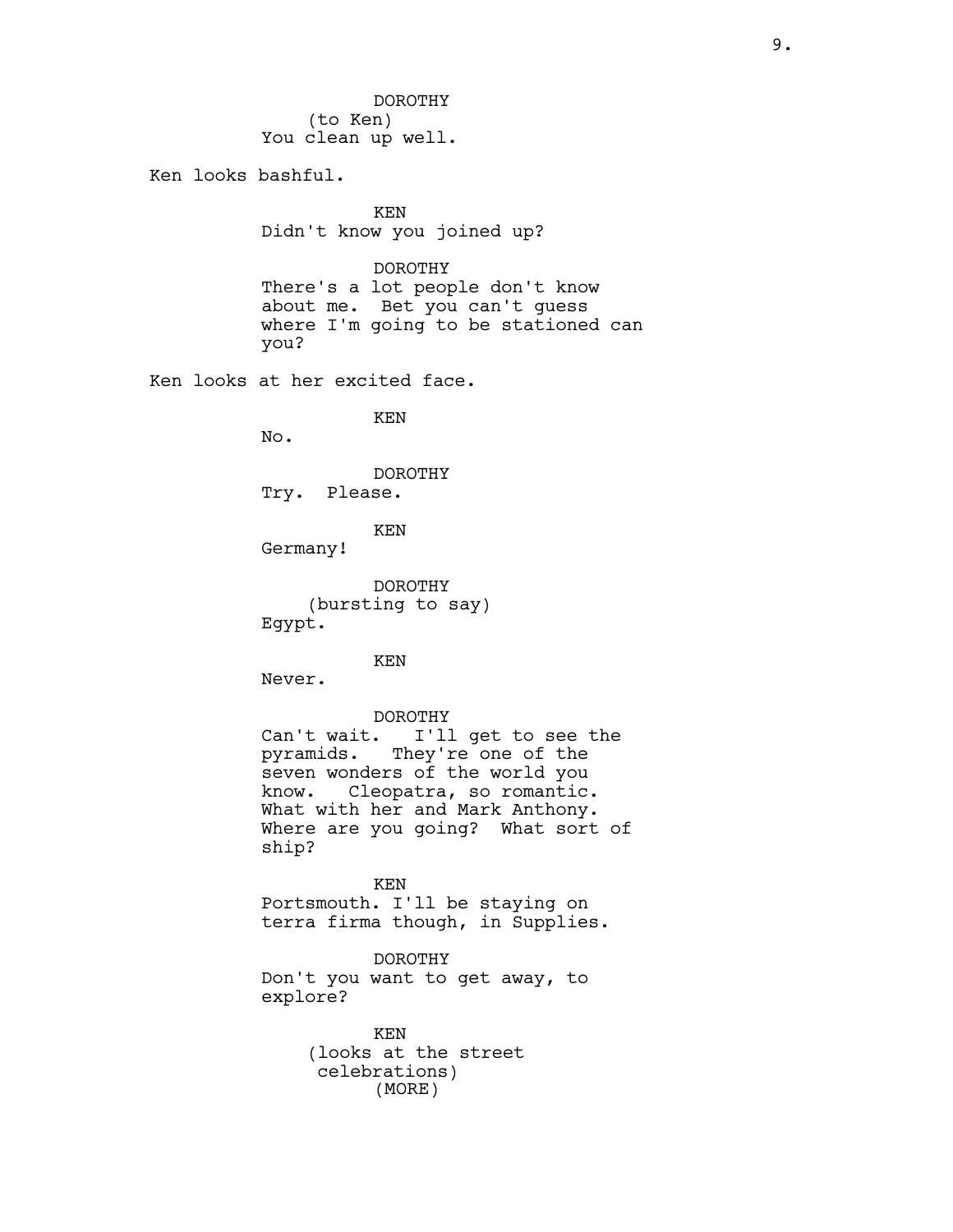From all this. I love all this. This is where I belong. KEN (CONT'D)

DOROTHY (wistfully) I wish I knew where I belonged.

Ted returns with a drink in each hand.

**TED** Sorry mate. Only got two hands.

He hands Dorothy a drink. They both drink.

TED (CONT'D) Fancy another dance?

They both hand their drinks to Ken who stands there like a lemon.

Ted whisks Dorothy on the dance floor and starts throwing her about.

Ken puts the two drinks down. Takes a last look at Dorothy and goes.

Ted pulls Dorothy off to the side. His hands start exploring her body as he tries to kiss her.

> DOROTHY (she shoves him away) Get off.

He grabs her again.

She slaps him round the face which suddenly becomes brutal, but he controls himself.

> DOROTHY (CONT'D) No. The only man I'll let touch me is the man I'm going to marry.

TED Too hoity toity for your own good. You need to come down a peg or two miss.

DOROTHY And you're going to do it are you?

TED

Maybe.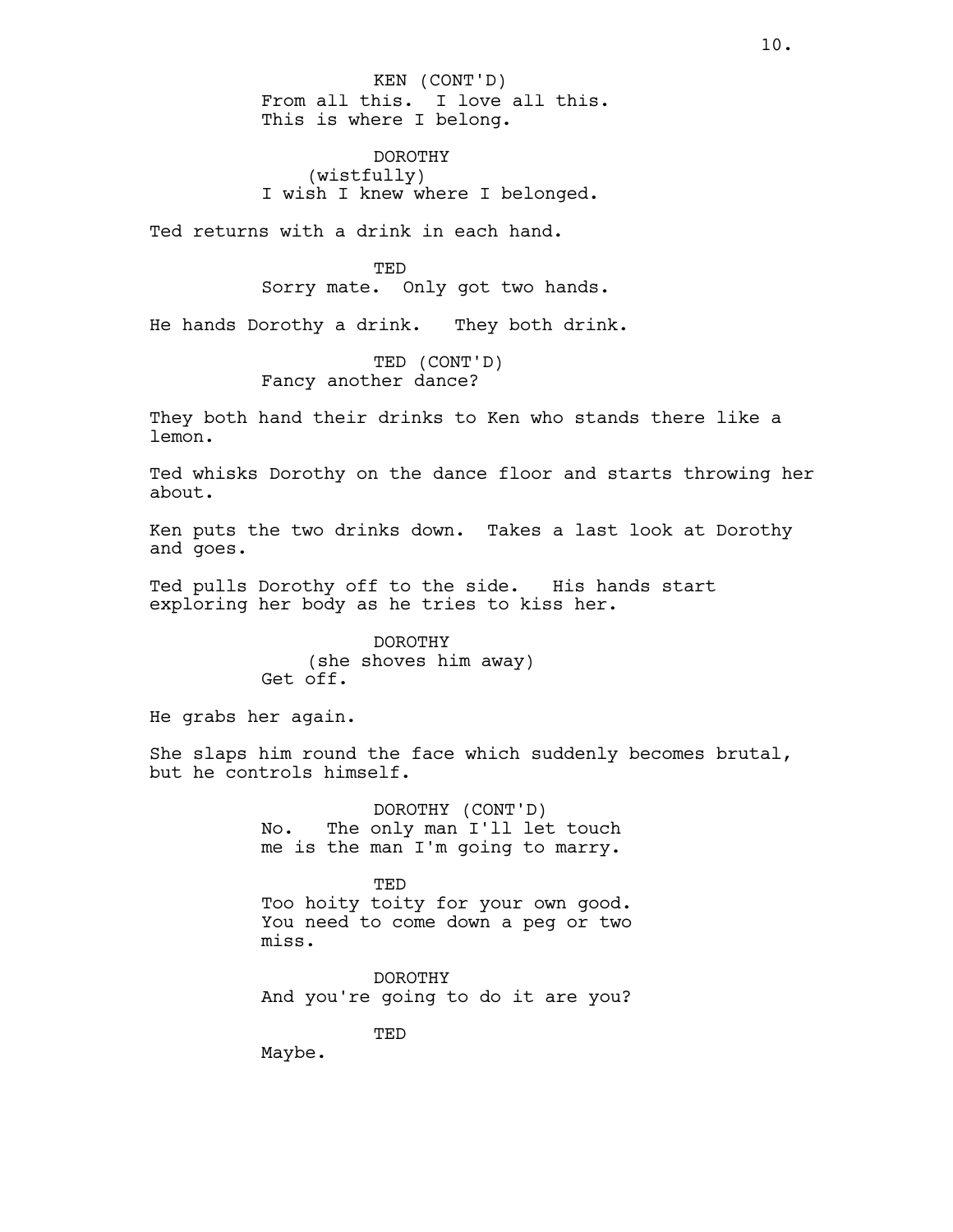Dorothy laughs. A young MAN grabs her and takes her into the dance space, where suddenly Ted is quite forgotten.

Ted is furious, but Dorothy is oblivious.

DISSOLVE TO:

9 EXT STREET PARTY SILVER JUBILEE (1977) - DAY 9

There is bunting, disco music, families, food, drink and a general air of excitement.

Dorothy laughs as the BALLOON SCULPTOR finishes the balloon crown and places it on her head.

She sits at a long table filled with food, beside Sarah with Jack in a high chair, eating.

> SARAH Suits you. Dad was a good dancer then?

## DOROTHY

The best.

SARAH You didn't really see the Pyramids did you? You never go abroad.

DOROTHY There's a lot you don't know about your old mum.

SARAH (holds b/w picture of young man) Is that where you met him?

> DOROTHY (giggles) 'Gorgeous George' (her eyes fill). He was as tall as a house.

> > CUT TO:

10 INT PORT SAID NIGHTCLUB (1953) - NIGHT 10

Smoked-filled decadence fills and thrills Dorothy's nostrils as she, enticed by her worldly wise and glamorous friend PAM (21), both dressed in RAF uniform, tries to appear sophisticated in what to Dorothy, is a den of iniquity.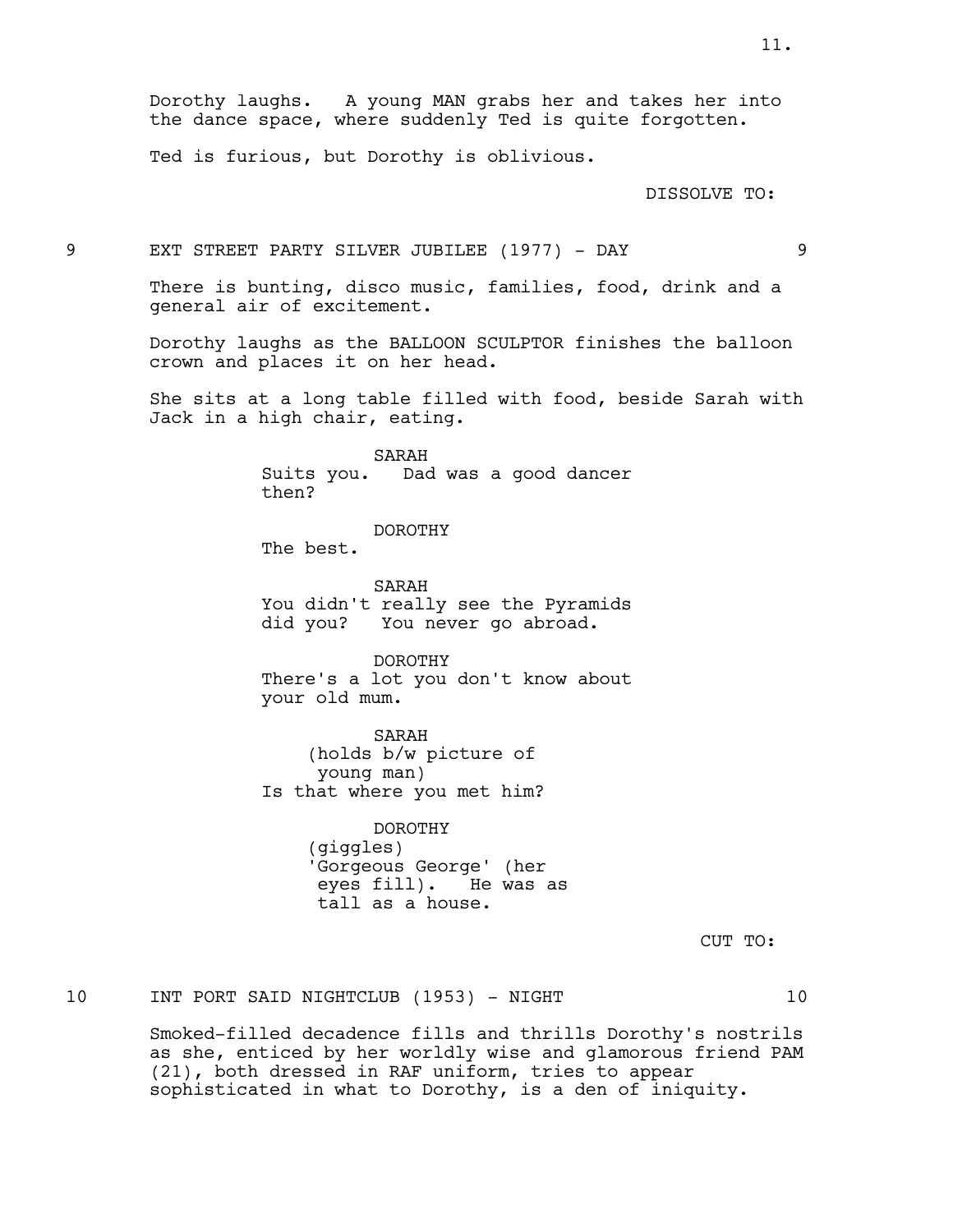Pam nonchalantly orders two drinks and sits at a table.

Dorothy sits open eyed, childlike and up for anything.

She listens enchanted by the ageing cabaret CROONER (40) in a shimmering suit.

The drinks arrive. Two whiskies.

## DOROTHY I don't drink whisky.

## PAM

## Now you do!

She sips the noxious stuff feigning indifference, but gags.

Suddenly two men, flyers in RAF uniform appear with a bottle of whisky.

They sit. EDWARD (22) short, stocky, shy, pitted skin and bristle for hair and GEORGE (25) 6'7" matinee idol looks and a line for every woman.

Dorothy is immediately smitten by George who ignores her.

GEORGE (looks Pam over) I bet you can dance.

PAM

Oh yes.

GEORGE (takes her hand) Let's go then.

Dorothy, put out, finds herself with Edward.

Pam, delighted, is whisked away to dance.

Awkward and silent Edward drinks while she watches slimhipped George flirt with Pam.

> DOROTHY Shall we dance?

EDWARD I'm not very good.

DOROTHY Don't worry. I'll make you look good.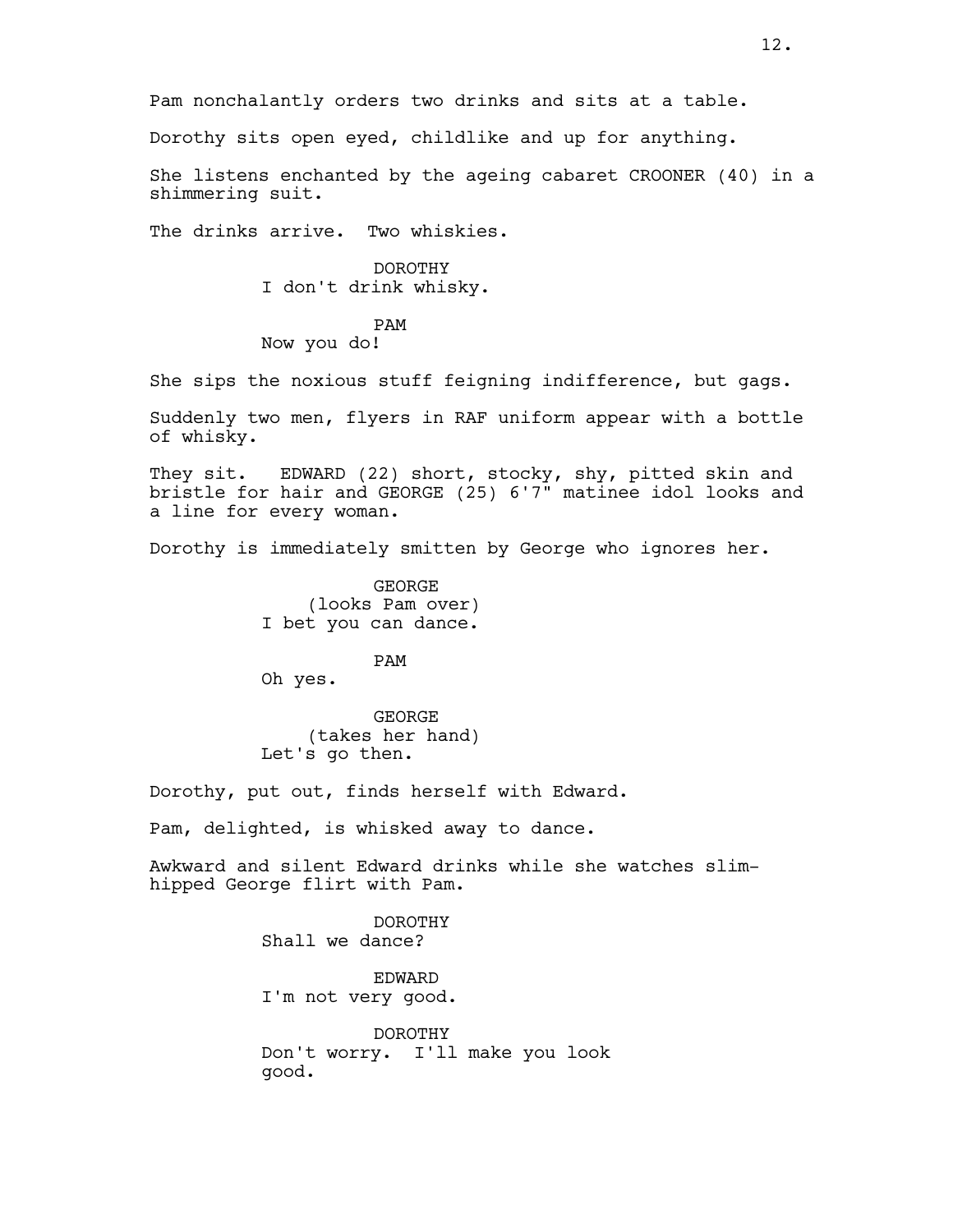On the dance floor Dorothy unsuccessfully tries to get George's attention. The music ends. Still Dorothy has failed to capture George's attention. CROONER Ladies and gentlemen, the microphone is yours. Who would like to join me in a song? 11 EXT STREET PARTY SILVER JUBILEE (1977) - DAY 11 Dorothy still has the sculpted balloon crown still on her head. SARAH (impressed) You didn't? DOROTHY I'm afraid I did. SARAH Hussy. 12 INT PORT SAID NIGHTCLUB (1953) - NIGHT 12 Dorothy and the Crooner sing "Over the Rainbow". It is one of her finest moments. She finishes, everyone, including George, applauds. A hand is held out for her as she gets off the stage. DOROTHY Thank you. The music begins, "Bewitched, Bothered and Bewildered". GEORGE Care to dance? She is swept into his arms. Pam looks at them, furious with Dorothy. She picks up her

Edward sits at the table drunkenly drinking whisky.

jacket and leaves.

George lifts Dorothy's face to his and kisses her.

13.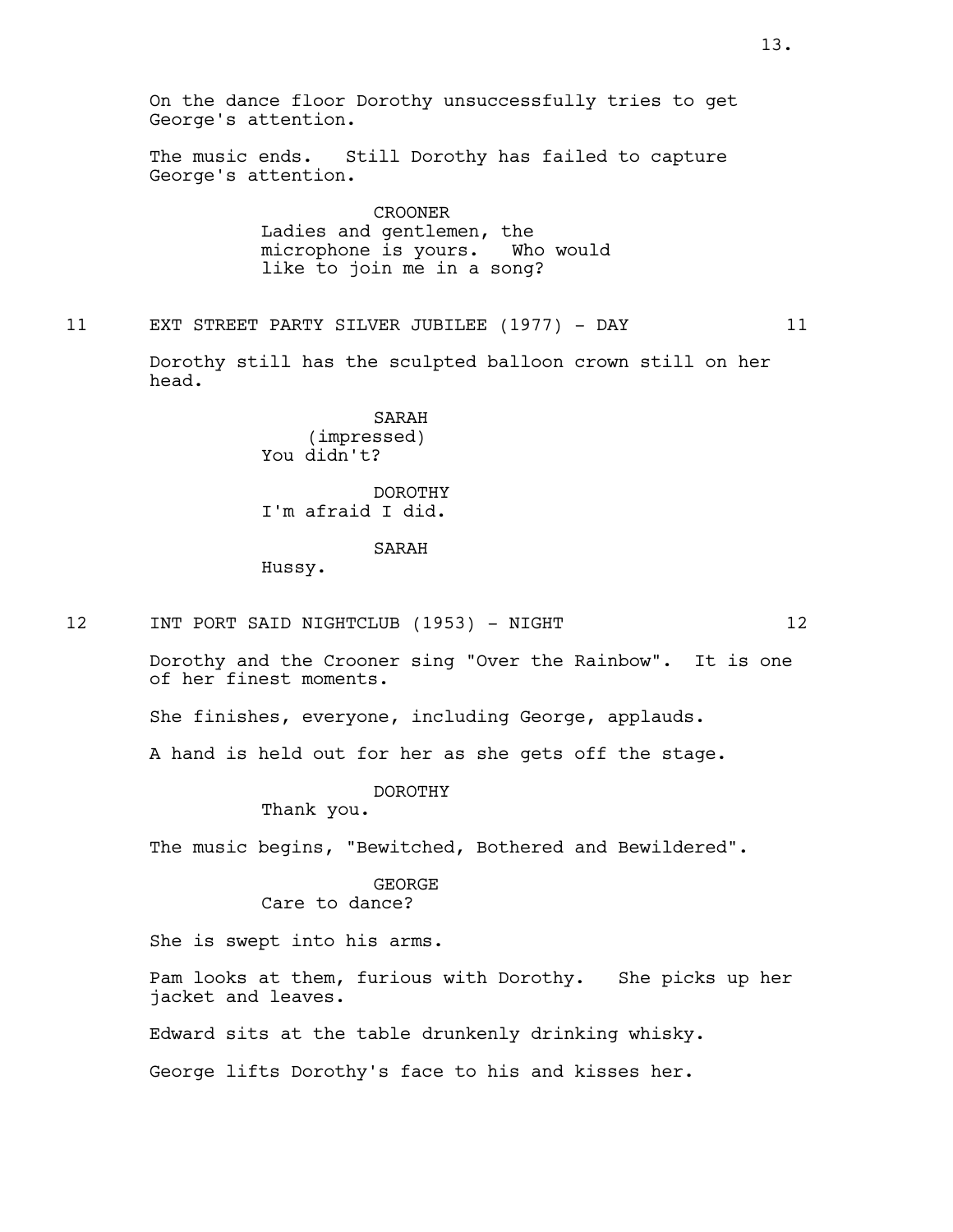## DOROTHY (V.O.)

I think that was one of the most exciting times in my life. I got drunk on the attention and fell head over heels in love. It was as if all my dreams had come true. I was supposed to be on rest and recuperation in Port Said. There wasn't a lot of either. (giggles) But then .....suddenly I was back in Chatham. Again!

CUT TO:

## 13 INT DOROTHY'S BEDROOM - DAY 13

Dorothy, tears falling, hangs up her uniform precisely in her childhood bedroom. Her mother's bed is empty as if she had never been there.

Her grandmother MARGARET, an old looking 54, shoulders bowed, in a large apron, brings her a mug of tea. Dorothy wipes the tears away determinedly.

> MARGARET Nothing better than a cuppa.

Dorothy turns round, tearless but Margaret sees the tear stains.

> MARGARET (CONT'D) No good crying over spilt milk.

> > DOROTHY

Bit more than milk Gran. Thanks for the tea. But..I must be brave. George will be back soon. We're moving to Blackpool. I know it's a bit far, but you will come and visit me won't you Gran. At least its not as far as New Zealand is it?

MARGARET No. Dorothy...

DOROTHY

I've got a photograph. Do you want to see? Course you do. (She rummages) Isn't he adorable? Just like a movie star. Do you know how tall he is? He's 6'7". He makes me look like a midget.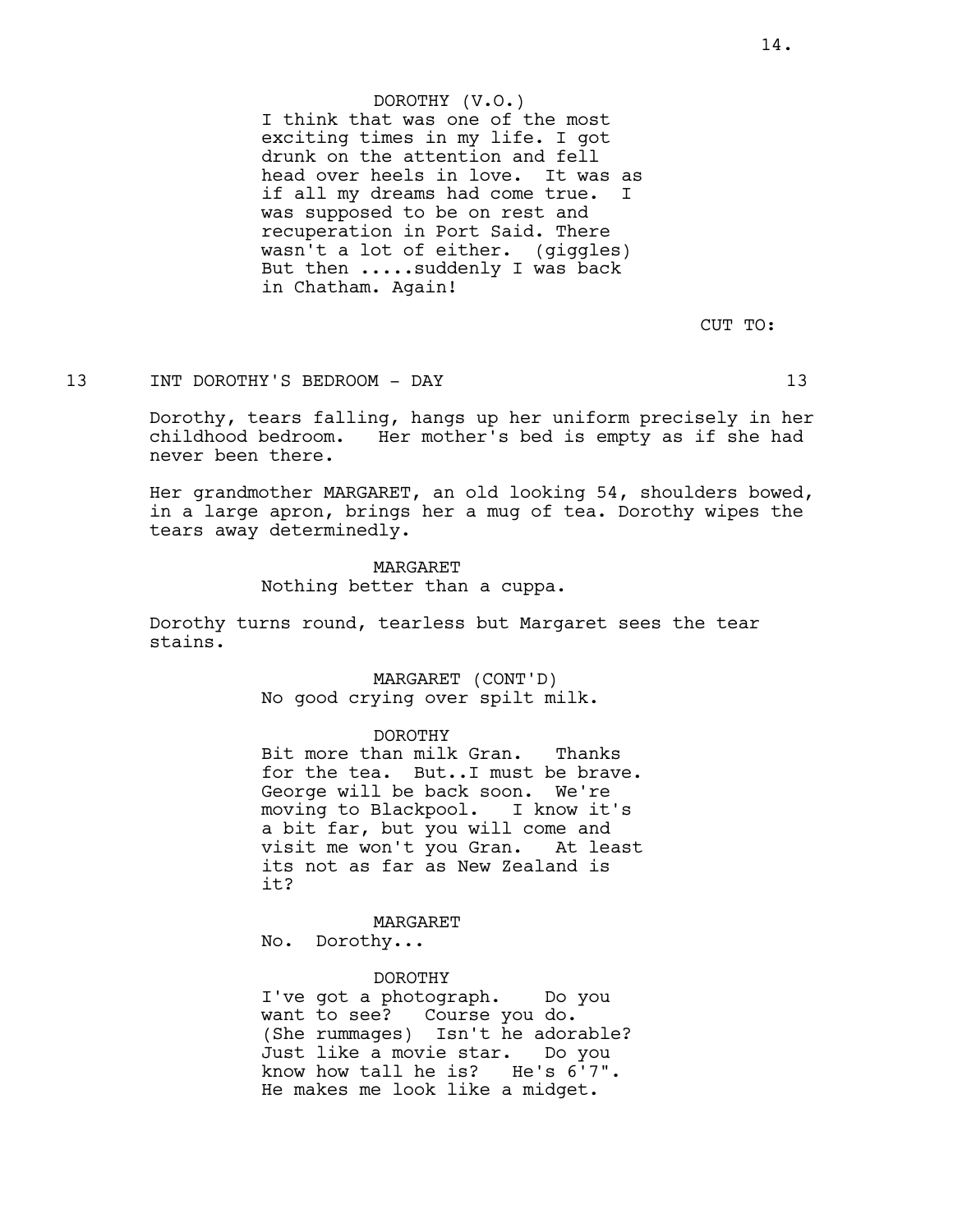DOROTHY (CONT'D) Isn't he just the most perfect person in the whole world. How many girls have the chance to marry the man of their dreams?

Margaret shuts the door as she leaves.

14 EXT BUNGALOW HALL - DAY 14

Margaret looks up worriedly as her husband ROBERT (55) a dapper, precise, cold man in a suit and hat, lets himself in the front door.

Robert looks at her and shakes his head.

MARGARET Don't be too hard...

ROBERT

Dorothy!

Dorothy appears at her bedroom door.

ROBERT (CONT'D) Come into the drawing room. Margaret get us some tea.

DOROTHY It's alright Grandad I've got some.

ROBERT

I'd like some.

Margaret goes off to the kitchen as Dorothy and Robert walk into the lounge, a model of cleanliness and order.

15 INT DRAWING ROOM - DAY 15

Robert stands authoritatively.

ROBERT Today I saw George's Commanding Officer...

DOROTHY ..did he say when George is to be back?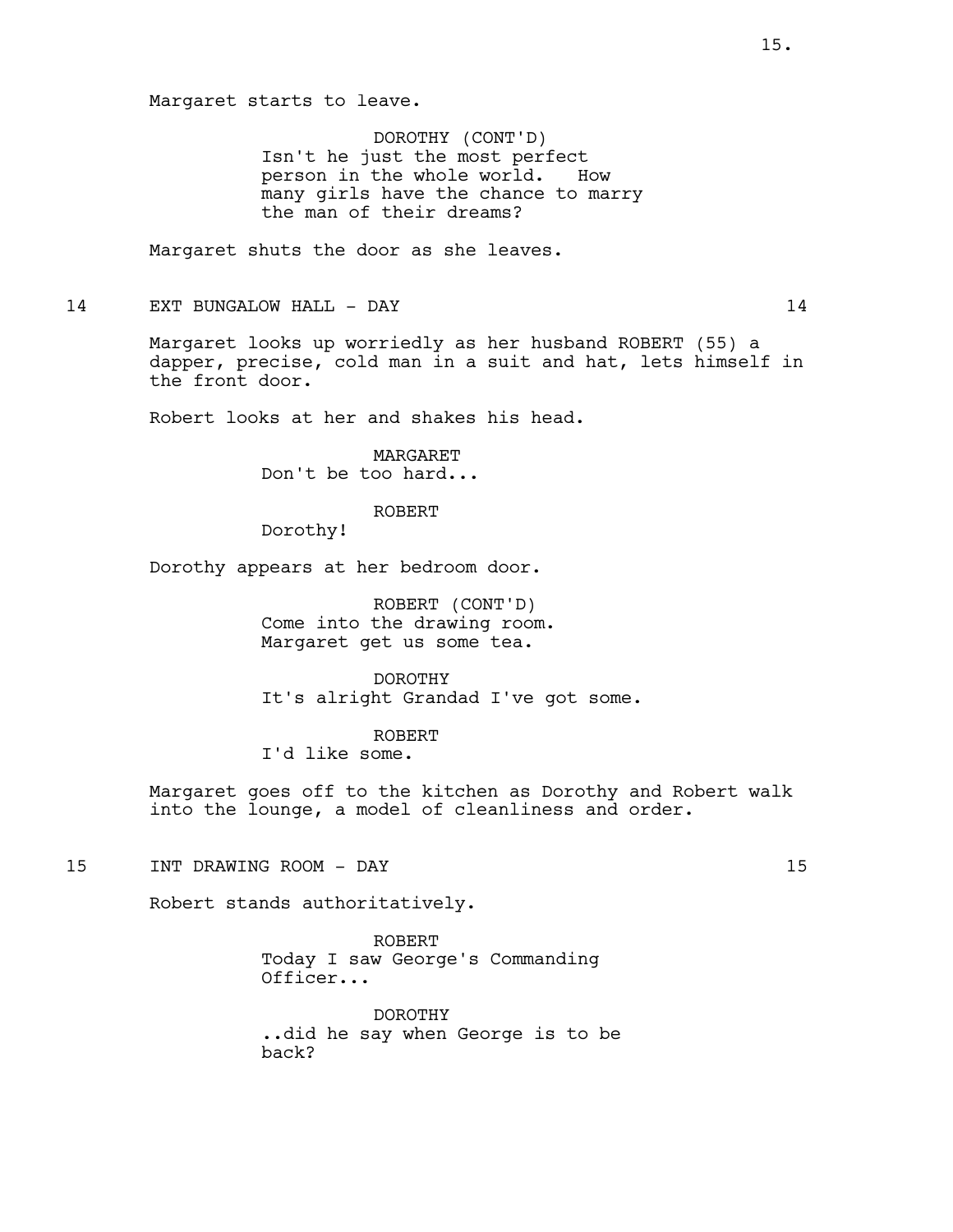Dorothy! George has no intention of marrying you. You will have to give the child up for adoption.

DOROTHY

How can you say that? You haven't even spoken to George. You don't know him like I know him. He loves me..

ROBERT He's already married!

DOROTHY

What?

#### ROBERT

George is already married, he has one child and his wife is expecting another. Dorothy you have been very foolish, very foolish indeed. There is nothing for it, but for you to go away, have the child and put it up for adoption. I've already been looking at places. The Forces hospital in Bromley will help you during your confinement...

#### DOROTHY

...but I'm going to live in Blackpool. It's all arranged. George said..

## ROBERT

George is a liar and a cheat. The sooner you come to your senses about him the better.

Her legs sag.

DOROTHY You don't know him..

ROBERT ..and neither do you...

## DOROTHY

.. he loves me..

Robert looks at her in utter frustration.

#### ROBERT

Go to your room.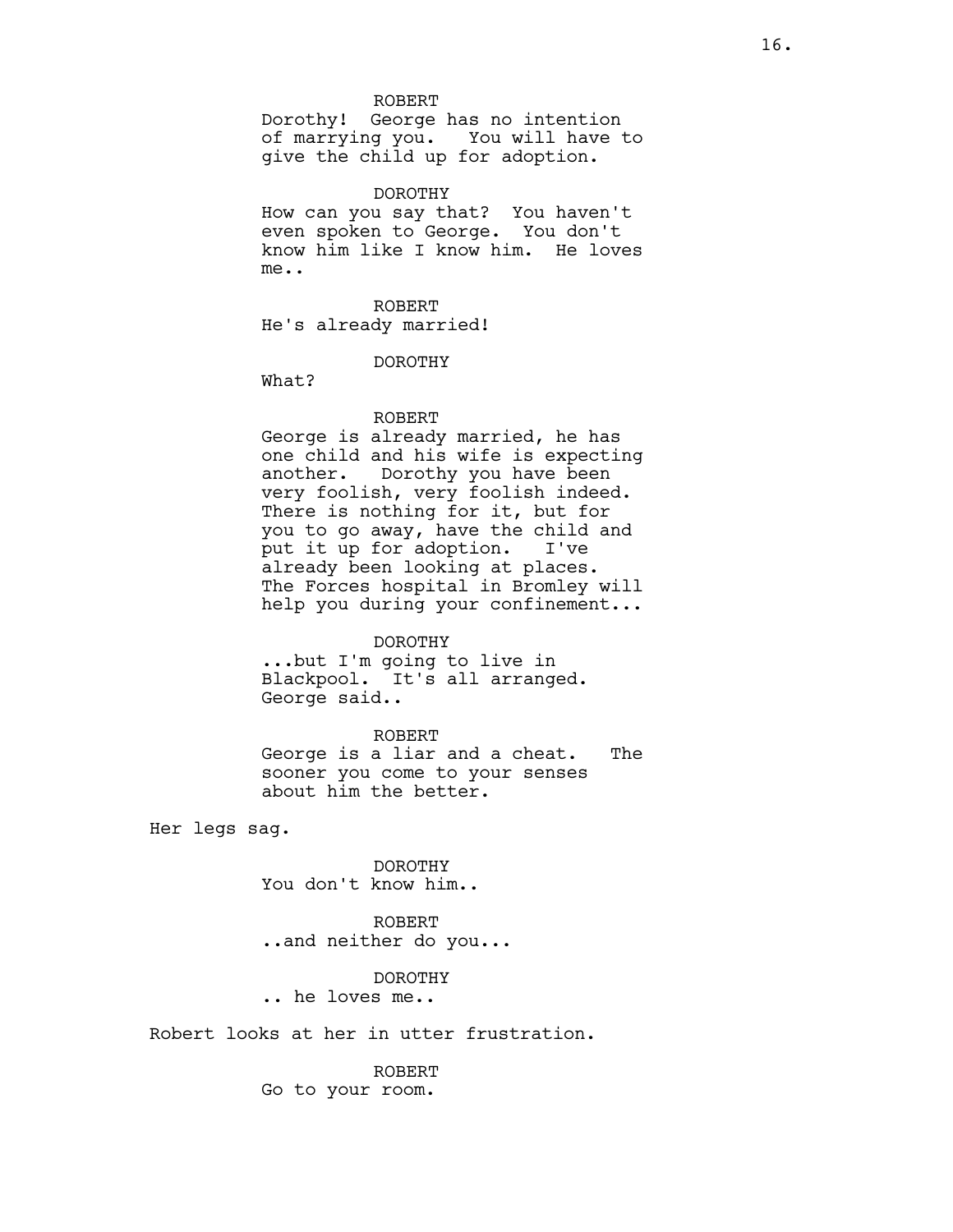DOROTHY I'm not a child.

ROBERT Then act like an adult.

Distraught Dorothy runs out of the room.

Robert starts to order the ornaments on the already perfect mantlepiece. He runs his finger along the top and looks at it for dust.

> ROBERT (CONT'D) Margaret!

> > CUT TO:

16 INT 2ND FLOOR ROOM BALCONY, MOTHER AND BABY HOME - BROMLEY 1-6 NIGHT

> Dorothy, extremely pregnant, stands on the balcony of the double fronted house, and looks at the silent stars.

A face appears behind her.

17 SISTER LE PLASTRIER 17

A shooting star!

DOROTHY (turns surprised) Yes.

SISTER LE PLASTRIER (48) a well spoken, groomed 'County' type from old money.

18 SISTER LE PLASTRIER 18 18

It's like having your own private fireworks.

DOROTHY I'm not going to change my mind. I'm going to put it up for adoption. I'm going to go back into the RAF. Maybe I'll go back to Egypt. I've seen the pyramids. Who knows what else I could see.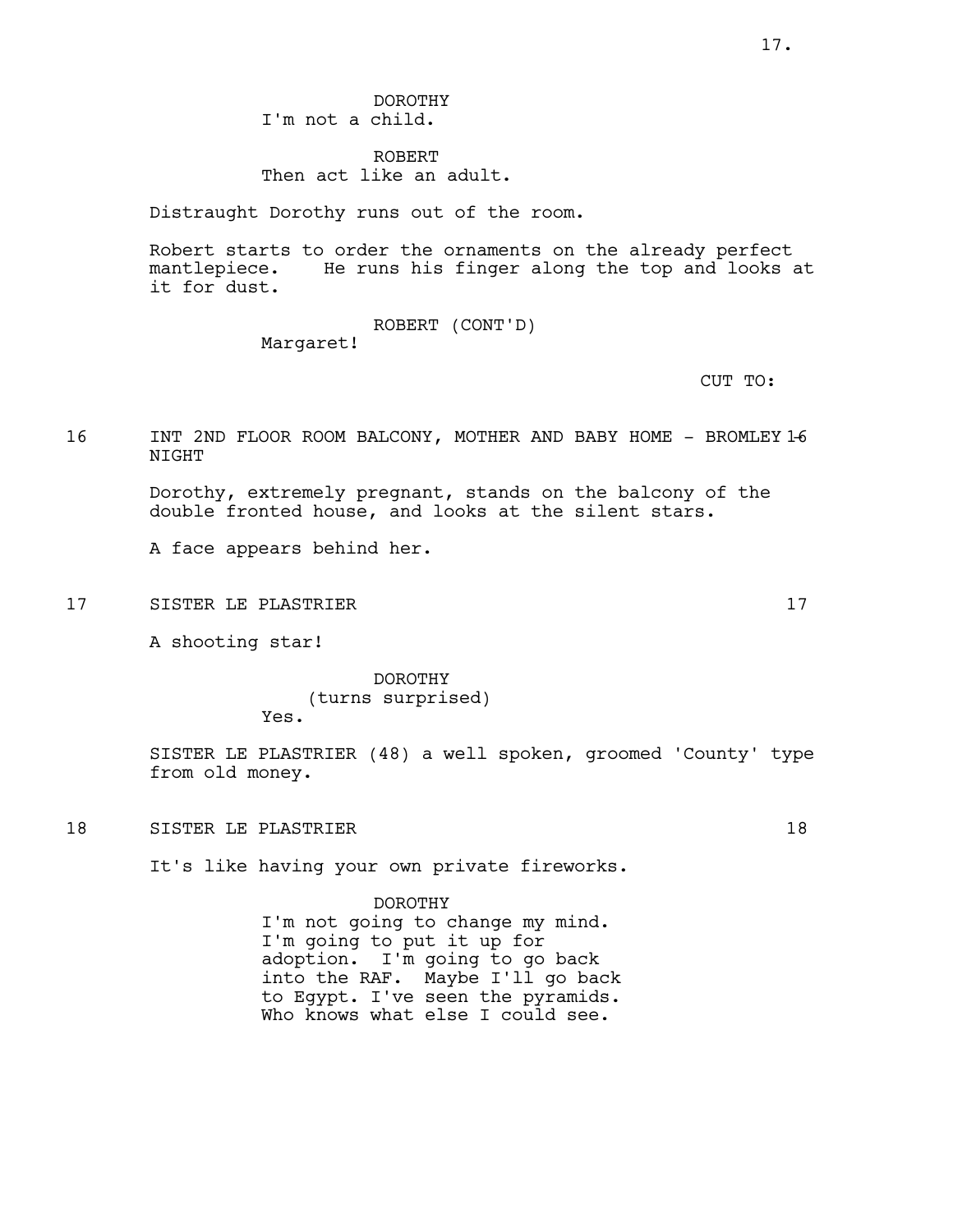19 SISTER LE PLASTRIER 19 and 19

How are you feeling?

DOROTHY Awful. Will my skin ever go back?

SISTER LE PLASTRIER (laughs) Of course. You'll have to do exercises. Any pain?

DOROTHY

No.

SISTER LE PLASTRIER

Good.

She turns to go.

SISTER LE PLASTRIER (CONT'D) If you ever want to talk..

DOROTHY

I don't.

Sister Le Plastrier goes. Dorothy looks at the stars. Suddenly she feels a contraction. She winces and looks at her stomach with astonishment.

> DOROTHY (CONT'D) Sister....

> > CUT TO:

20 INT FORCES HOSPITAL - DAY 20

Sister Le Plastrier walks into Dorothy's ward. She looks down and sees Dorothy. Dorothy sits feeding her new born baby.

Sister Le Plastrier approaches Dorothy who is gently stroking the baby's head a look of contentment on her face.

> SISTER LE PLASTRIER How are you?

DOROTHY Have you seen him?

She shows him off.

18.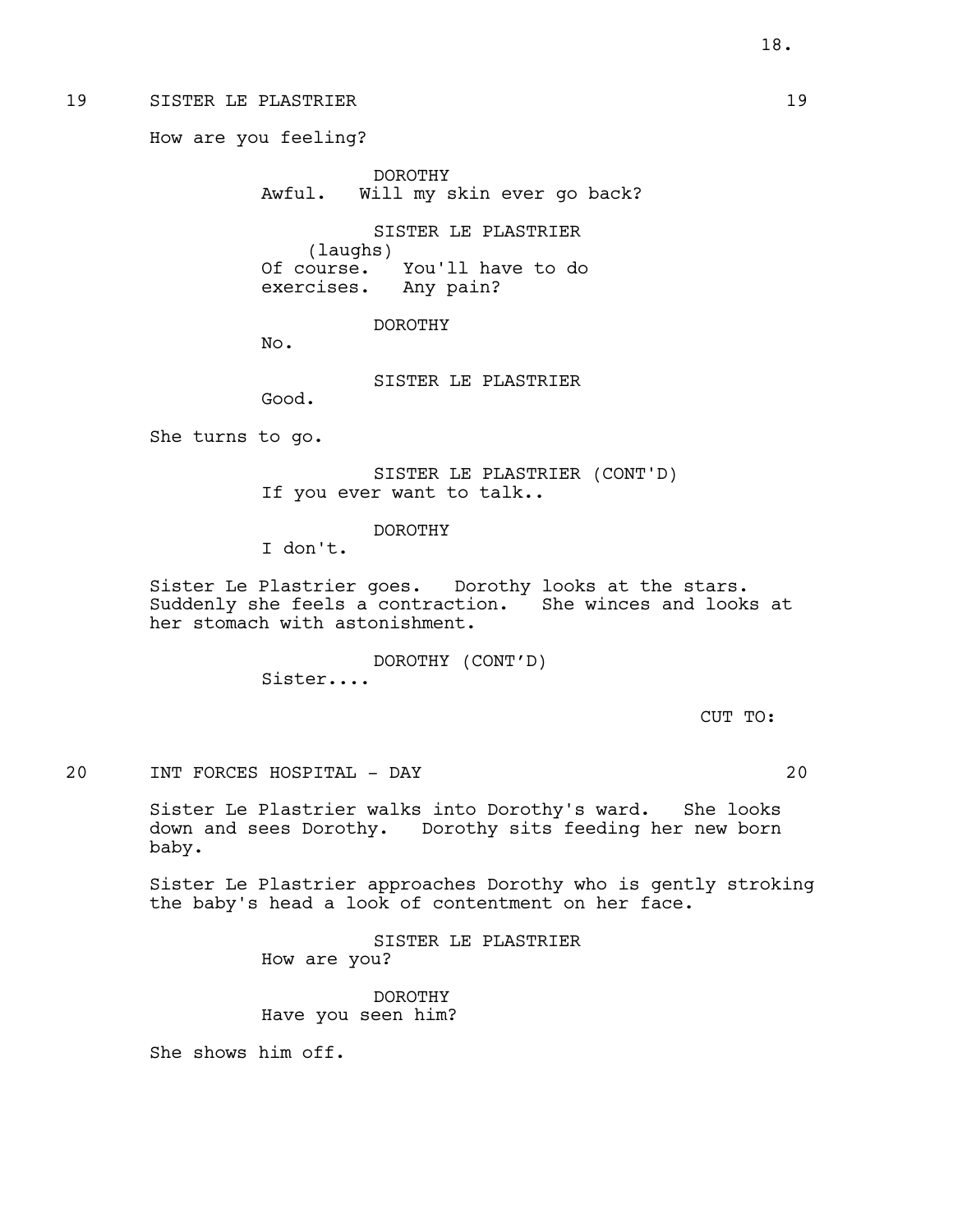SISTER LE PLASTRIER He's beautiful.

DOROTHY (laughs) He is so hungry. I've decided to call him Bryan.

SISTER LE PLASTRIER Family name?

DOROTHY (shakes her head) No. And I don't know anybody called

Bryan. This is my little man and he's going to have his own name, the one I give him, no-one else's.

SISTER LE PLASTRIER (concerned) You do realise his new family will probably change his name.

She looks at Sister Le Plastrier's face.

DOROTHY

Don't..

SISTER LE PLASTRIER ..but Dorothy...

DOROTHY

Not yet.

SISTER LE PLASTRIER We'll talk about it when you come back to the home.

But Dorothy is already back in her reverie feeding her beautiful baby.

CUT TO:

21 EXT GARDEN OF MOTHER & BABY HOME - DAY 21

A beautiful sunny idyllic day.

Dorothy sits under a tree with Bryan on a rug. She measures a lemon suit against him. It is too big. She bursts into tears.

Sister Le Plastrier approaches.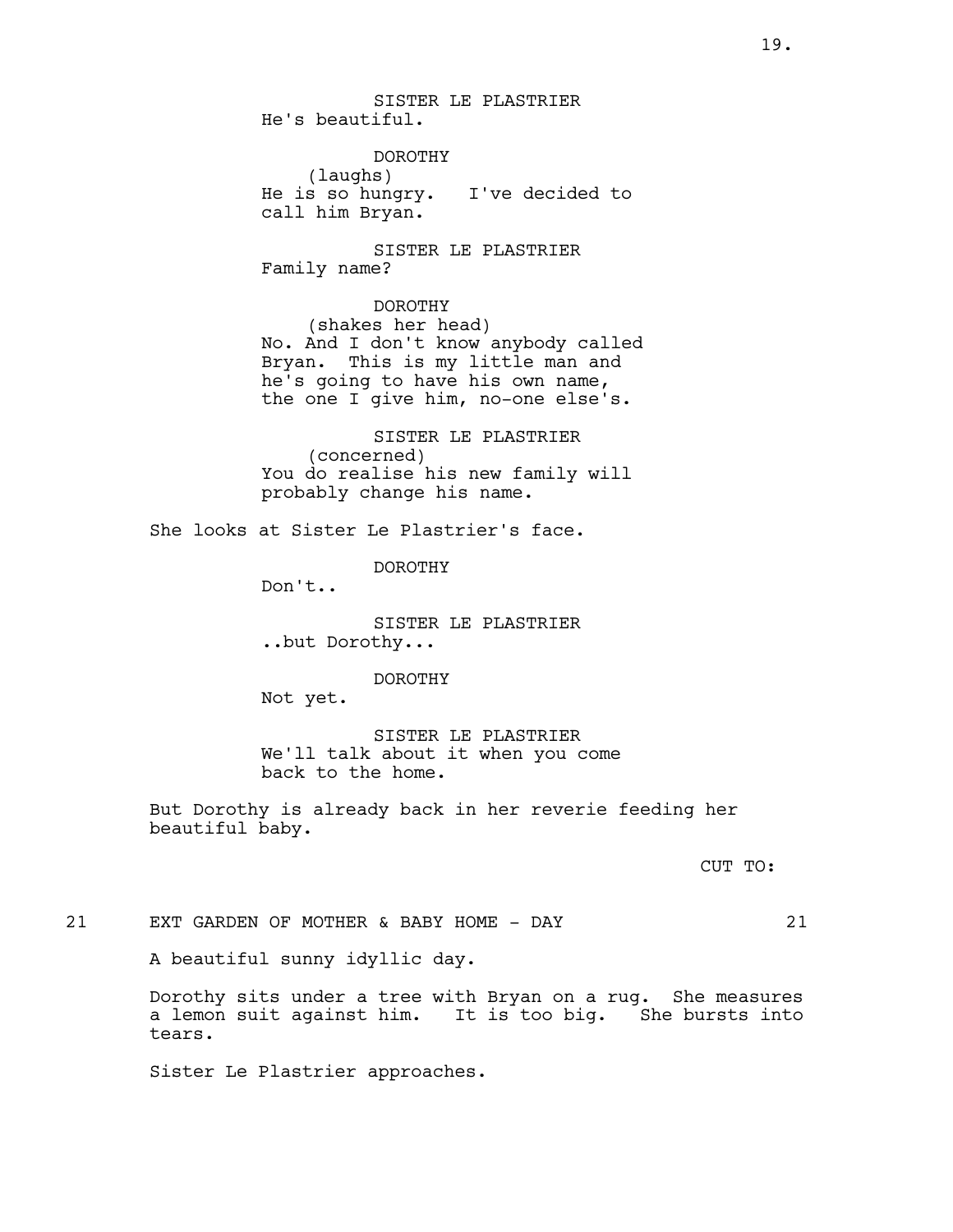SISTER LE PLASTRIER Dorothy, whatever's the matter?

DOROTHY It doesn't fit. It's too big. I bought it specially.

SISTER LE PLASTRIER He'll grow into it.

DOROTHY But I won't see him grow into it.

SISTER LE PLASTRIER You made a good decision. You can't look after him. They're here to take him to the home.

Dorothy looks to the front of the house.

A WOMAN waits at a car.

DOROTHY

Now?

Sister Le Plastrier starts to pick up Bryan.

Dorothy grabs him. She kisses him.

DOROTHY (CONT'D) (whispers) Goodbye little man. Not for long. Mummy'll sort it out. You'll see.

SISTER LE PLASTRIER (she goes to take Bryan) Dorothy.

Dorothy reluctantly lets him go.

DOROTHY Don't forget the suit.

She hands it to Sister Le Plastrier who can hardly bear it.

SISTER LE PLASTRIER I shouldn't say this but there is one way you can keep him. (Dorothy looks at her) Get married.

Sister le Plastrier reluctantly turns and leaves.

Dorothy watches as Sister Le Plastrier carries Bryan to the waiting woman.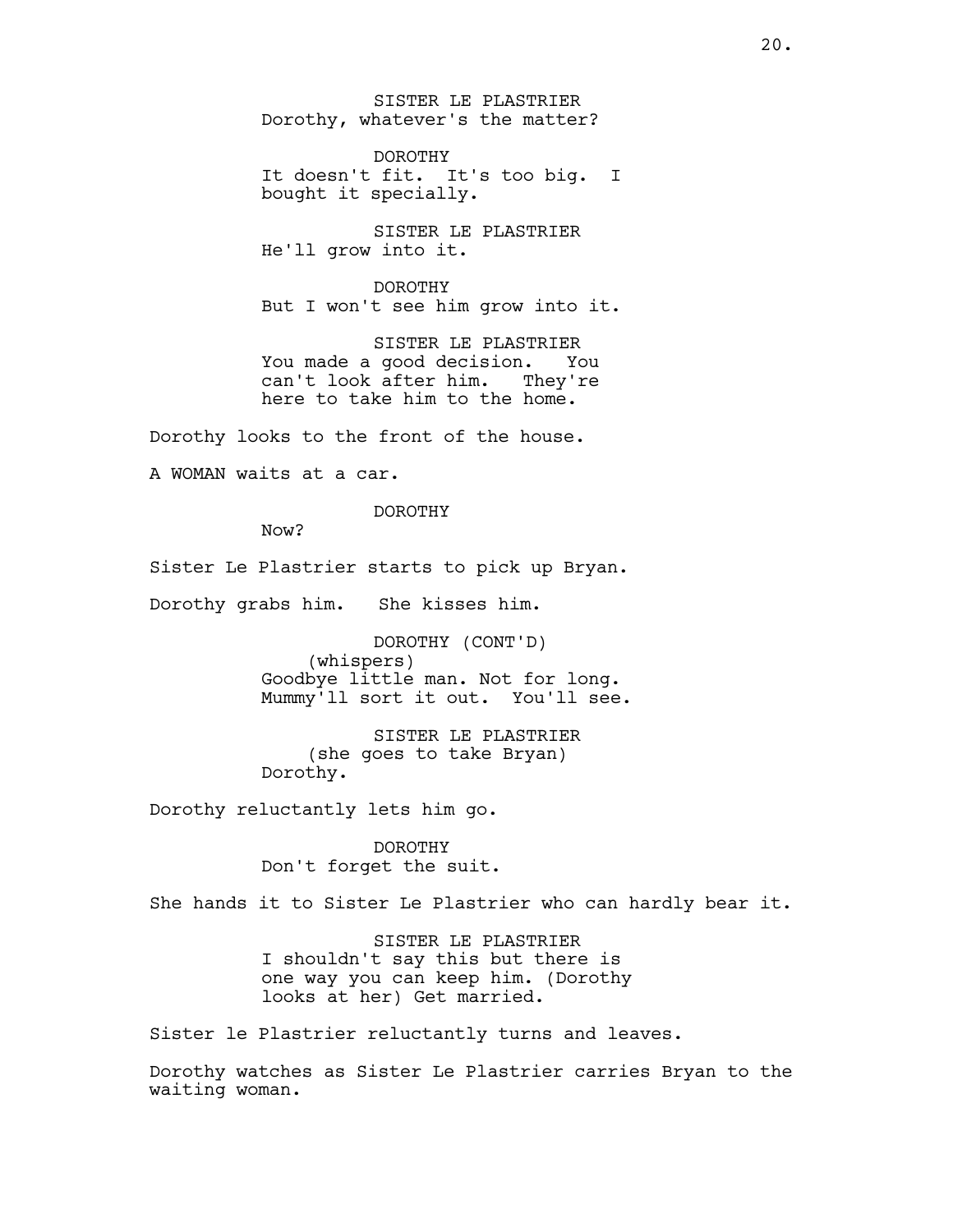### DOROTHY

I know.

As she watches, Dorothy forces herself to stop crying. She wipes her eyes and determination fills her face.

CUT TO:

22 EXT STREET PARTY SILVER JUBILEE (1977) - DAY 22

Dorothy and Sarah, who holds Jack, walk out around the street celebration.

Sarah sees the band. There are dancers jiving.

They walk over.

SARAH Don't know how you did it. (She nuzzles into Jack) Leave your baby.

#### DOROTHY

It was one of the hardest things I have ever done. Grandad didn't want me at home, Mum was in New Zealand, so I was on my own. There was only one thing to do, find a husband, and quick.

#### SARAH

Go on mum. (Pushes her towards the dancers) Show me what you can do.

As Dorothy steps into the midst of the jivers.

A hand takes hers and she starts jiving. Her face bubbles into laughter.

Sarah watches enjoying her mum.

CUT TO:

23 INT STEAM TRAIN (1954) - DAY 23

SOUND OVER: The music continues Dorothy travels on a train. The trunk beside her. She arrives at a small country station in Sussex.

CUT TO: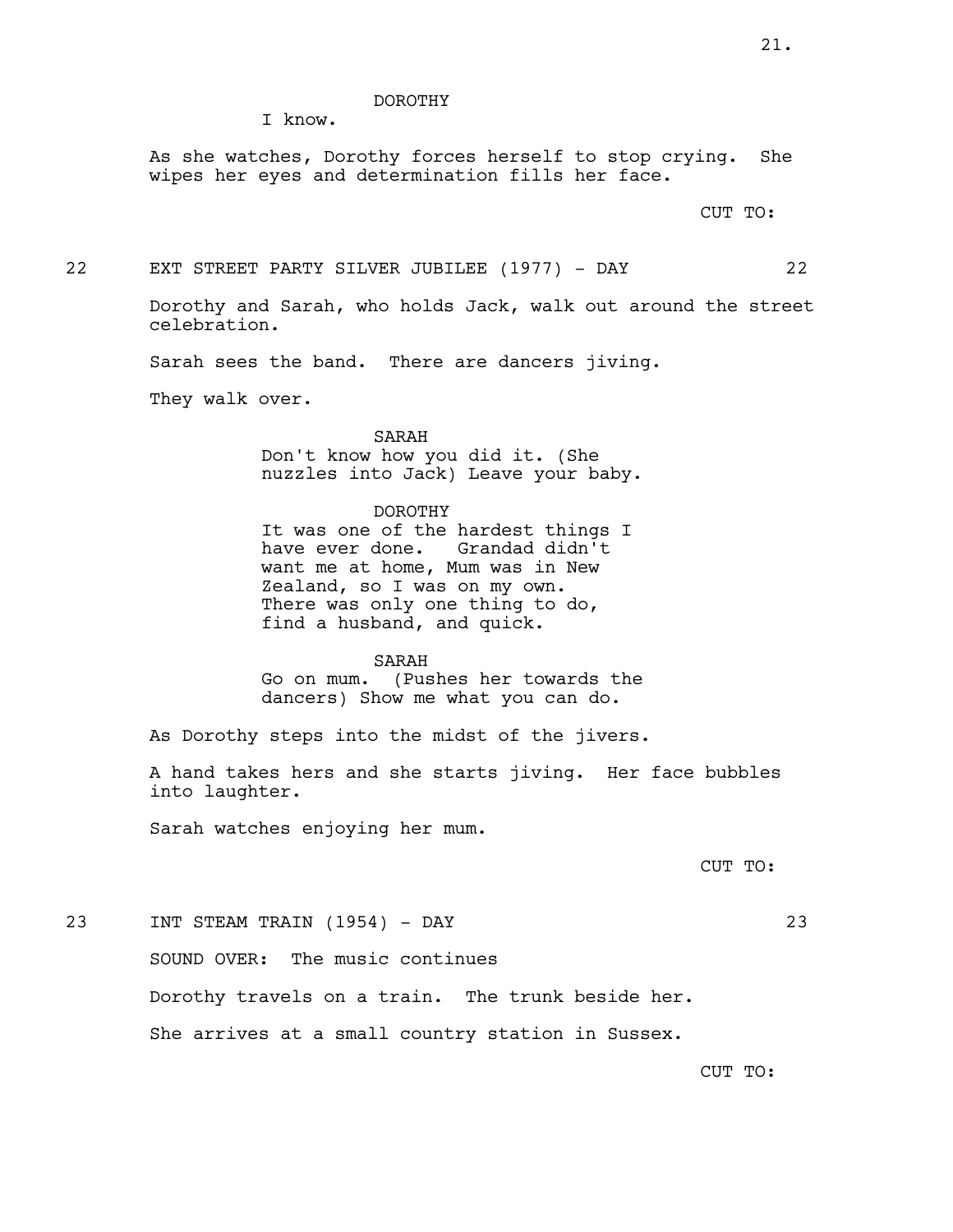Dorothy steps off the train alone.

A guard carries the trunk off for her and places it beside her.

The train leaves the station.

Dorothy abandoned, stands and waits.

COOKIE (40) balding, glasses, and a slight limp, walks onto the platform. He sees Dorothy and walks towards her.

> COOKIE (cheerfully) Dorothy?

## DOROTHY

Yes.

COOKIE Mrs Hilton sent me to pick you up. This yours?

Dorothy nods.

Cookie lifts it easily and together they walk off the platform.

#### CUT TO:

25 INT CAR - DAY 25

Cookie drives the car, Dorothy next to him.

COOKIE Wher're you from then?

DOROTHY Chatham, Kent.

COOKIE I used to have an aunt that lived there. Not seen her for years though. She was always complaining about the planes.

DOROTHY They've stopped the big B52's from Marston now. People complained. What's she like, Mrs. Hilton?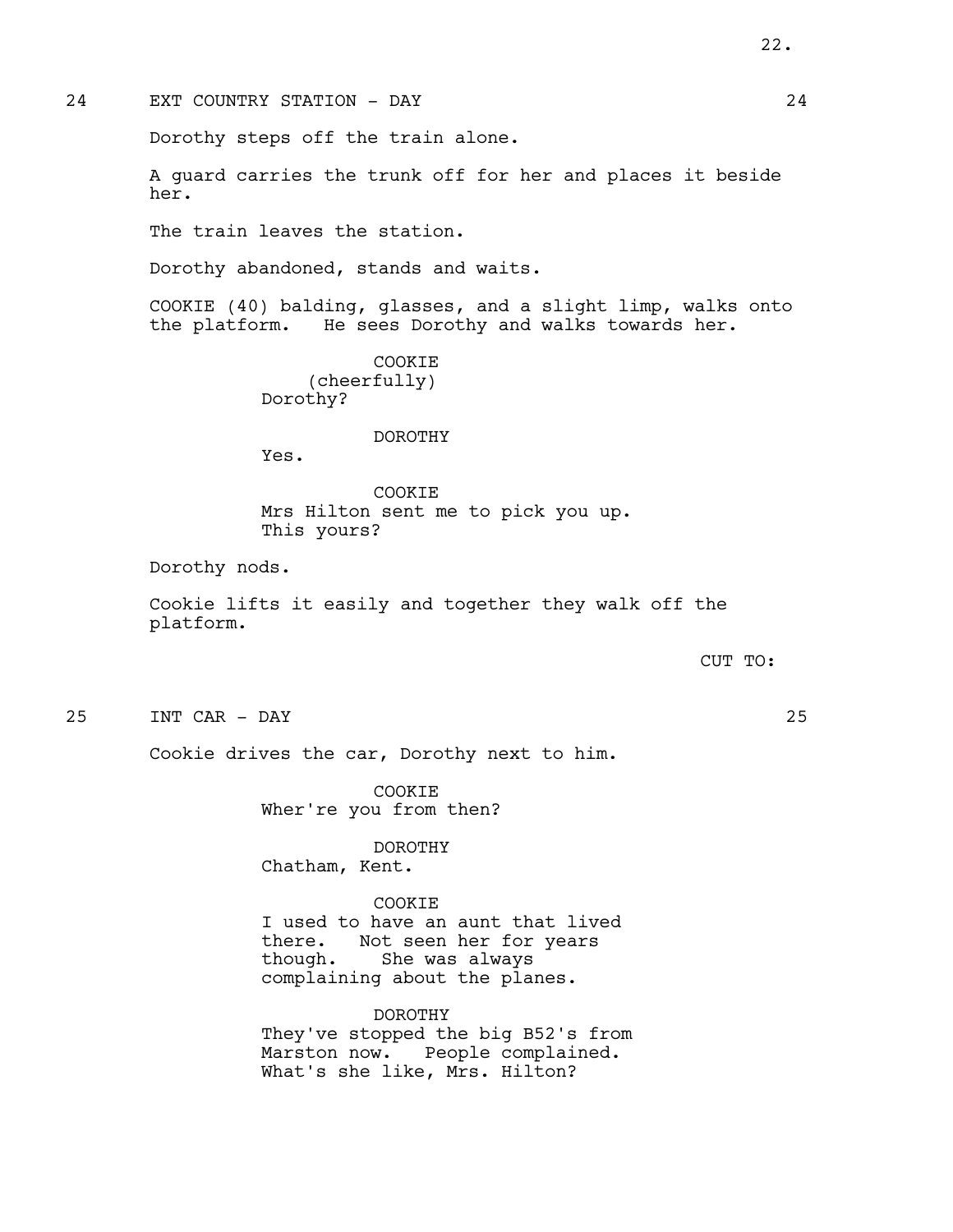### COOKIE

A widow with too much money. Still she pays my wages and I can't complain. She'll have you doing all sorts. My advice is say what you'll do and stick to it. She'll want you 24 hours a day if not.

## DOROTHY

You married?

COOKIE Velda, the wife, she does the cooking. (silence)

You'll have to watch Mrs. Hilton. She makes it her business to know everything that goes on at The Firs. You got any secrets?

> DOROTHY (suddenly guilty)

No!

### COOKIE

Better not have or she'll find 'em.

They turn into a long drive lined by firs.

At the top is a sprawling country house nestling sedately. Not the house of gentry, but of well-to-do upper middle class.

Cookie brings the car to a stop round the side.

CUT TO:

26 INT KITCHEN - DAY 26

VELDA (38) round, face etched with lines, stressed, looks up quickly as Cookie carries the trunk followed by Dorothy.

She returns to her cake decorating.

VELDA She's waiting.

COOKIE Dorothy this is Velda.

## VELDA

Go!

Cookie puts the trunk down and leads on.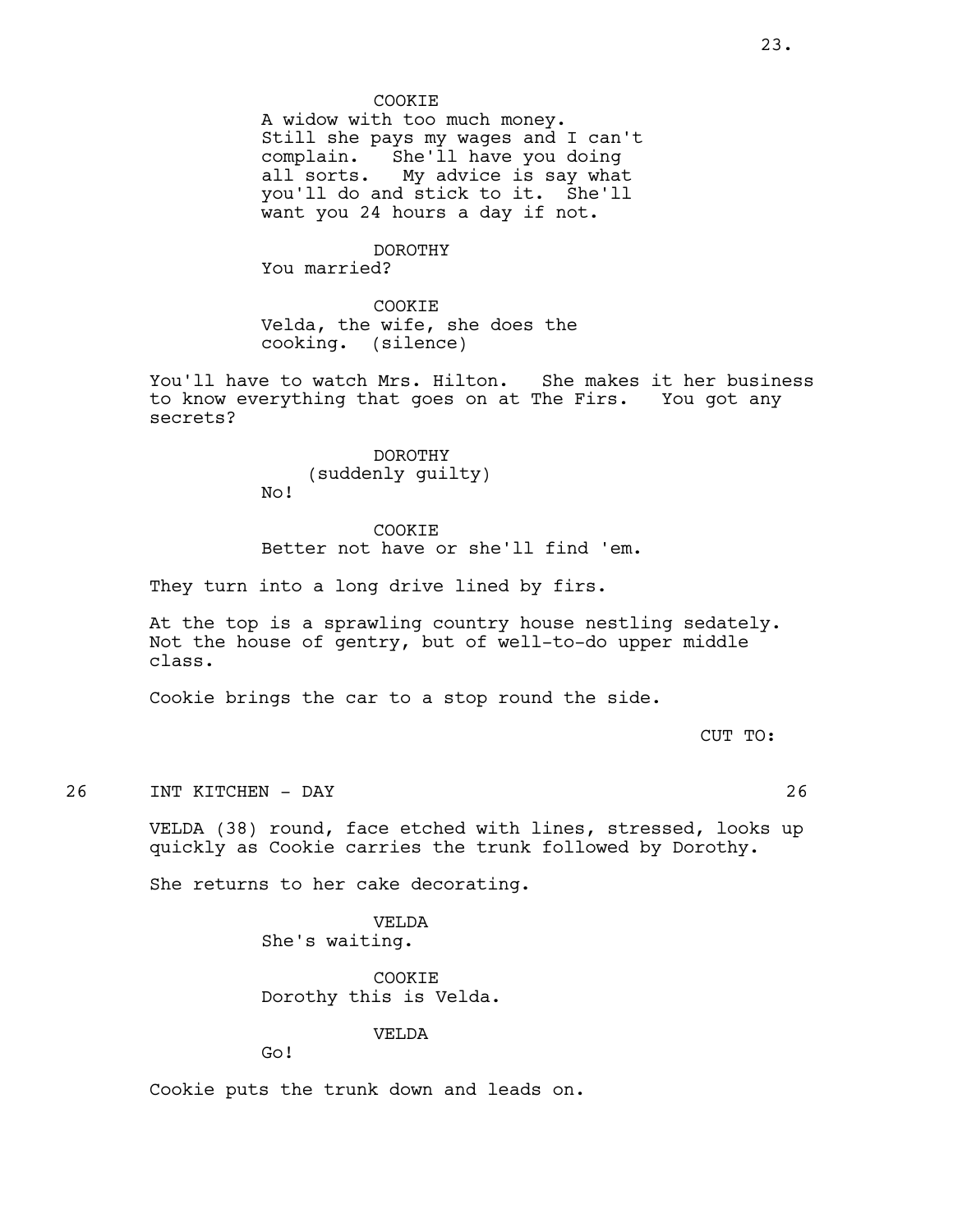27 INT HALLWAY - DAY 27 Dorothy follows him through the hallway. 28 EXT DRAWING ROOM - DAY 28 He stops and beckons Dorothy into the drawing room and leaves. 29 INT DRAWING ROOM - DAY 29 Inside at one end is a large black grand piano. A fire is lit in the grate. MRS HILTON (56) tall, lean, imperious, a cleric's daughter, sits writing. She gets up. MRS HILTON Dorothy. How do you do. They shake hands. MRS HILTON (CONT'D) Please sit down. How was your journey? DOROTHY (in her best voice) Good, thank you. MRS HILTON (looks her up and down) You have come very well recommended. DOROTHY Sister Le Plastrier is very kind. MRS HILTON How do you know her? DOROTHY I got to know her while I lived in Bromley..after I came out of the RAF. MRS HILTON And why did you leave the RAF? DOROTHY Too much travelling. I ended up in Egypt.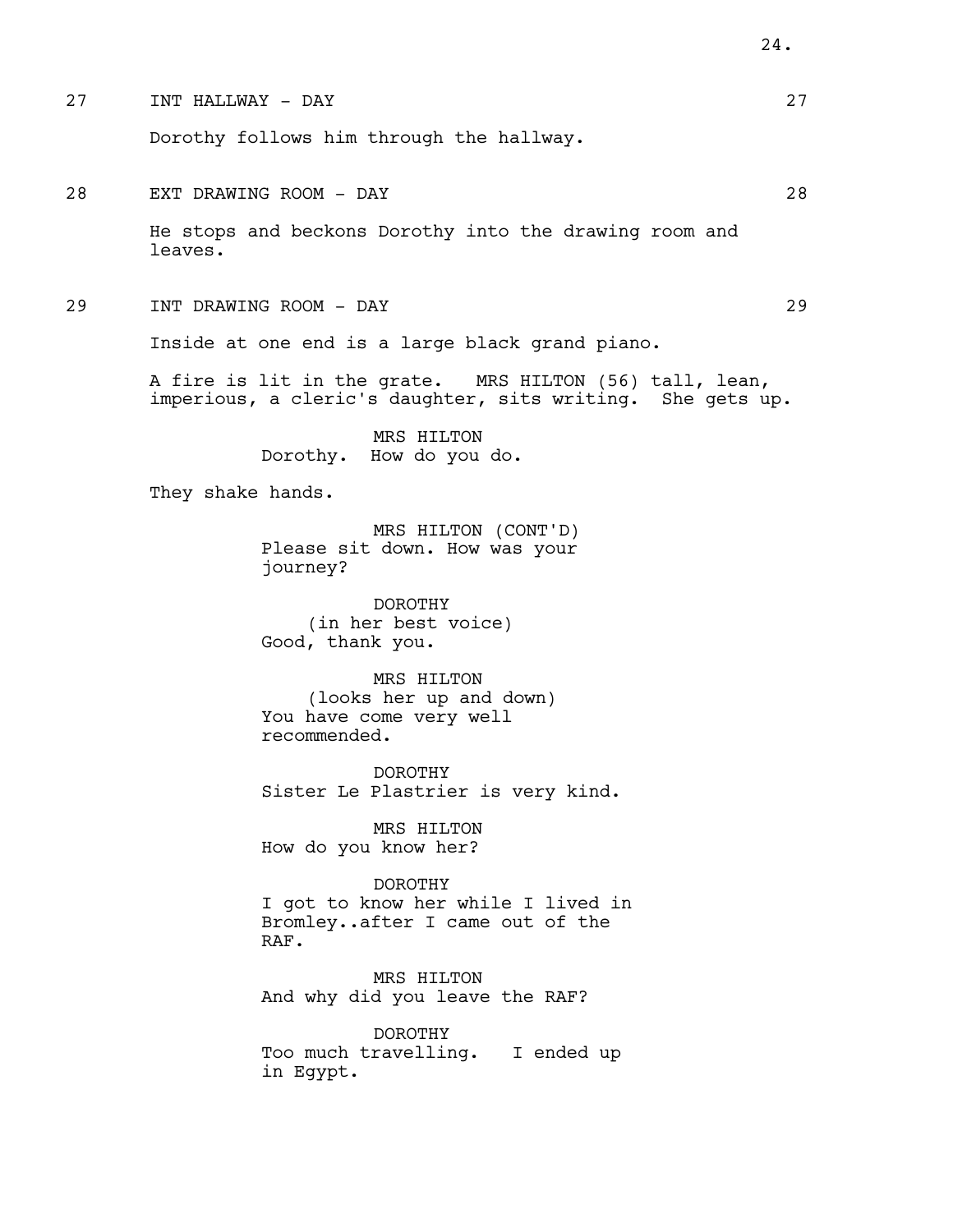MRS HILTON Nasty smelly place as I recall full of Arabs. So you like the quiet life.

Dorothy nods.

MRS HILTON (CONT'D) Excellent. I shall expect you to be here prompt at 8.30am every morning, except Sundays. I shall then give you your tasks for the day. I lead a very busy life, so I shall expect you to be as industrious and attentive as possible. Are all your clothes similar?

Dorothy looks at herself, surprised.

#### DOROTHY

Yes.

## MRS HILTON

I shall provide you with two suits. I like my staff to look neat. I shall leave you to settle in. If you go to the kitchen Velda will give you some refreshment and show you to your room.

Dorothy gets up to leave and walks towards the door.

MRS HILTON (CONT'D) One more thing. I do not tolerate any loose behaviour. Is that understood?

DOROTHY (meekly) Yes Mrs. Hilton.

Dorothy walks out of the door. Shuts it.

## 30 INT HALL - DAY 30

She stands at the foot of the staircase and lets out a deep sigh.

> DOROTHY From one control freak to another.

CUT TO: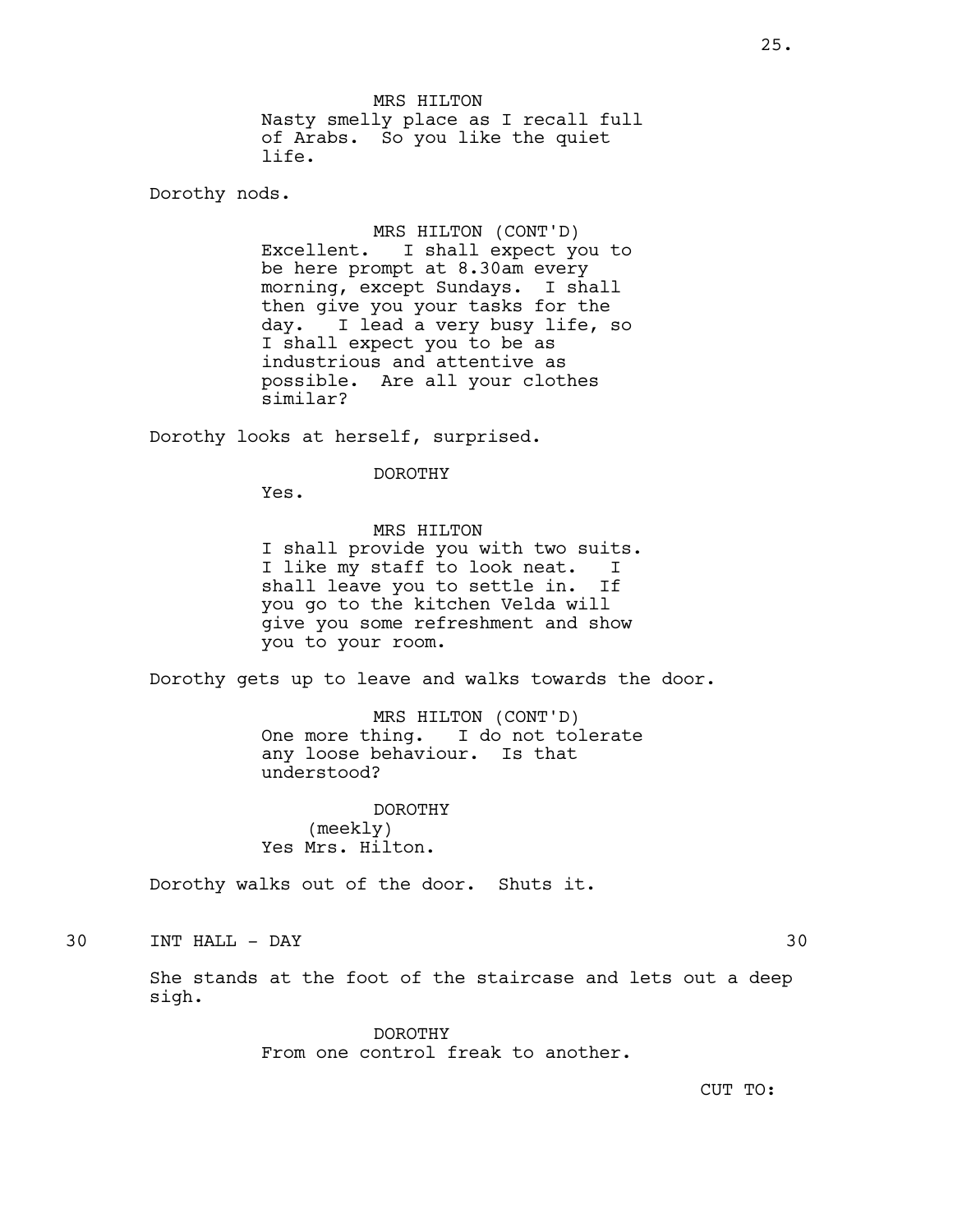Cookie sits in the full pub and drinks his pint like a man in a desert.

Dorothy returns and sits next to him and drinks her half.

COOKIE Haven't got long Dot..

DOROTHY Dorothy. Thanks for bringing me.

COOKIE Velda doesn't like the pub.

DOROTHY (jokes) Shame you're married.

COOKIE (enjoys the attention) Watch it girl.

He looks around.

COOKIE (CONT'D) That's Pete. (points) He works..

DOROTHY No, not him.

Her eye is caught by a man sitting by himself in the corner.

BILL (36) dark, strong and weathered, dress unkempt, looks up and catches her eye. He notices she's with Cookie. He notices she's with Cookie.

He looks back at his pint.

COOKIE What about...

DOROTHY Don't look now, but who's that man in the corner by himself.

COOKIE

Where?

DOROTHY To the left.

COOKIE He's nearly my age girl.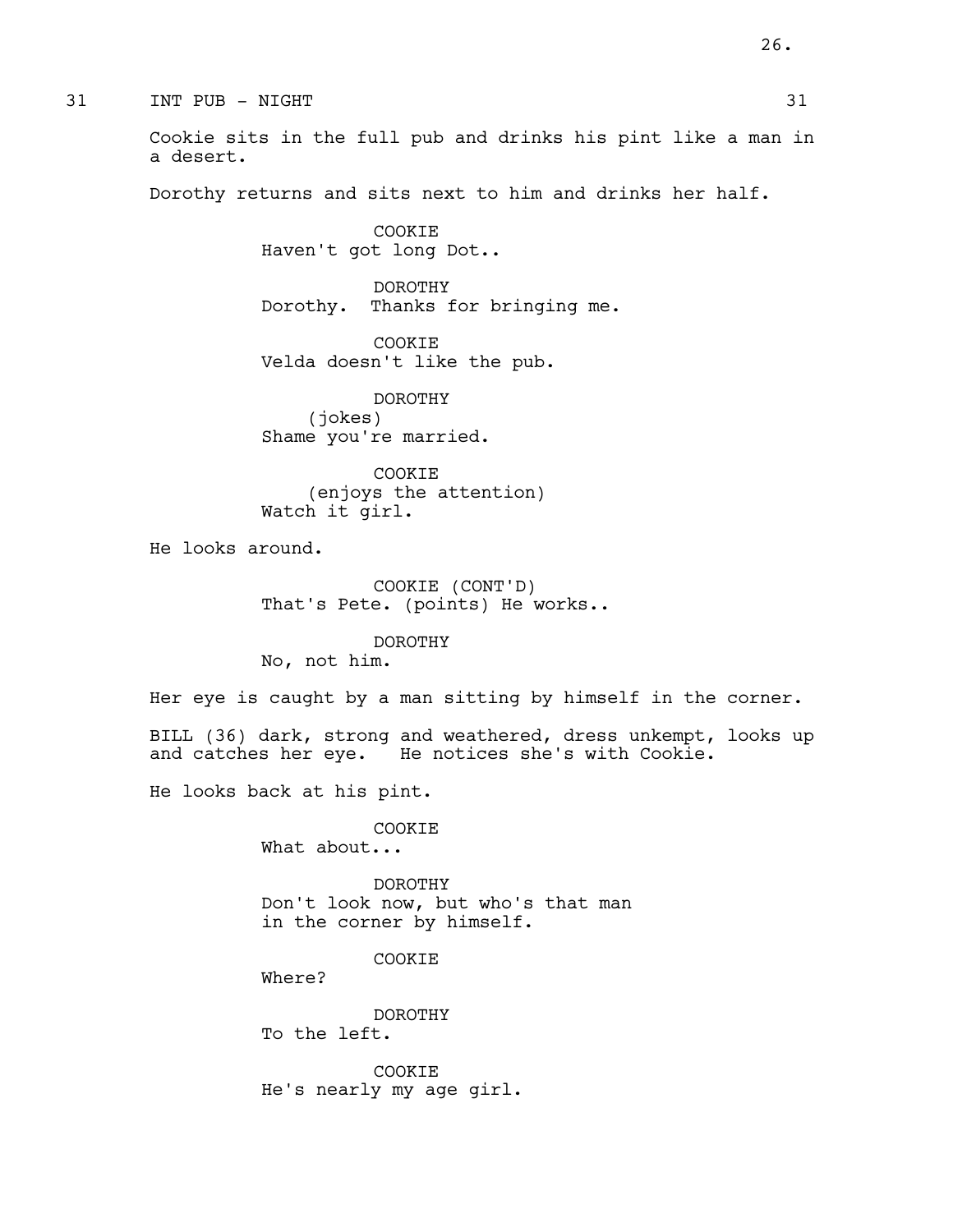DOROTHY And a very good age it is.

COOKIE Bill. He's the cowman on the farm next to us. Where we gets our milk. Never seen him with a woman. Not your sort at all.

DOROTHY Is that right? (Grins) Maybe he doesn't like women?

She looks over at Bill who is now busy talking to another man.

> **COOKTE** (chuckles and finishes his pint) The things you say girl. The things you say. Want another half?

#### DOROTHY

You mean you do. Time to go I think. Velda won't let you out again if I take you back drunk.

#### COOKIE

What do you mean? I'm me own man.

Dorothy laughs, gets up and moves out of the pub watched with interest, by Bill.

CUT TO:

## 32 EXT COUNTRY LANES - EARLY MORNING 32

Dorothy walks, in the beautiful sunshine, swinging a metal milk container.

There is the sound of cows mooing, desperate for milking.

She stands unsure, outside the milking shed.

She pokes her head into the shed and straight up the backside of a cow. She wrinkles her nose with disgust.

#### BILL

## Watch out!

Bill pulls her back just as the cow let's go a stream of faeces.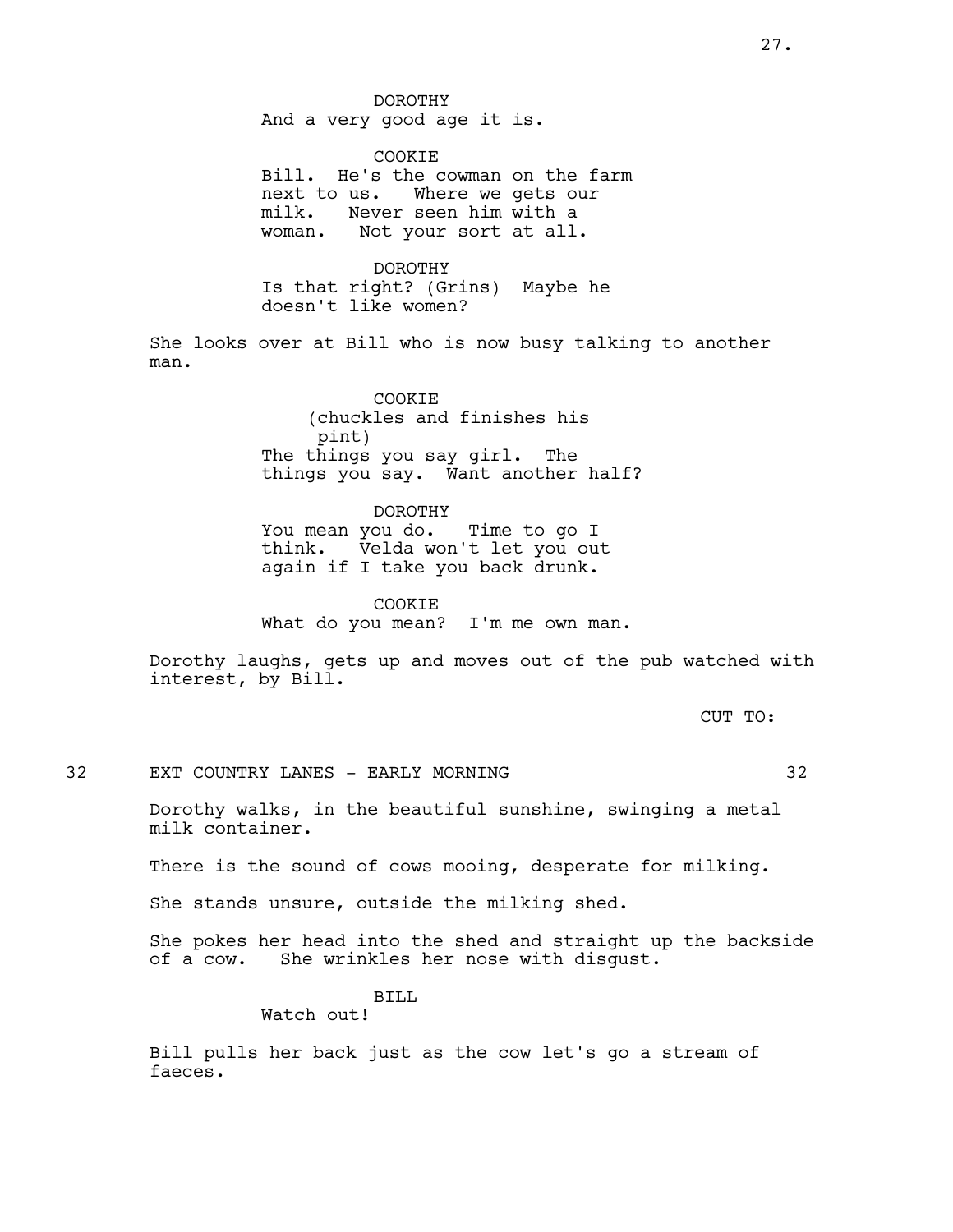BILL (CONT'D) That would have been all over you. DOROTHY Thanks. Do they do that often? BILL Do you? DOROTHY Bit personal when we've not even met. But yes, regularly. BILL Same with them. You're working with Velda aren't you. DOROTHY Dorothy. Nice to meet you Bill. He looks at her. DOROTHY (CONT'D) Cookie. BILL Wanting milk are you? Come with me. She follows him meekly into the shed. At the end is a tethered cow. BILL (CONT'D) She's not been done yet. Help yourself. DOROTHY Excuse me? BILL Velda does it herself. DOROTHY She does! BILL Stool's over there. He walks away. Dorothy gets the stool. She places it near the cow who moves and makes her jump.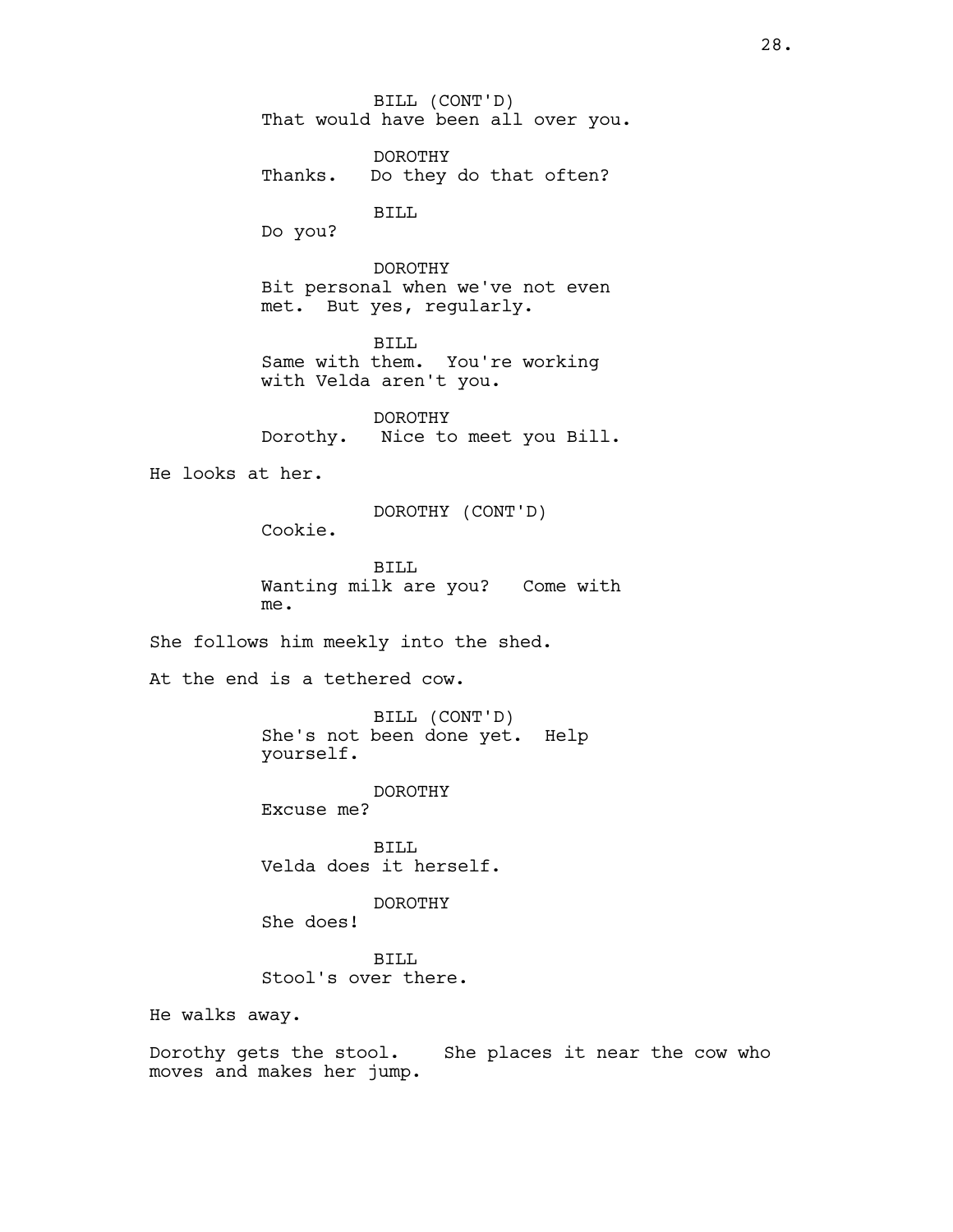Dorothy moves the stool again and sits and looks at the full udder. She puts the milk jug under it. She touches a teat tentatively and pulls it. The cow moos, moves and Dorothy jumps and falls off the stool. Bill appears at her side with a smile on his face. He helps her up. He sets the stool up, pats it. Dorothy sits down. Bill gets a pail and substitutes it for the jug. BILL (CONT'D) Too small. Only an expert could fill the jug. Bill crouches and takes her hands and shows her what she has to do. Gradually Dorothy gets the hang of it, occasionally squirting herself. They both enjoy the proximity to each other. Bill hesitates. BILL (CONT'D) You got a boyfriend? DOROTHY You ask very personal questions. Have you got a girlfriend? BILL Have you? DOROTHY No I don't have a girlfriend. Bill grins. DOROTHY (CONT'D) You didn't answer my question. BILL D'you ...want to go for a drink..er..sometime?

> DOROTHY That would be very nice. Tonight?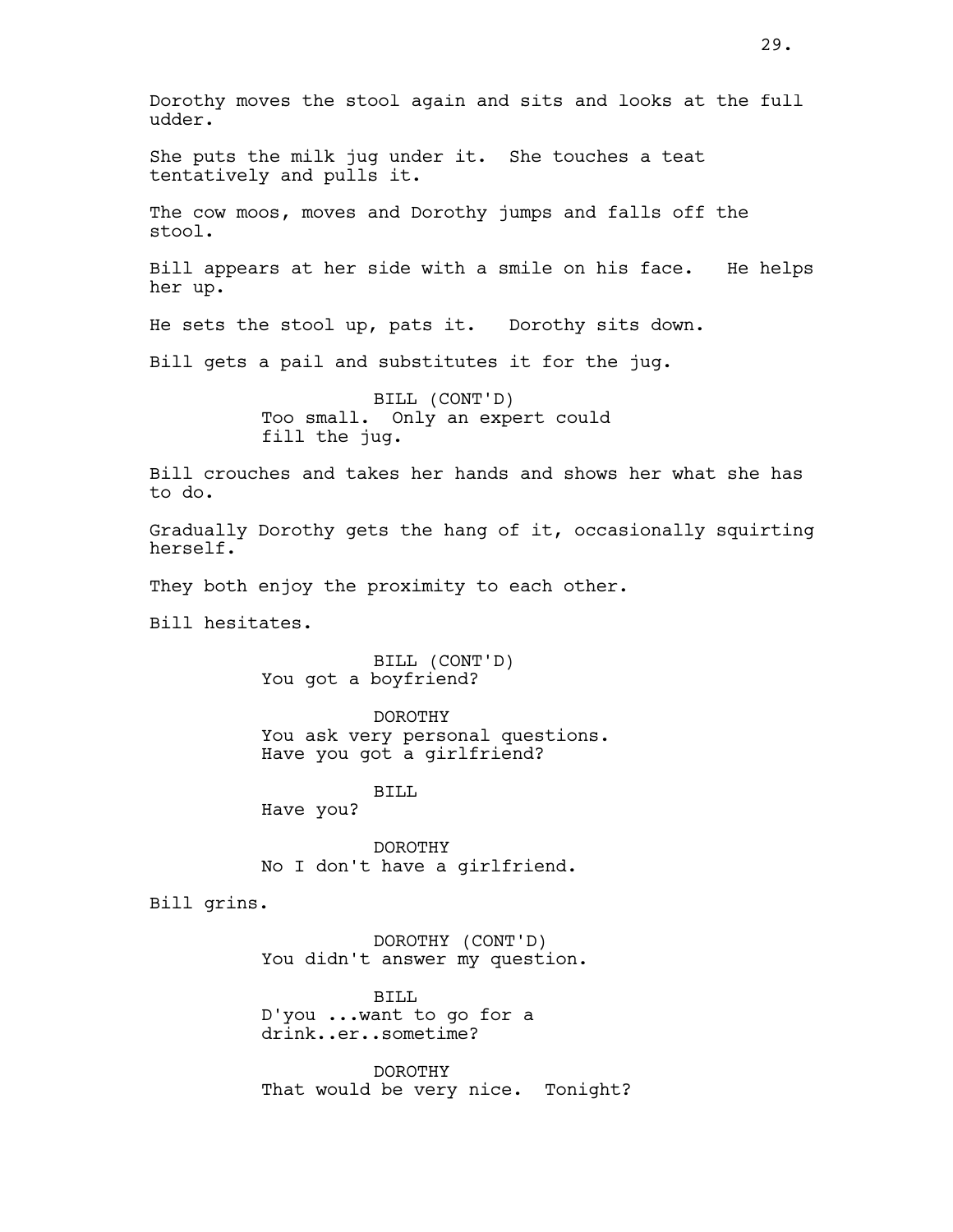BILL I'll finish this off for you.

Dorothy gets up relieved. She stands behind him a smile on her face.

## DOROTHY This your place Bill?

BILL No. Got a cottage though and some land.

## DOROTHY

Have you.

BILL I'll show you.

DOROTHY I'd like that.

JUMP CUT TO:

33 INT KITCHEN - DAY 33

Dorothy walks into the kitchen with the full milk jug.

Velda looks up from cooking bacon and egg.

Dorothy plants the milk on the vast kitchen table.

VELDA Took you long enough.

DOROTHY Velda how long did it take you to learn to milk a cow?

VELDA Me. Milk a cow. Never. Nasty smelly things. Bill always pours some from what he's already collected.

DOROTHY (smiles) Oh does he.

Velda looks at her and frowns.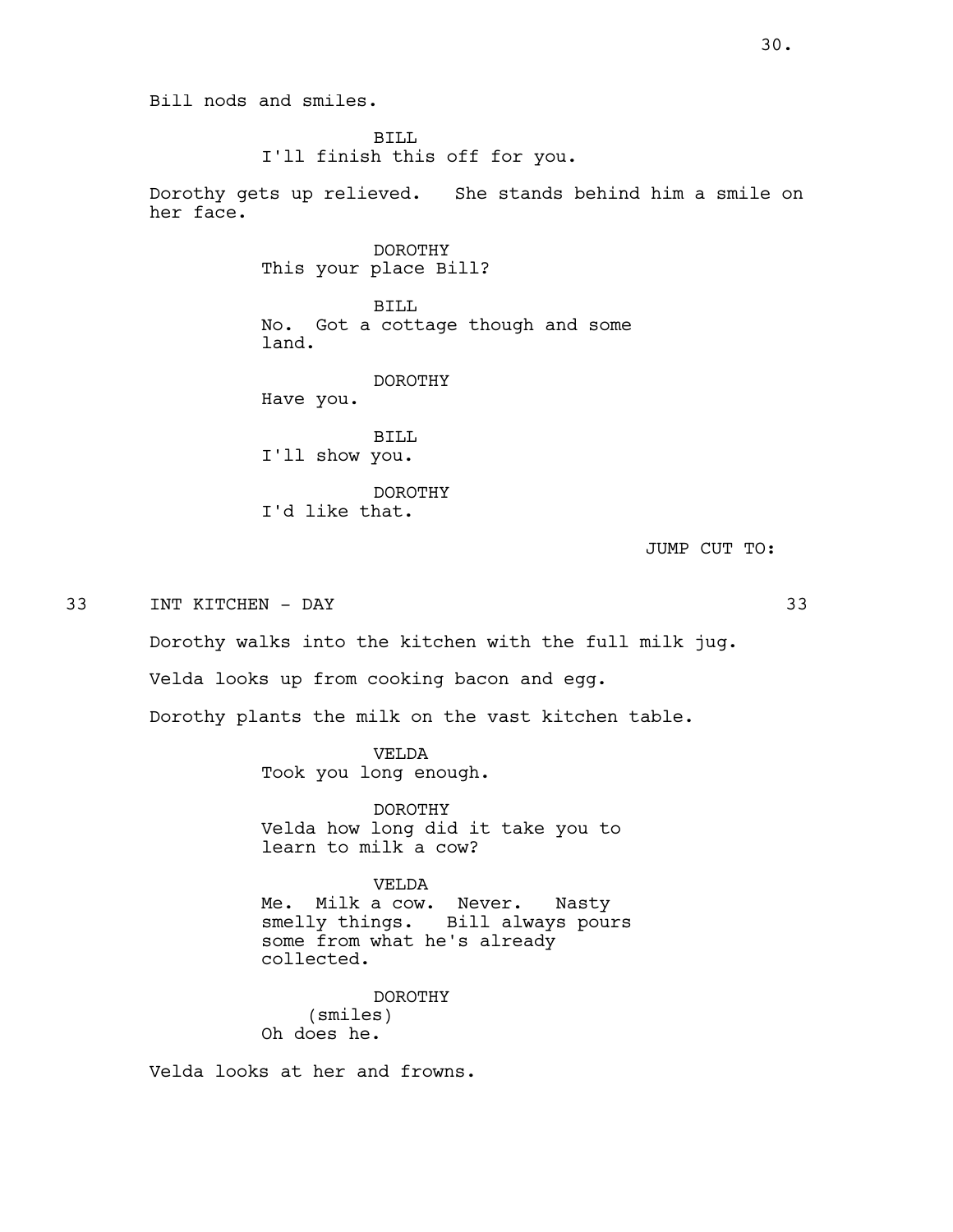Cookie walks in.

COOKIE (to Dorothy) You the new milkmaid?

VELDA (jealous) Sit down and eat your breakfast.

She takes the pan and slaps his food angrily on his plate.

Cookie and Dorothy smile at each other much to Velda's annoyance.

CUT TO:

34 INT POST OFFICE/VILLAGE STORE - DAY 34

Dorothy stands at the counter.

DOROTHY Hello Mrs Tilbury.

MRS TILBURY Morning Dorothy duck. My you've a pile today.

DOROTHY stamps please plus a parcel.

Dorothy puts the parcel on the weighing machine.

MRS TILBURY She holding a party?

DOROTHY For the Red Cross. She's very involved. She's got a uniform, medals, the lot.

MRS TILBURY There you go ducks. That's 12

shillings and sixpence for the stamps. That parcel got bricks in? That's 1 shilling and sixpence. Altogether 14 shillings. My, that woman must have money to burn.

Dorothy hands over the money.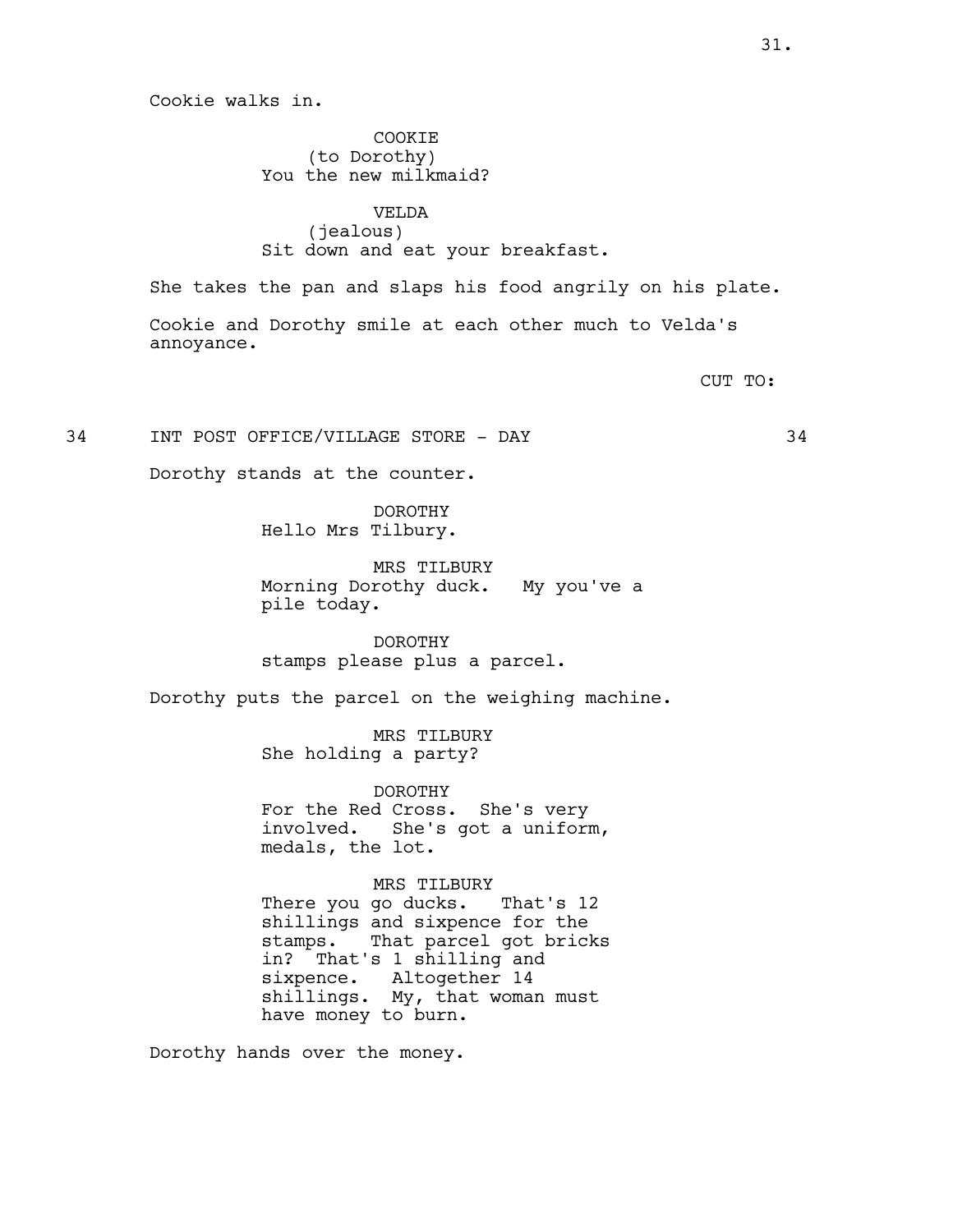DOROTHY Can I have a postal order please for £1.

Mrs Tilbury hands over the postal order.

She puts the postal order inside an envelope. She turns it round to put the stamp on.

## LETTER Miss Kinchin Smith

St Mary's Nursery

Common Road

Felixstowe, Suffolk

35 EXT POST OFFICE - DAY 35

Bill's face lights up when he sees Dorothy in the post office. Shyly he hovers outside and waits.

36 EXT POST OFFICE - DAY 36

Dorothy, letters in hand walks into Bill. She drops the lot.

BILL

Sorry.

He helps Dorothy pick up the letters.

The last stray one is to the Nursery. He reads it.

Dorothy snatches it off him and quickly puts it in the post box.

DOROTHY

Thanks.

Bill notices her anxiety.

DOROTHY (CONT'D) (covering up) How about I cook you a meal tonight?

Bill looks shocked.

DOROTHY (CONT'D) If you want that is. Maybe tonight isn't a good time. (MORE)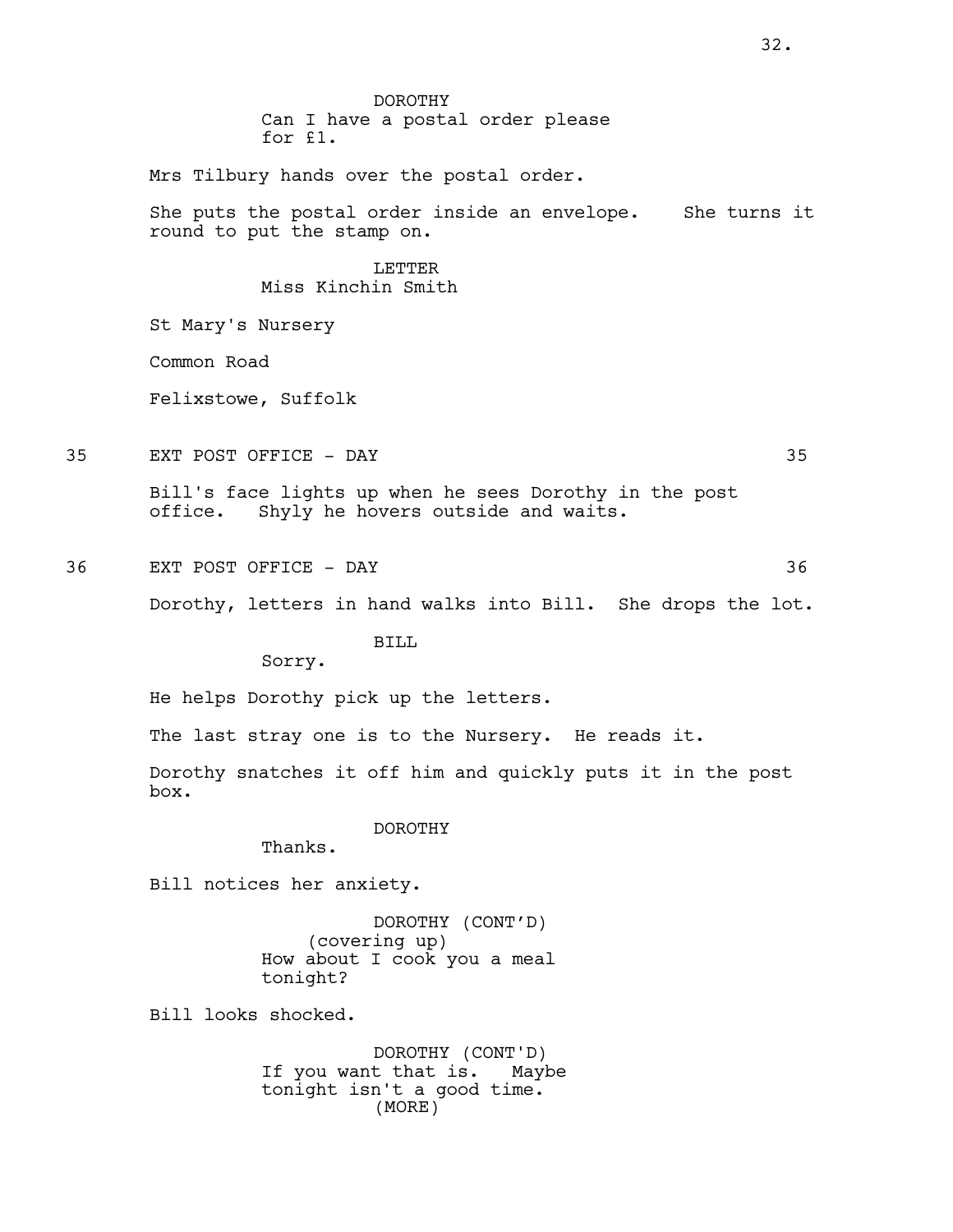I mean I had such a good time in the pub the other day, but it's still... BILL ..okay. DOROTHY (CONT'D)

DOROTHY Really?

BILL

Really.

DOROTHY Tomorrow then.

They part.

CUT TO:

37 INT BILL'S COTTAGE LOUNGE - NIGHT 37

The furniture is pushed back, the music plays, and Dorothy tries to teach Bill to jive.

Bill is as wooden and fixed as a tree.

DOROTHY (impatient) Bill you have to move your feet. You can't just move your arms. Look!

She shows him again. Bill sits down.

DOROTHY (CONT'D) Oh come on. I really want to go dancing with you. Please.

BILL There isn't anywhere to go round here.

Bill dutifully gets to his feet and manfully does his best. Dorothy takes pity on him.

> DOROTHY Okay. Stop.

She looks at him, makes a decision.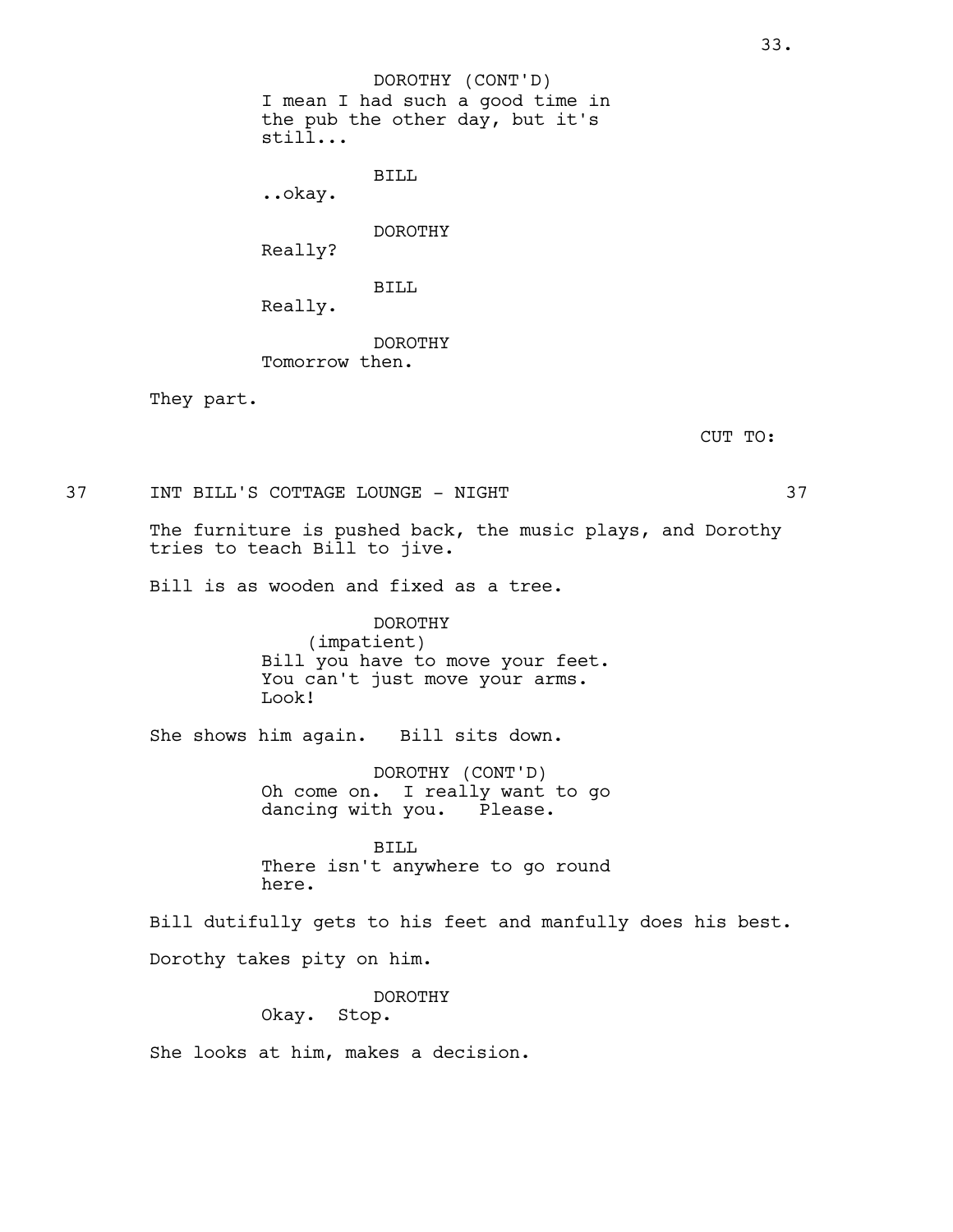She pushes him down into his seat.

She starts to undo her blouse and expose her midriff. She pushes down her skirt exposing her belly button.

As best she can she starts to entice him with her rendition of belly dancing.

DOROTHY (CONT'D)

Like it?

Bill is transfixed. The belly gets closer and closer.

He grabs her.

Laughing she falls into his arms and they kiss. Bill can't get enough of her.

They tumble onto the floor.

Dorothy lets him, she is in control.

CUT TO:

38 EXT GARDEN CLOTHES LINE - DAY 38

Velda hangs out the sheets, Dorothy helps unwillingly in the strong wind.

> VELDA You leave that man alone.

DOROTHY Whatever do you mean?

VELDA He doesn't need your sort hanging round him.

DOROTHY And what exactly is my sort?

VELDA You're the sort of girl with a history you are. Bet my life on it. Bill's a nice man and he doesn't need a girl like you<br>messing up his life. He's made messing up his life. for something better.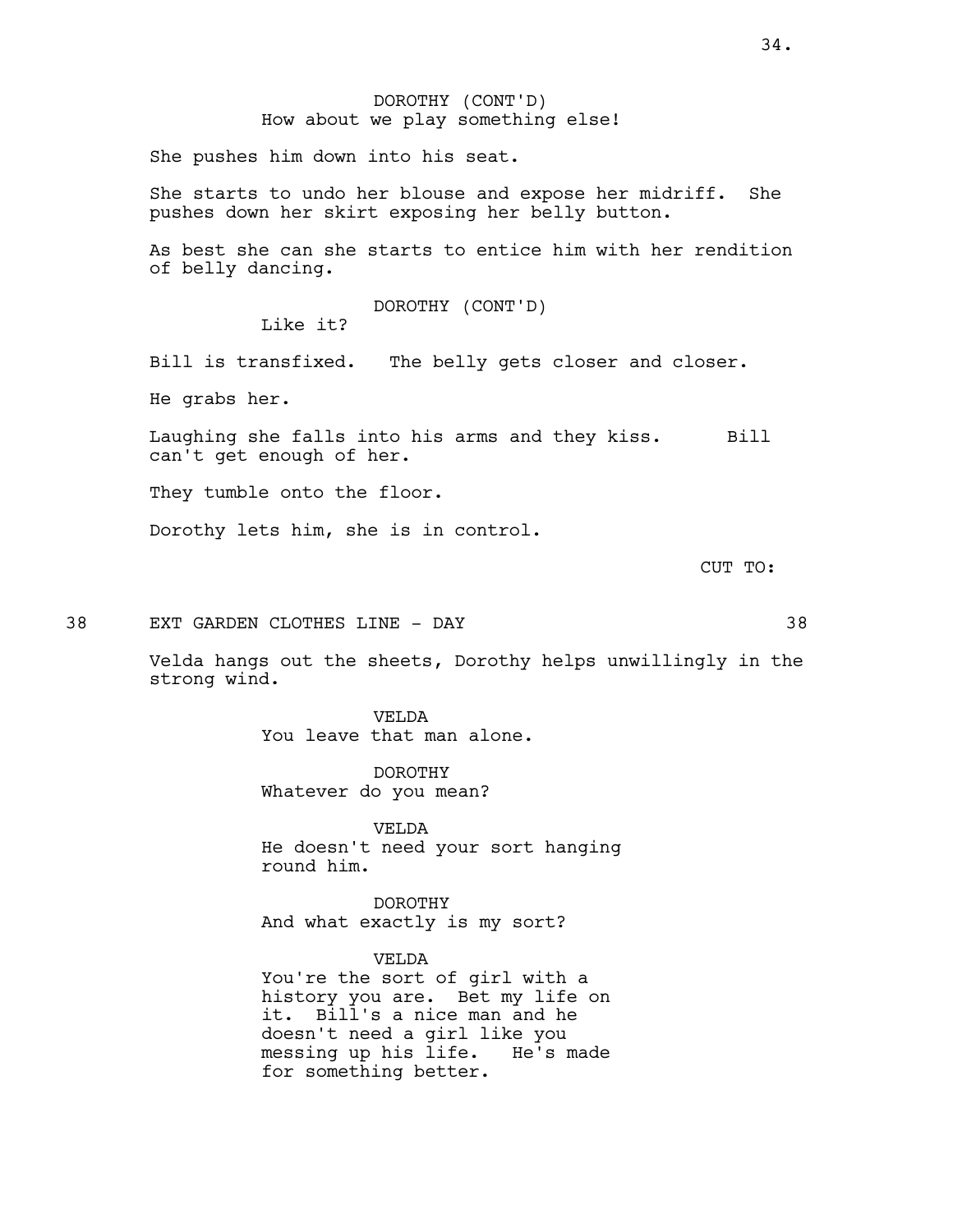DOROTHY If that is so, then how come he's still unmarried at 36? Velda looks at her. DOROTHY (CONT'D) (realises)<br>You liked him. You still like him. Velda turns on her heel and walks back into the house. VELDA You can finish that lot by yourself. Dorothy continues to pin the sheets up. Suddenly she hears a voice. MRS HILTON Cooee Dorothy! Oh DOROTHY! Dorothy raises her eyes to heaven. She stabs the last peg in the sheets and walks like a snail to her keeper. CUT TO: 39 INT HOUSE - NIGHT 39 SOUND OVER: Live soft music A Red Cross banner is hung over the bannisters. Mrs Hilton, done up like a dog's dinner in expensive fluffiness. MRS HILTON Dorothy! Where is that girl? Dorothy appears carrying a tray full of glasses. MRS HILTON (CONT'D) Dorothy! Come here. Have you checked the chairs (She nods), the napkins (nod), the coat hangers..

Dorothy doesn't nod.

35.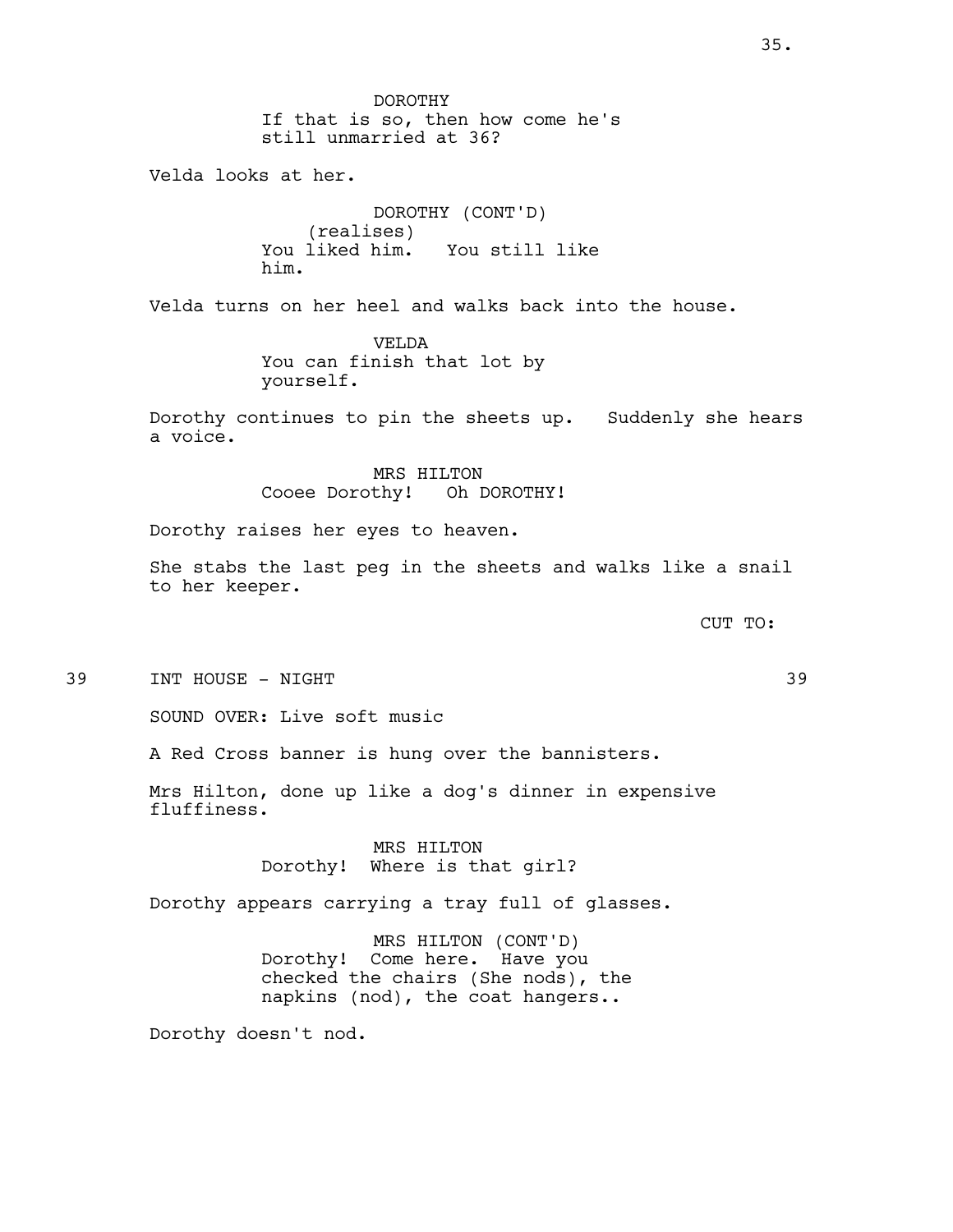MRS HILTON (CONT'D) Oh really Dorothy. The simplest of tasks..

Dorothy scoots off to check the coat hangers. Suddenly the doorbell goes. Dorothy goes to answer the door.

> MRS HILTON (CONT'D) Dorothy. You're not even changed. Go! And for goodness sake be quick.

Dorothy runs up the stairs two at a time. She looks down as Cookie opens the door. Mrs Hilton welcomes all smiles.

> MRS HILTON (CONT'D) George, Gladys, how wonderful to see you. Do come in.

> > CUT TO:

40 INT DOROTHY'S BEDROOM - NIGHT 40

Dorothy shuts the door and breathes a huge sigh of relief.

She strips off to her underwear.

She takes out of the wardrobe a lovely strapless dress with full net skirt.

> DOROTHY If this doesn't do it, nothing will. It had better be worth getting into debt.

> > JUMP CUT TO:

41 INT HOUSE STAIRCASE - NIGHT 41

Bill arrives for the party. He looks uncomfortable in his new suit.

He looks up, catches a vision, which takes his breathe away.

Dorothy, looking at her absolute best, walks sedately down the staircase.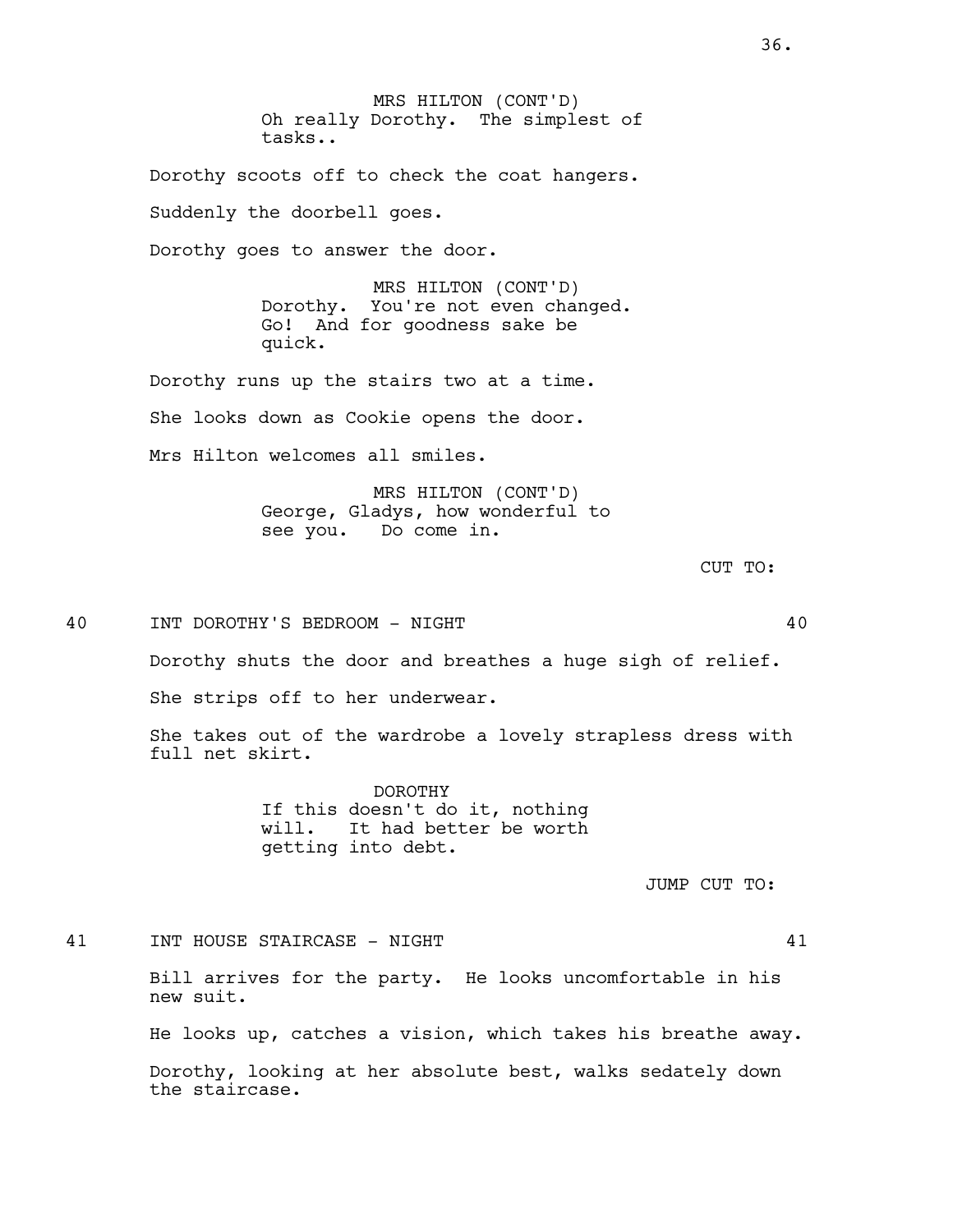Dorothy reaches him and stands in front of him.

DOROTHY Well? Bill you've got your mouth open, say something.

BILL

Marry me.

# DOROTHY

Alright.

She flings her arms around him.

Velda stops in astonishment with a tray of hors d'oeuvres.

MRS HILTON Dorothy! What are you doing?

DOROTHY It's alright Mrs Hilton. Bill asked me to marry him and I said yes.

Mrs Hilton is astonished.

Bill looks as if he can't quite believe this is happening.

MRS HILTON Congratulations Bill, and to you Dorothy.

Dorothy holds Bill's hand as if she will never let it go.

DOROTHY (can't resist) Aren't you going to say something Velda?

VELDA Congratulations.

Velda disappears amongst the guests.

MRS HILTON Dorothy to work. I need you.

Dorothy gives Bill a kiss on the cheek and goes.

Bill grabs a passing glass, takes a drink and smiles extremely pleased with himself.

JUMP CUT TO: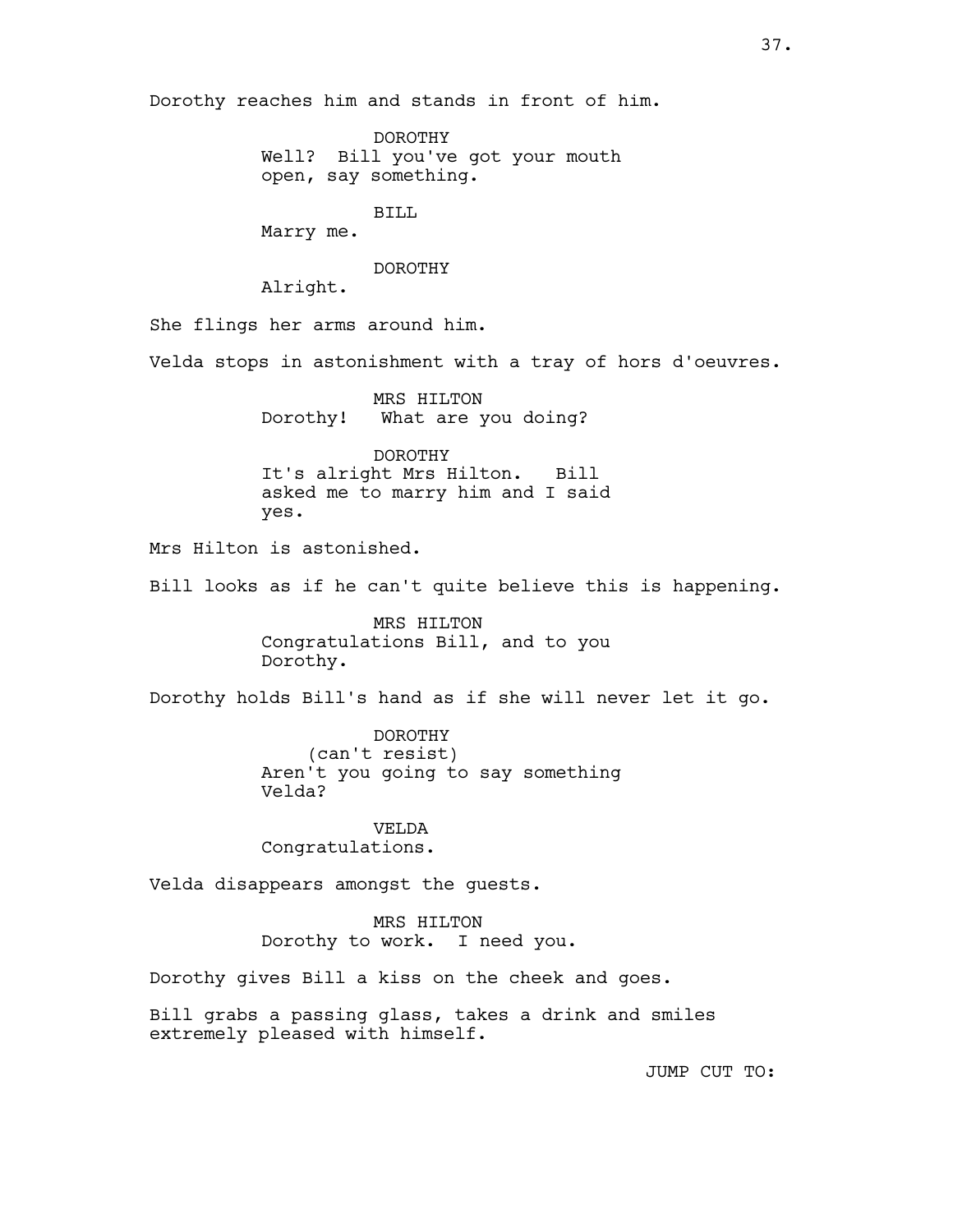Bill is lying dozing half on Dorothy who looks at the fine engagement ring on her finger.

> DOROTHY Bill. B..ill.

She lifts his head gently.

DOROTHY (CONT'D) I want to talk for a moment

BILL

You do?

DOROTHY Then you can go back to sleep.

BILL What is it?

DOROTHY There's no easy way to say this.

BILL (lazily) You're married.

DOROTHY No. No. Worse.

BILL (kisses her with relief) Nothing's worse.

DOROTHY months ago I had a baby.

Bill goes rigid.

He gets off her and watches her intently.

DOROTHY (CONT'D) Don't look at me like that. It was a mistake. A terrible mistake. Except it wasn't. His name is Bryan. He's the most beautiful baby in the world and he's mine and when we're married I want us to adopt him and then I'll be able to be his mother properly. You'll love him Bill, I know you will. (MORE)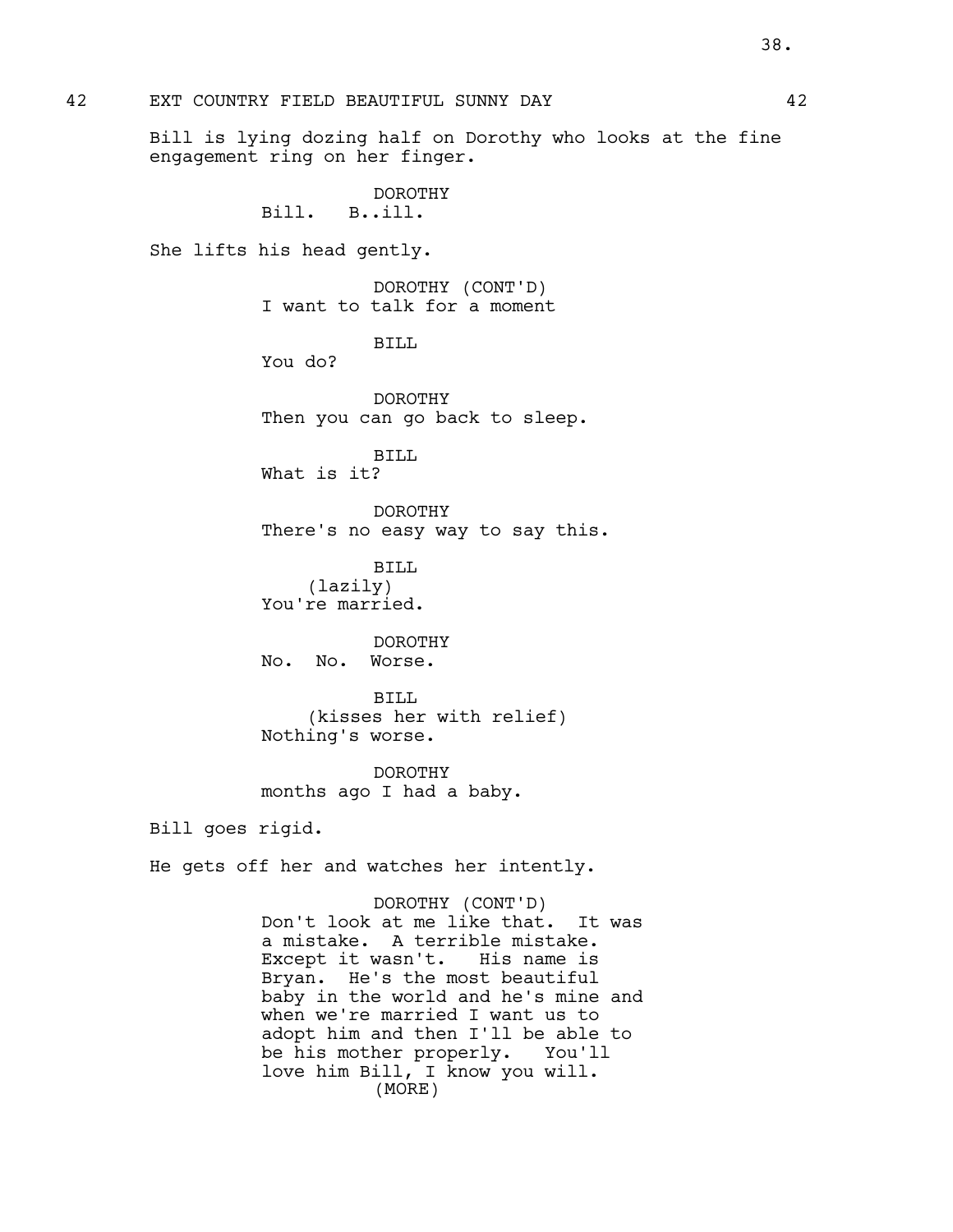This is the most perfect place to bring up a child. He'll be able to help you with the cows.. BILL ..stop. DOROTHY I'm sorry I didn't tell you. I meant to and then... BILL. ..no you didn't. You wanted that on your finger first! DOROTHY What? BILL Dorothy look at me. Do you love me? Me! Dorothy senses things slipping away from her. DOROTHY (hesitates) Course I do. Bill gets up and disappears into the field. CUT TO: 43 INT KITCHEN - MORNING 43 Outside the kitchen window it is pouring with rain. Cookie flings open the backdoor and rushes in soaking wet with some coal. VELDA (cooking) Get those boots off. Mrs Hilton walks into the kitchen. MRS HILTON Anyone seen Dorothy? Velda and Cookie look at each other. VELDA DOROTHY (CONT'D)

She's gone.

39.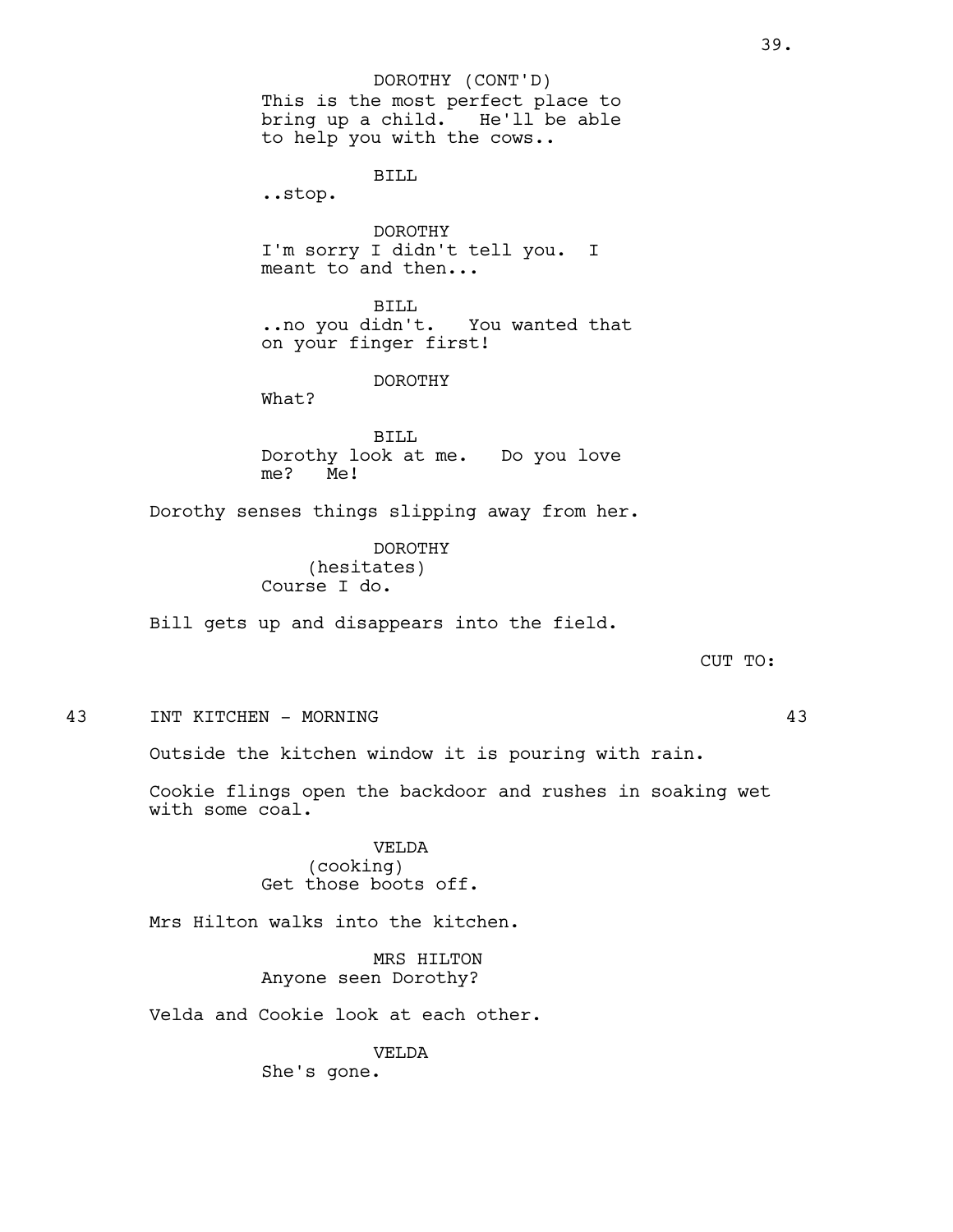MRS HILTON Wretched girl.

She leaves.

VELDA Lie for her now too will you!

COOKIE She's got enough trouble.

Cookie stomps out of the back door again, slamming it behind him.

CUT TO:

44 INT SISTER LE PLASTRIER'S OFFICE - EVENING 44

Dorothy is distraught sobbing on Sister Le Plastrier's shoulder.

> SISTER LE PLASTRIER Hush. Hush.

# DOROTHY

..and now it's cancelled and he says I don't love him, well maybe I don't, but I could, I could love him, he's maybe not everything, but at least we could have been a family, and I could have Bryan, and I would have tried to make him happy.....

A NURSE brings in two teas.

SISTER LE PLASTRIER Hush. Come on now. Dry your eyes and let's have some tea.

Dorothy does as she is told, and they both sit and she tries to drink some tea.

> DOROTHY He's all that's mine in the world.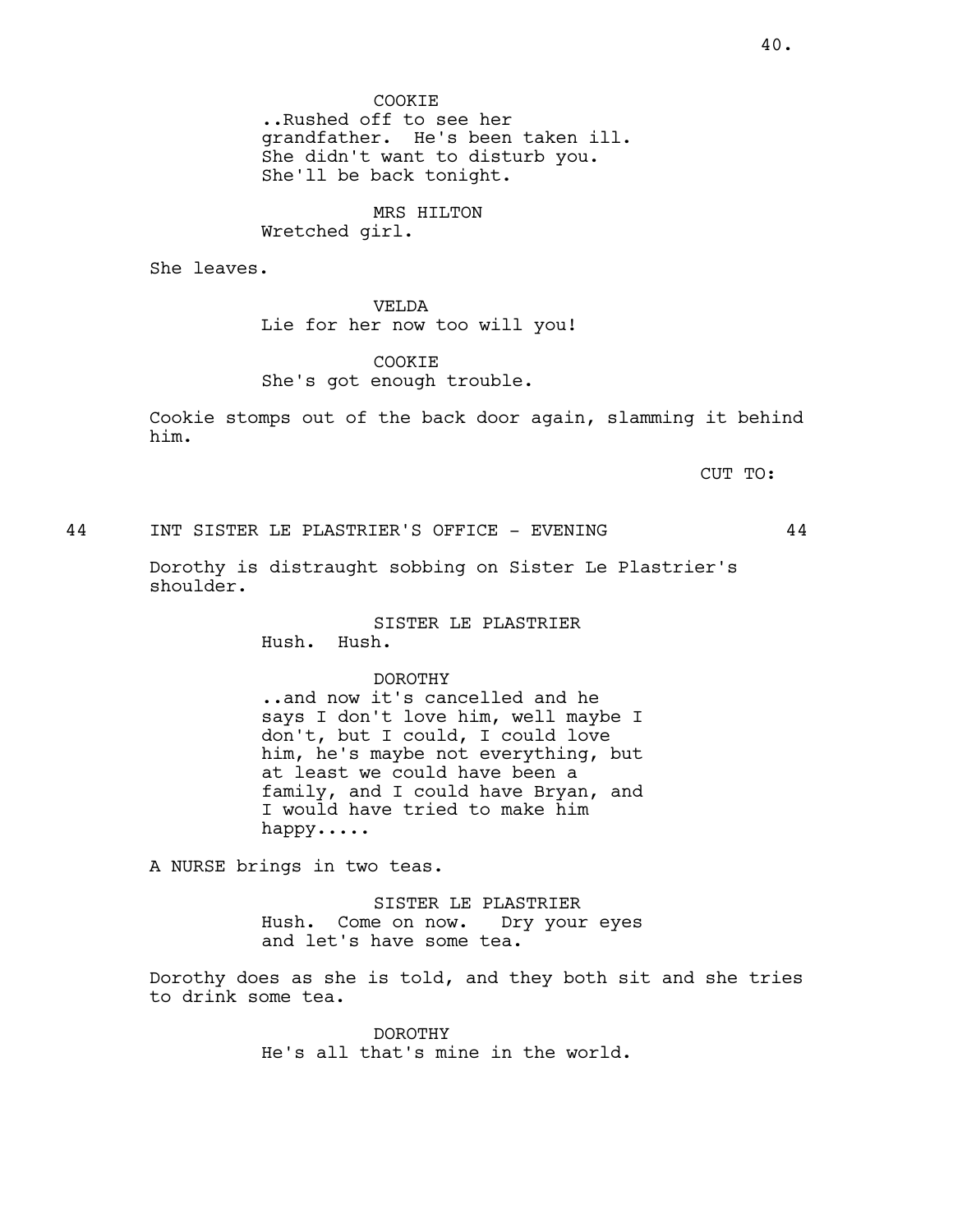SISTER LE PLASTRIER I know. But sometimes love isn't something that is ours to keep. Sometimes we have to give it away and then it has a chance to become something bigger.

# DOROTHY (demanding)

Help me.

SISTER LE PLASTRIER I wish I could...

DOROTHY (petulant) ...you can I know you can...

SISTER LE PLASTRIER (shakes her head) Dorothy you have no way of looking after him.

Dorothy gets up.

#### DOROTHY

(angry) I thought you were my friend. I thought you were the one person who would really understand. But you don't.

She storms out of the office.

DOROTHY (CONT'D) (turns and shouts) There has to be a way.

Sister sadly watches her go and picks up the phone and dials.

SISTER LE PLASTRIER Miss Kinchin-Smith please.

CUT TO:

# 45 EXT STREET - DAY 45

Dorothy walks down the street.

She sees a child in a pram outside a shop. She stops.

Her fingers curl around the bar.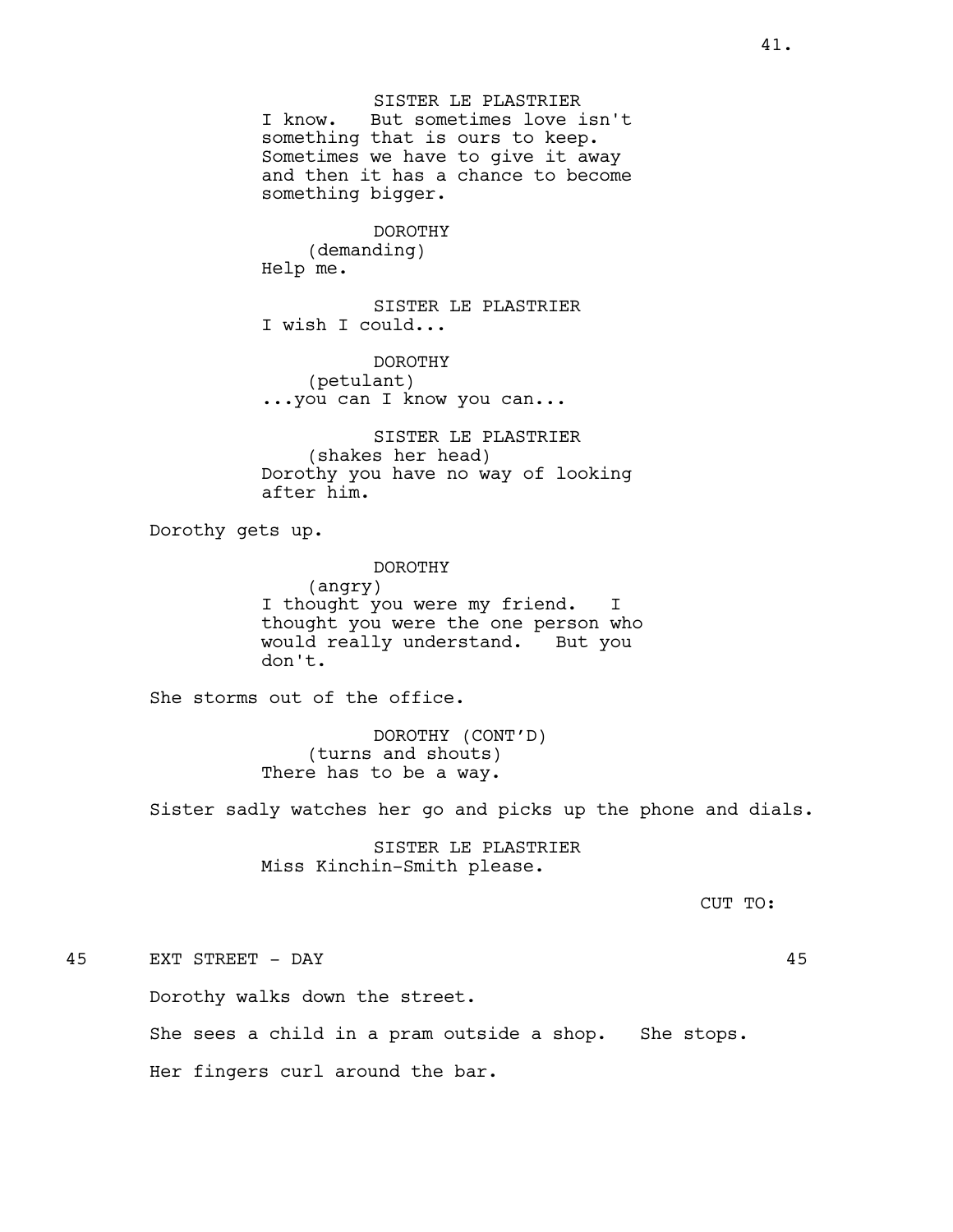She takes the brake off. She starts to move the pram. MOTHER What are you doing? DOROTHY (guiltily) He was crying. I was just rocking him. The woman looks at her and swiftly holds onto the pram. Dorothy runs off.

CUT TO:

46 EXT MRS HILTON'S HOUSE - DAY 46

A taxi draws up at the house.

Dorothy's face waits at the window.

Out of the taxi steps MISS KINCHIN-SMITH (39), Scottish, buttoned and belted like a devout missionary, her face a mask of criticism due to years of disapproval.

> MISS KINCHIN-SMITH (to the taxi driver) Wait please.

The front door flies open, and eager-to-please Dorothy walks up to her visitor.

> DOROTHY (in her best posh voice) Miss Kinchin-Smith (who nods) how do you do.

MISS KINCHIN-SMITH How do you do Dorothy.

DOROTHY I have arranged for us to sit in the garden as it is such a beautiful day. It is a beautiful day isn't it?

MISS KINCHIN-SMITH

Indeed.

42.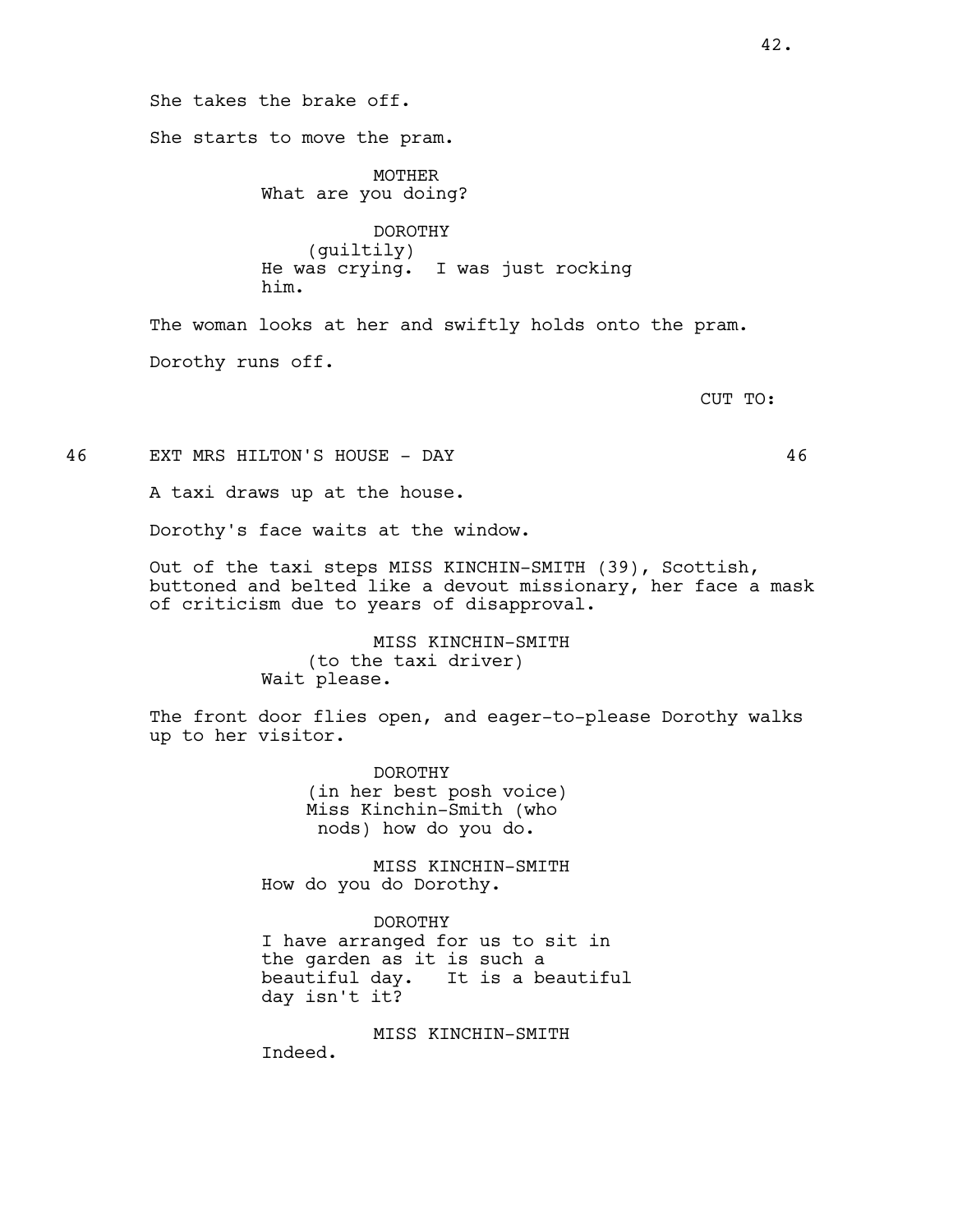She follows Dorothy to the back of the house.

CUT TO:

# 47 EXT GARDEN - DAY 47

A table is set with a jug and glasses.

Dorothy pours her visitor a glass for them both, then sits desperately trying not to look anxious on the edge of her seat.

> MISS KINCHIN-SMITH I have been asked to see you by the Adoption Society. Having told us that your impending marriage has unfortunately fallen through, and you owe the adoption society £13 which is indeed quite a large sum. Perhaps you have finally decided that adoption is the only solution for Bryan?

#### DOROTHY

I am so pleased to inform you that I am now engaged to be married to a sailor. He lives in Portsmouth and we intend to be married in one month and move there. So we should be able to collect Bryan very soon. I also have an insurance policy that is about to become due in December and that should definitely clear my debt.

#### MISS KINCHIN-SMITH

That is indeed good news. Somewhat surprising considering your previous engagement has just ended. How long have you know the fortunate young man?

#### DOROTHY

Since we were children. It was a chance meeting really and we got on so well, it seemed natural that we should get together.

MISS KINCHIN-SMITH You've seen him once?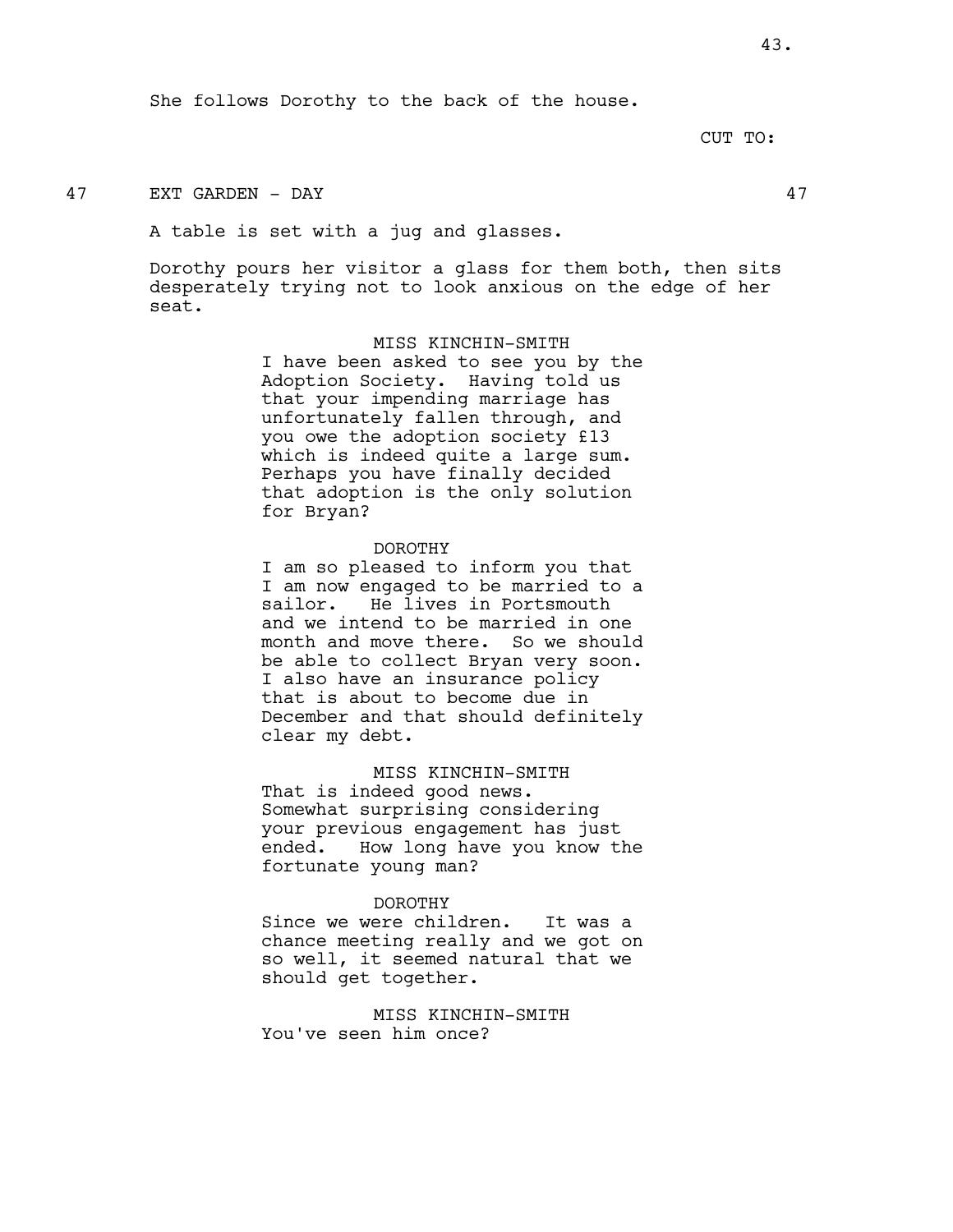DOROTHY

We used to see each other all the time, every day in fact.

MISS KINCHIN-SMITH (looks at her strangely) I see. You seem very well turned out for a woman in service.

#### DOROTHY

Mrs Hilton is so generous. A person couldn't get a more delightful employer. It's unfortunate that you won't meet her today. She is really so kind and so understanding.

MISS KINCHIN-SMITH So she knows all about Bryan.

DOROTHY Indeed I..I..thought it..I really don't think she needs to know....she..

Dorothy looks distracted.

# MISS KINCHIN-SMITH

Dorothy?

#### DOROTHY

I had to buy a bike, which I am still paying off. I had to have some transport. I thought in the end it would save money. Tell me about Bryan. Have you seen him?

Despite herself, Miss Kinchin-Smith actually smiles.

MISS KINCHIN-SMITH

(warmly)

He really is a most delightful child. He is full of smiles. Rather dark-skinned. We call him our little eskimo. He deserves a real home where he can be properly looked after. I'm not sure you..

#### DOROTHY

.....Could you send me a photograph? I would like one of him in his lemon suit. Do you know the one?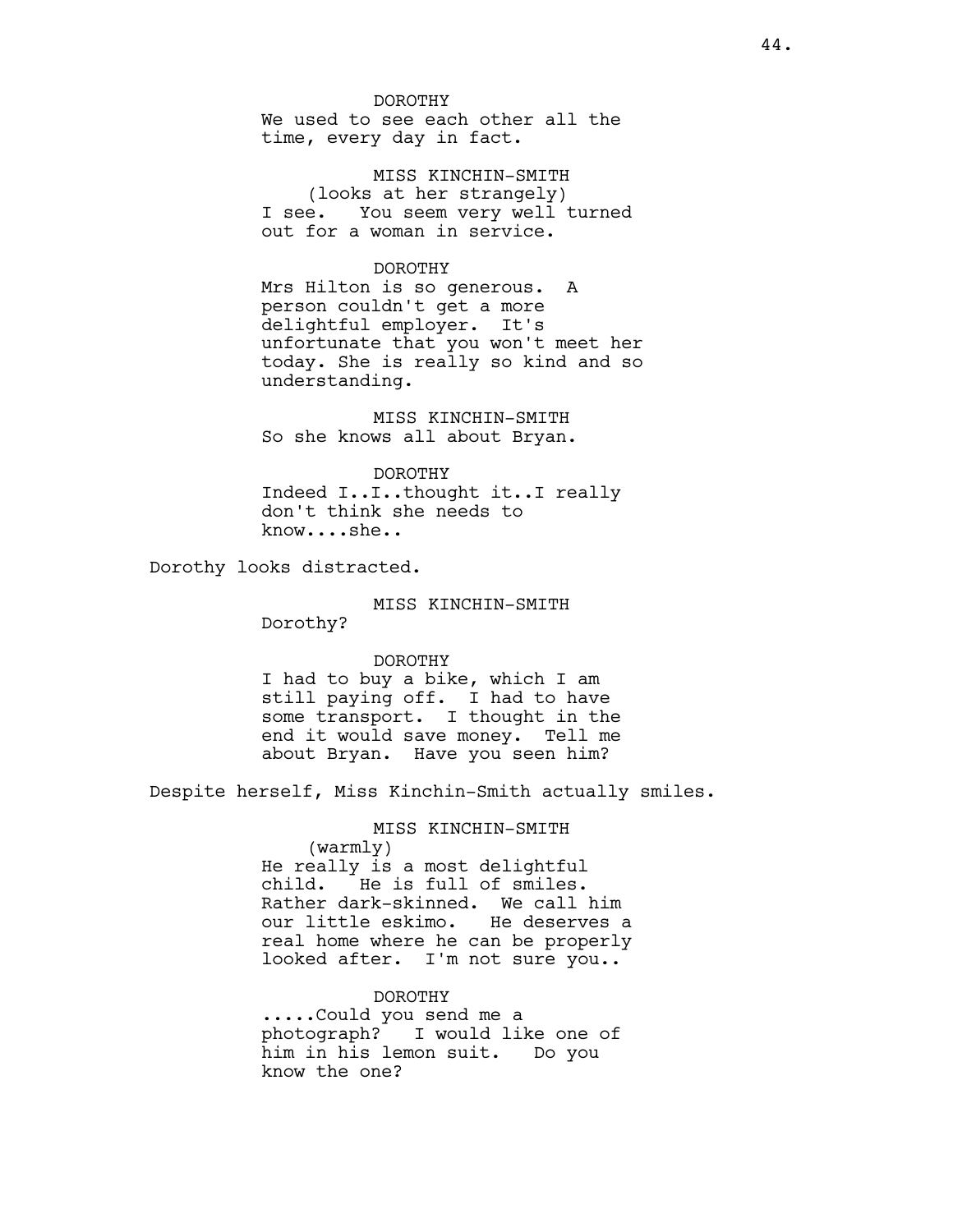MISS KINCHIN-SMITH Yes. I know exactly which one.

She stands up to go.

MISS KINCHIN-SMITH (CONT'D) Thank you Dorothy. I've seen all I need to see. My taxi is waiting.

DOROTHY He must fit into it by now.

MISS KINCHIN-SMITH He does.

She takes a last look at Dorothy who sits and sips her lemonade. She walks back to the taxi.

CUT TO:

48 INT GARAGE - EARLY EVENING 48

Cookie opens the garage door carrying a dustpan and brush.

He opens the front door of the car and starts to brush the floor.

He opens the back door, same side and is shocked to find Dorothy curled up on the back seat.

> COOKIE Dorothy! What on earth are you doing here?

No answer. Cookie climbs in gently beside her.

COOKIE (CONT'D) What's wrong love? It can't be that bad.

He takes hold of her hand and pats it like a dog.

DOROTHY I'm done for Cookie.

COOKIE No. No you're not.

DOROTHY I am. There's only one person in the world who loves me and I can't be with him.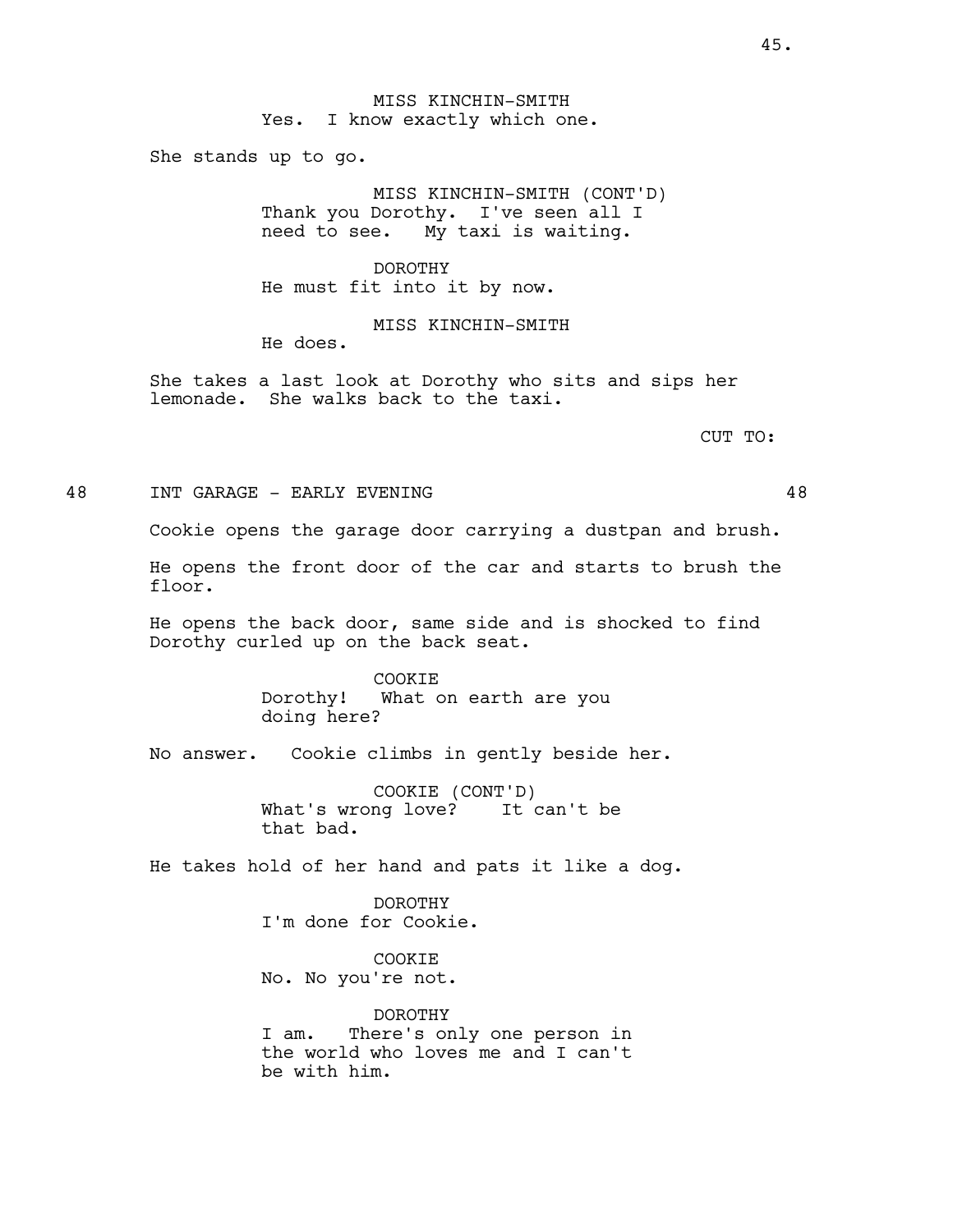COOKIE I'm sure you and Bill could get back together.

DOROTHY I'm not talking about Bill.

COOKIE There, there. We all love you. If I had a daughter I'd want her to be just like you.

Suddenly Velda appears with a mug of tea. She and Cookie lock eyes in mutual horror.

Cookie jumps out of the car like it's a furnace.

Very slowly and deliberately Velda places the tea on the side.

> COOKIE (CONT'D) (helplessly) She's upset.

> > VELDA

So am I.

She turns on her heel and walks away.

JUMP CUT TO:

49 INT MILKING PARLOUR - DAY 49

Bill, miserable, is hosing down the empty stalls.

He looks up as Velda strides in and continues hosing.

VELDA (fiercely) Bill.

He nods.

VELDA (CONT'D) I need to know what happened between you and Dorothy.

BILL It's our business.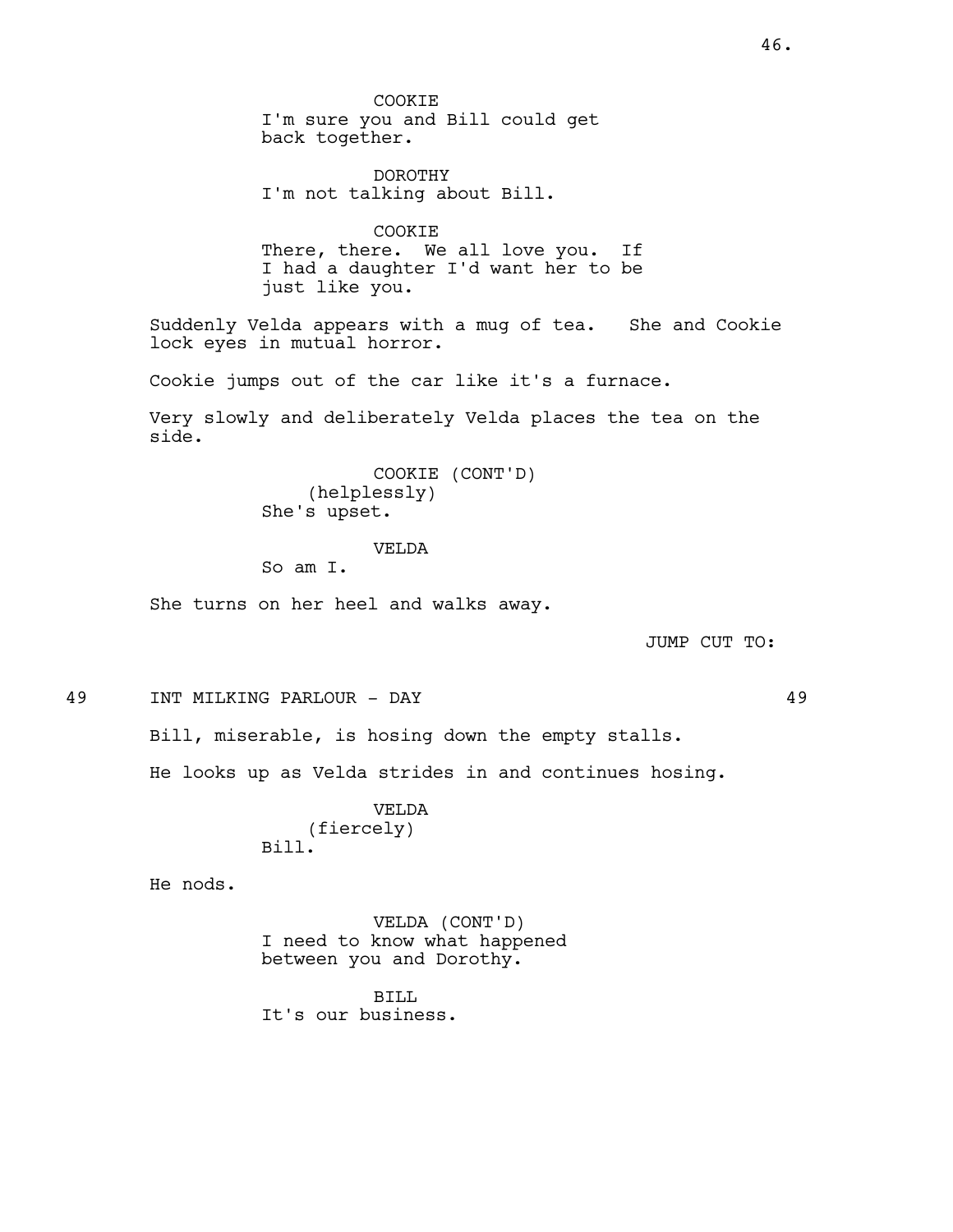VELDA I've just seen Cookie with his arm round her in the backseat of the car.

Bill stops hosing and looks at her with eyes of fire.

BILL Have you indeed.

VELDA Bill, I need your help.

50 SILENCE 50

VELDA

Please.

BILL Aye well, she's that desperate.

VELDA

For a man?

BILL To find a home for her baby.

VELDA (triumphant) I knew that woman had a history.

She looks at Bill.

VELDA (CONT'D) You're a good man Bill. I'm sorry it didn't work out, but you're better off without her. You can't marry a woman with a past like that. Not a respectable man like you.

Velda triumphant turns on her heel and walks away.

BILL (in pain) She made me laugh.

VELDA There's more to life than laughing.

CUT TO: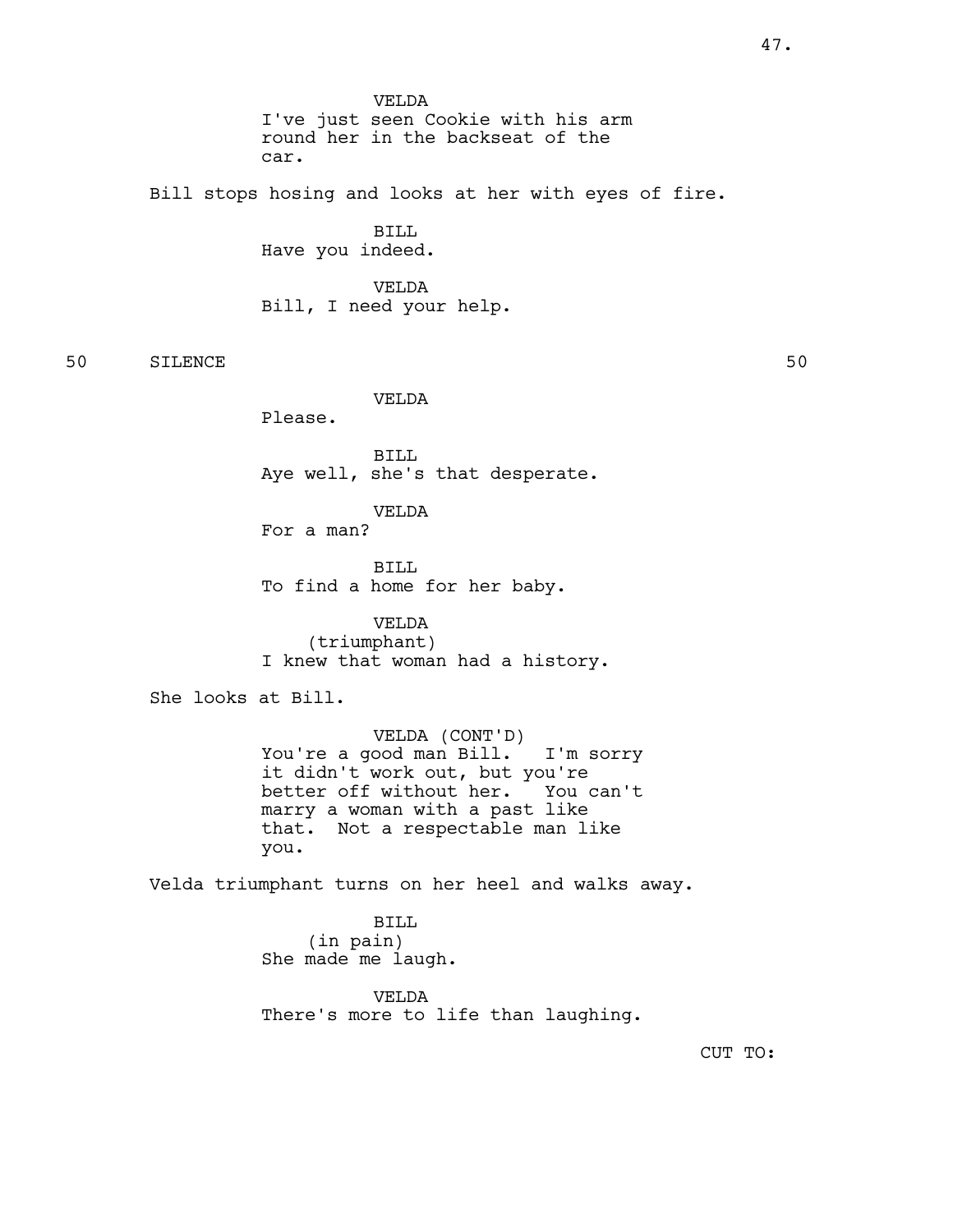51 INT HALL - DAY 51 Dorothy picks up the post. Velda exits the drawing room full of tight triumph. VELDA Mrs Hilton will see you in the drawing room. Now. Fear fills Dorothy. She walks in clutching the letters. 52 INT DRAWING ROOM – DAY 52 She goes over to Mrs Hilton and hands her the letters. MRS HILTON Thank you Dorothy. Please sit down. Dorothy does so. MRS HILTON (CONT'D) Some disturbing news has been brought to my attention. Not only do you have an illegitimate child, but you seem to be causing havoc with the single men in this village. I cannot have someone of such loose morals on my staff and I therefore wish you to leave my employment. DOROTHY (desperate) Please Mrs Hilton. I haven't got anywhere else to go. If I don't earn any money then I can't pay for Bryan. The phone rings. MRS HILTON (firm) So it is true. Pack your things. You will leave on the first train

tomorrow. (dismissing her) Dorothy stands up somewhat dreamily.

48.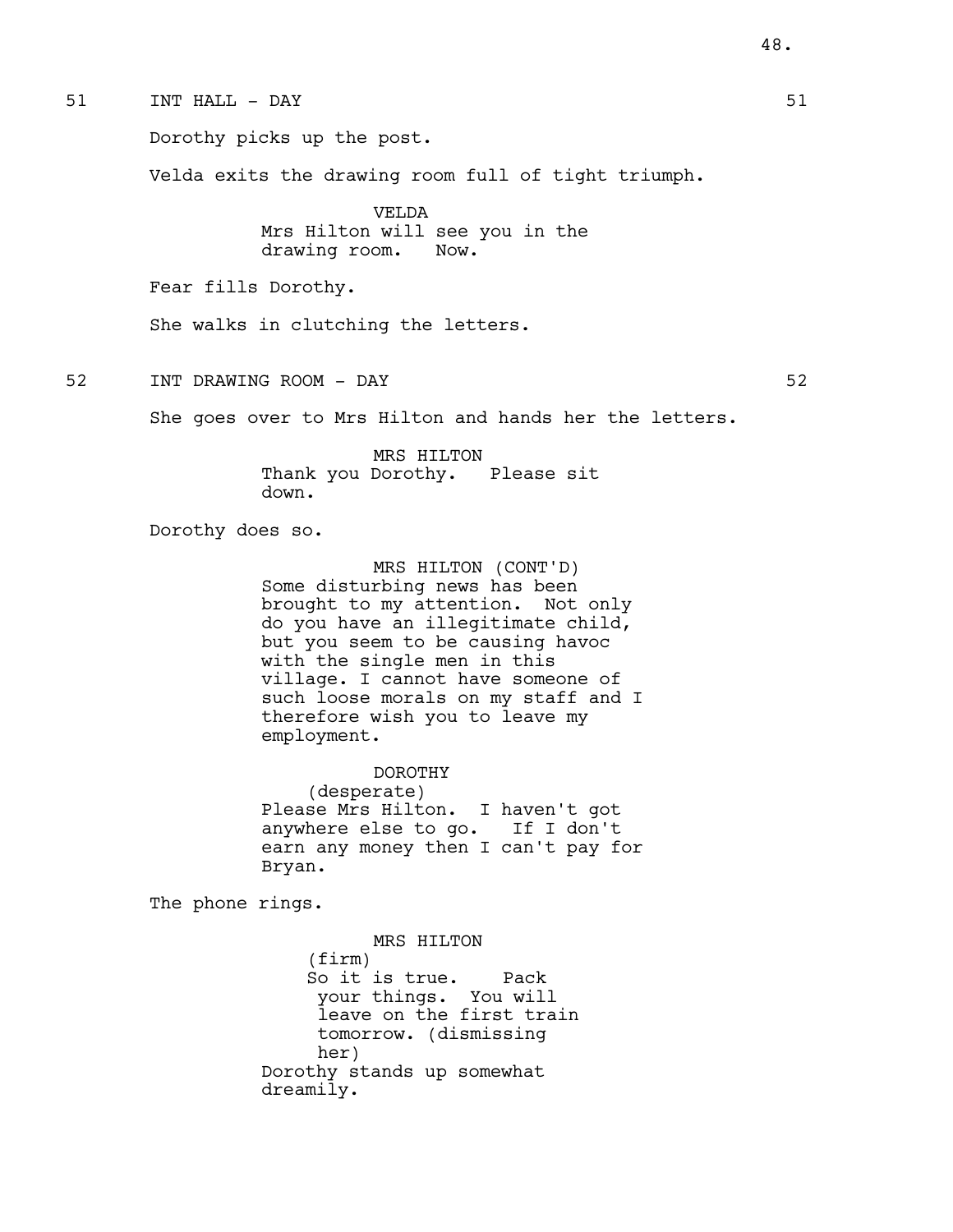The door opens.

COOKIE Excuse me Mrs Hilton, it's a phone call for Dorothy.

Dorothy looks surprised.

MRS HILTON Please make sure no-one has this number when you leave.

DOROTHY Yes Mrs Hilton.

Dorothy leaves the room.

53 INT HALL - DAY 53

Dorothy picks up the phone.

Cookie watches her, anxious.

DOROTHY Hello. (she listens) What? How is he? Oh God.

A noise, like a wail, emits from Dorothy as she drops the phone.

She starts to walk in circles about the hall.

She bumps into the wall, turns and walks into another wall. She turns and walks into another wall.

> COOKIE Dorothy? What's wrong? What's happened?

Suddenly Dorothy rushes out of the front door.

JUMP CUT TO:

54 EXT HOUSE – DAY 54

She rushes to the garage.

She reappears with her bike, gets on it and starts cycling. Cookie watches.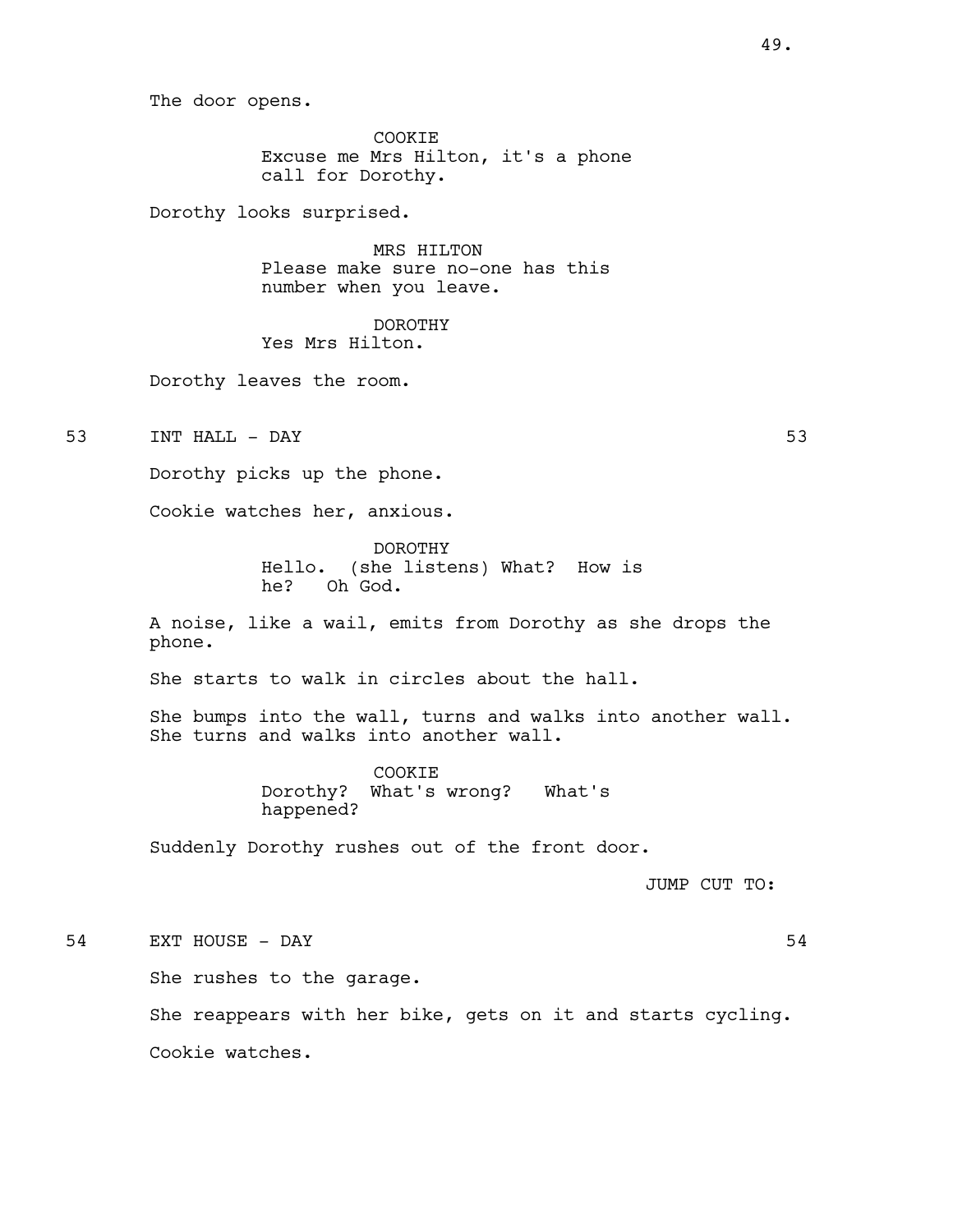COOKIE Where are you going?

DOROTHY Felixstowe. He's got diptheria.

She bikes at speed down the drive and out of sight.

COOKIE That's 250 (?) miles away.

CUT TO:

55 EXT ROAD - DAY 55 Dorothy continues to bike at speed. It starts to rain. Dorothy is soaked, but continues obviously in pain.

CUT TO:

56 INT NURSERY NIGHT 56

Miss Kinchin-Smith sits watching over the sick baby.

CUT TO:

57 EXT HILL - NIGHT 57

Dorothy pushes her bike doggedly up a steep hill.

Exhausted and soaked in the pouring rain. She spasms as pain hits her intermittently.

CUT TO:

58 INT NURSERY NIGHT 58

The baby starts to fit.

Miss Kinchin-Smith picks him up in her arms. She runs blindly out of the nursery.

> MISS KINCHIN-SMITH Help me. He's dying. Somebody help me.

Matron appears from her room.

50.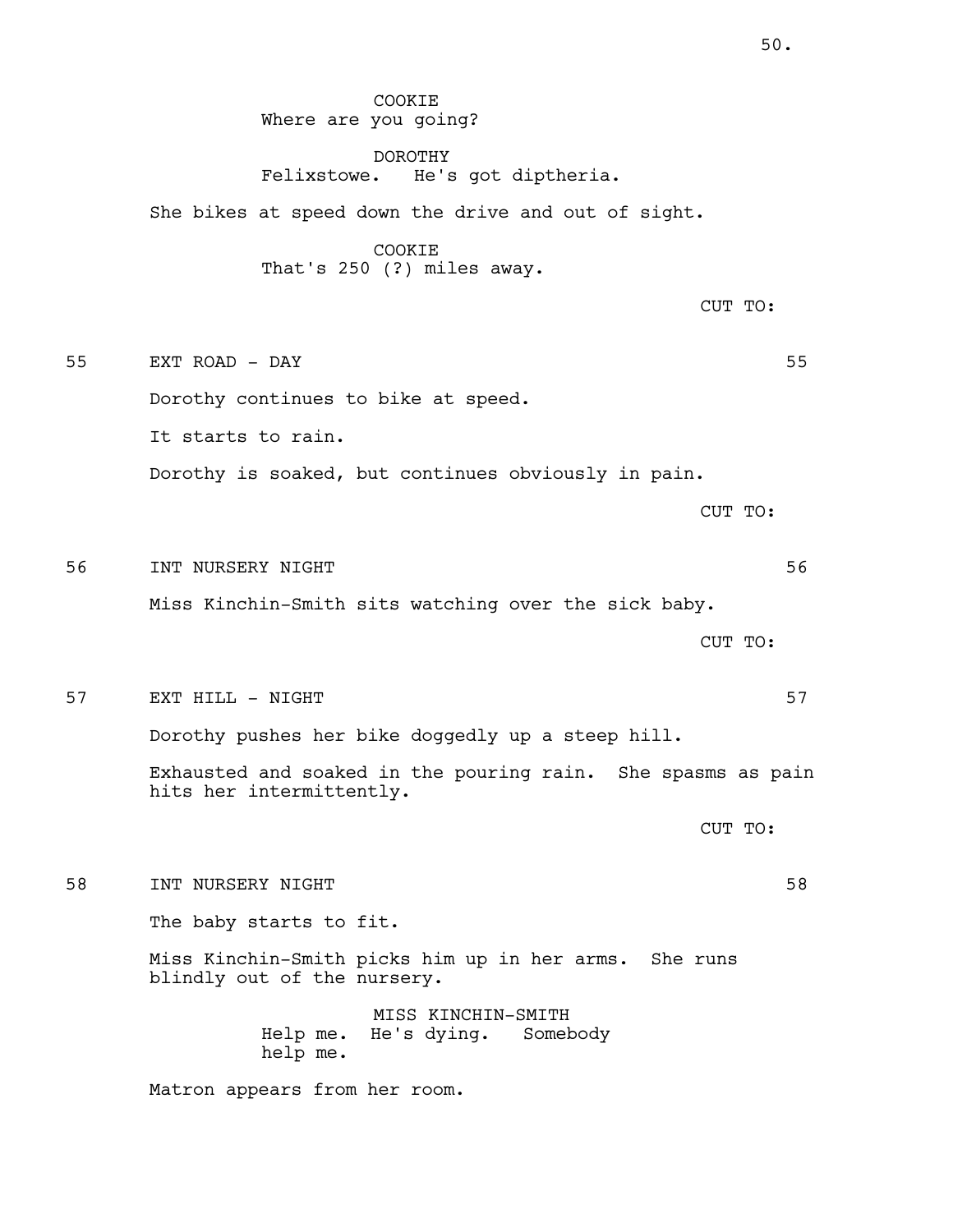#### 59 EXT ROAD - DAWN 59

A milk float drives down the road.

It stops in before a bike lying across the road.

The MILKMAN gets out of the float and walks up to it.

He discovers Dorothy lying on the grass unconscious.

CUT TO:

60 EXT STREET PARTY SILVER JUBILEE (1977) - DAY 60

Dorothy and Sarah, sit at the gaily decorated table and look at the faded photograph.

> SARAH Did you ever see Bill again?

DOROTHY (shakes her head) No. I think I went a bit funny in the head.

SARAH Who was the sailor?

#### DOROTHY

In my mind I was thinking of Ken, but I hadn't seen him for ages. It was like I had to make something happen because I couldn't bear to give Bryan up. I was so ill.

SARAH How far did you get on the bike?

DOROTHY (grins) I did 150 miles. Couldn't manage 5 now.

CUT TO:

61 EXT HOSPITAL CONSERVATORY (1954) - DAY 61 Dorothy, in a wheelchair, sits with the rain drumming. She fixes her hands apart holding a skein of wool whilst Margaret, her grandmother, winds the wool into a ball.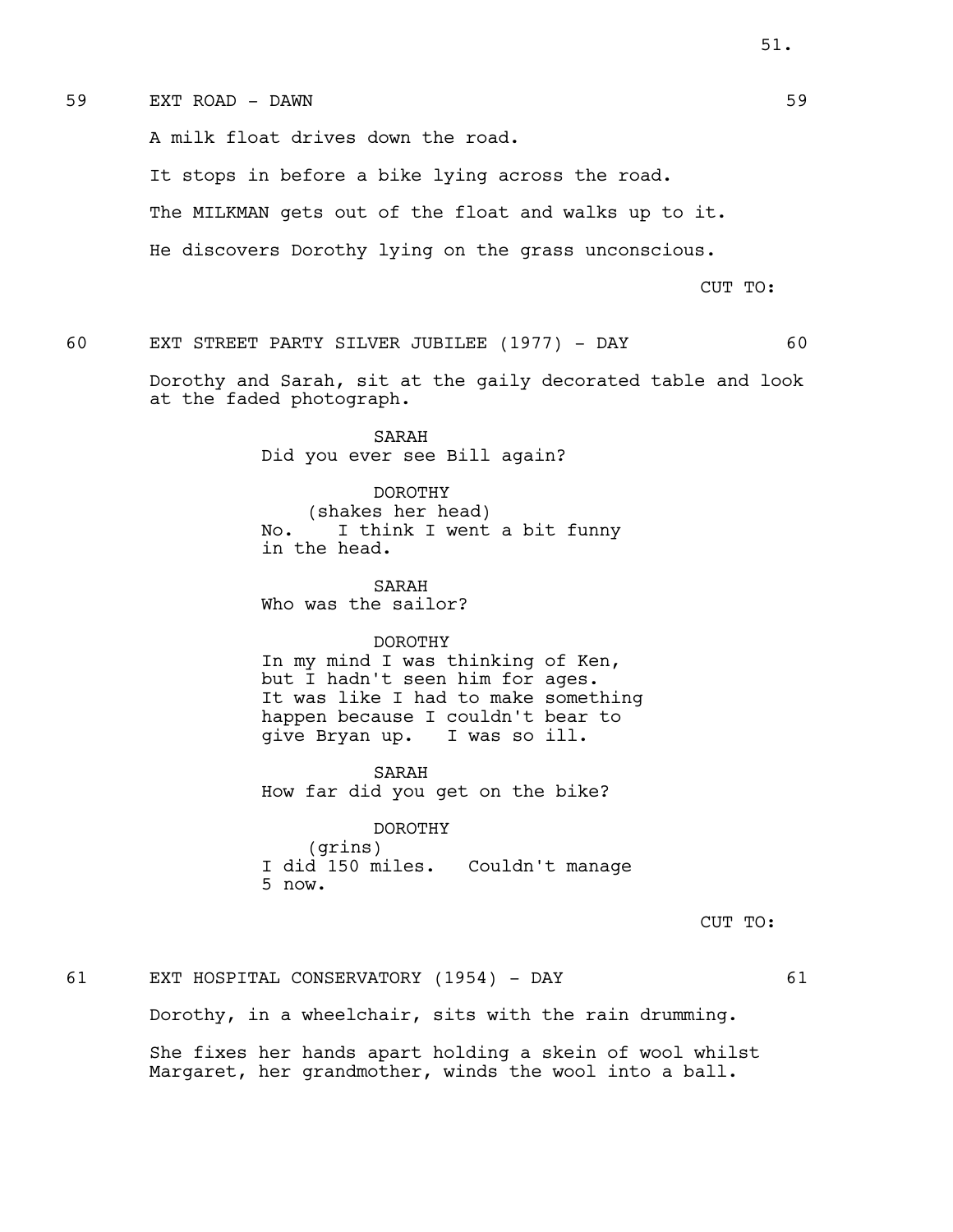#### MARGARET

You gave us all a nasty turn you did. No wonder you collapsed with pneumonia and appendicitis. I'll be glad to get you home and build you up properly. This will knit up into a nice winter jumper. Just what you need.

She holds the wool up to Dorothy's face.

MARGARET (CONT'D) Lovely. Brings out the colour of your eyes.

She stiffens as Robert appears and stands next to Dorothy.

#### ROBERT

The doctors think you should be allowed out at the end of the week. There is a jewellery shop in Chatham. Nice people, light work. They've agreed to give you a trial. I've decided to allow you to come back on condition there will be no more nonsense about babies and I have written a letter here for you to sign.

He takes out the letter.

ROBERT (CONT'D) Dear Miss Kinchin-Smith, I regret to tell you that my proposed (this continues O/S) marriage...

Dorothy lifts her eyes to look at the sky. The clouds are clearing.

CUT TO:

62 INT PHOTOGRAPHIC STUDIO - DAY 62

Baby Bryan, in his lemon suit, finds it very difficult to sit still for the camera.

Miss Kinchin-Smith, all smiles, sits him back on the blanket.

CUT TO: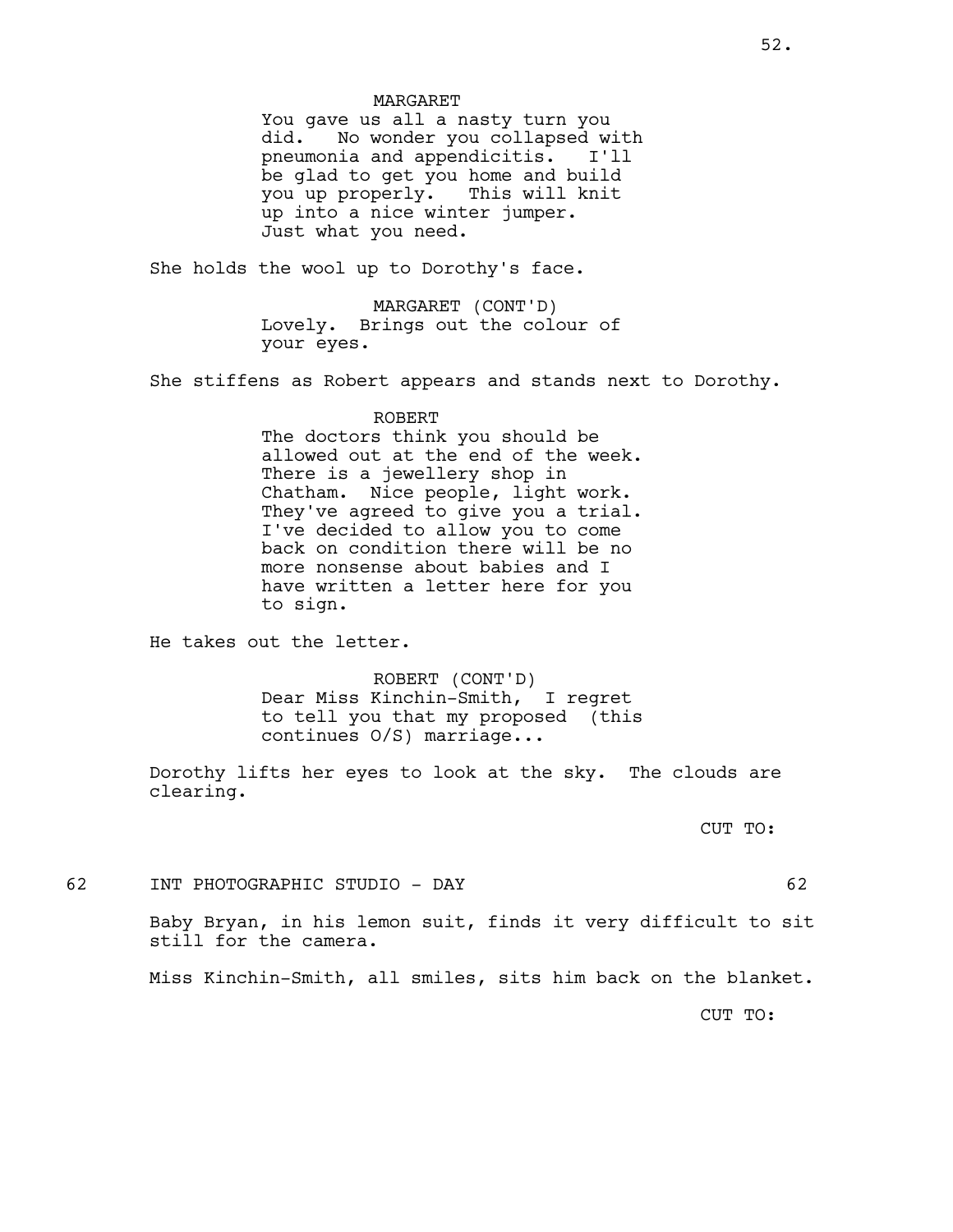ROBERT (O.S.) Has fallen through. I cannot keep up the payments. At the moment of writing I am with my grandparents...

Dorothy watches the rain stop on one side and the sun break through.

> ROBERT (O.S.) (CONT'D) ....My new work has a wage of £4.5.0d less 4/6d insurance....

The shadow of a rainbow begins.

ROBERT (O.S.) (CONT'D) ....I am paying 10shillings weekly HP for my cycle...

Suddenly a beautiful rainbow breaks across the sky.

CUT TO:

64 INT PHOTOGRAPHIC STUDIO - DAY 64

Bryan smiles broadly at the camera and immediately moves spoiling the shot.

CUT TO:

#### 65 INT HOSPITAL DAY 65

ROBERT (O.S.) ...I reluctantly wish him to be put forward for adoption as soon as possible as I know I still owe money for him which will be met in due course. I hope you will understand. (He hands her the letter) Sign it or you will not come back into my house.

DOROTHY (angrily) You know I've nowhere else to go!

ROBERT It's up to you.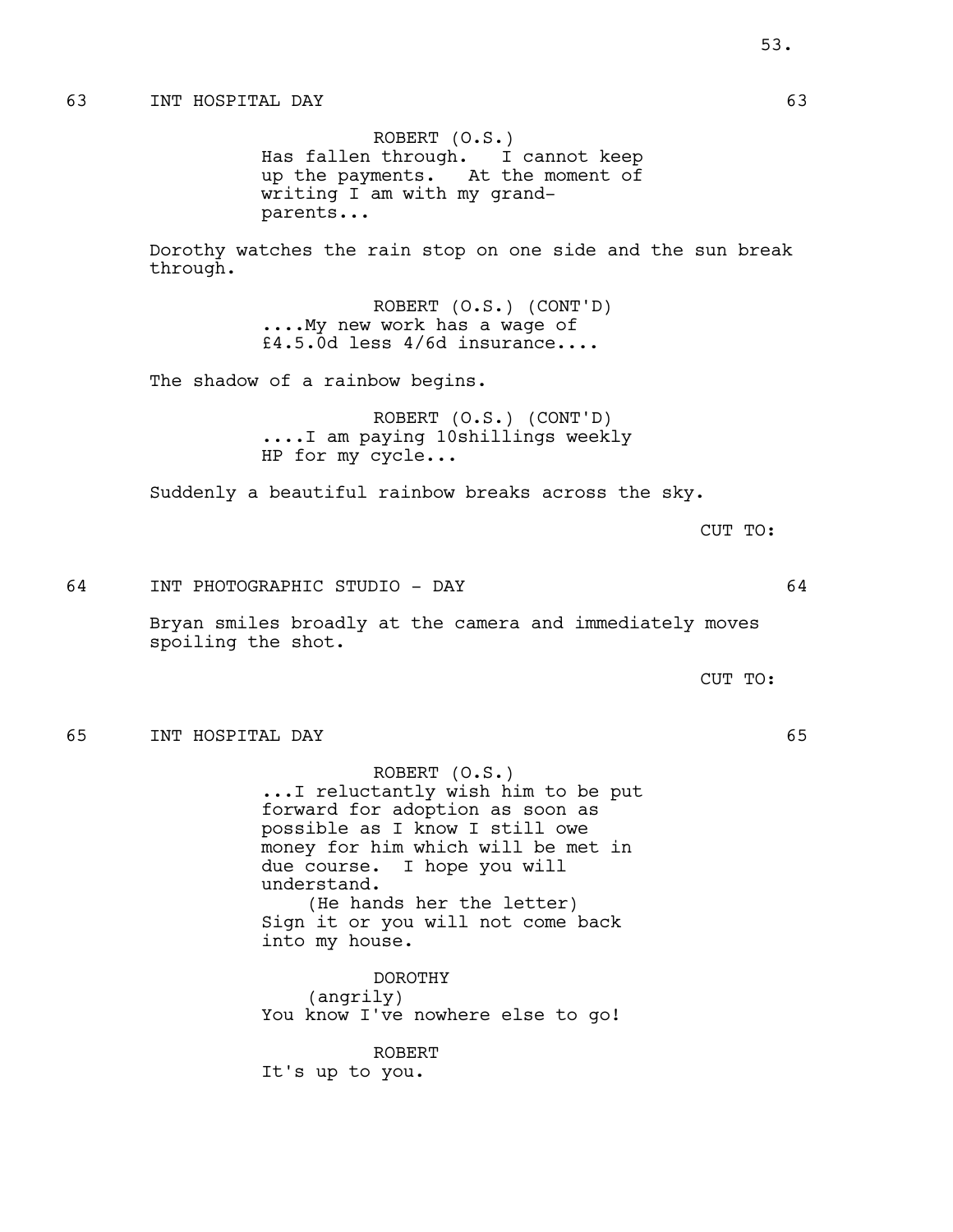DOROTHY That's just what you did to my<br>mother isn't it? She had now She had nowhere to go so she went to New Zealand. Because of you she left me. (She starts coughing. The effort is too great for her)

#### ROBERT

(furious) Now you listen to me my girl. You made your bed and you lie in it. Take it or leave it!

MARGARET Robert. She's ill.

ROBERT Don't interfere.

DOROTHY Give me the bloody letter.

She signs it.

CUT TO:

66 INT PHOTOGRAPHIC STUDIO - DAY 66

Bryan at last sits, smiles broadly and claps his hands. He is at his most delightful. The shot is finally perfect.

Miss Kinchin-Smith approaches him, he lifts his arms to be picked up and cuddled.

> MISS KINCHIN-SMITH Please make sure I have a copy of the photograph as well.

> > CUT TO:

67 INT HOSPITAL DAY 67

Robert puts the letter precisely into his jacket and walks out.

> DOROTHY I bet he wishes I never lived.

MARGARET He's not a bad man. He couldn't cope. Not after your mother left.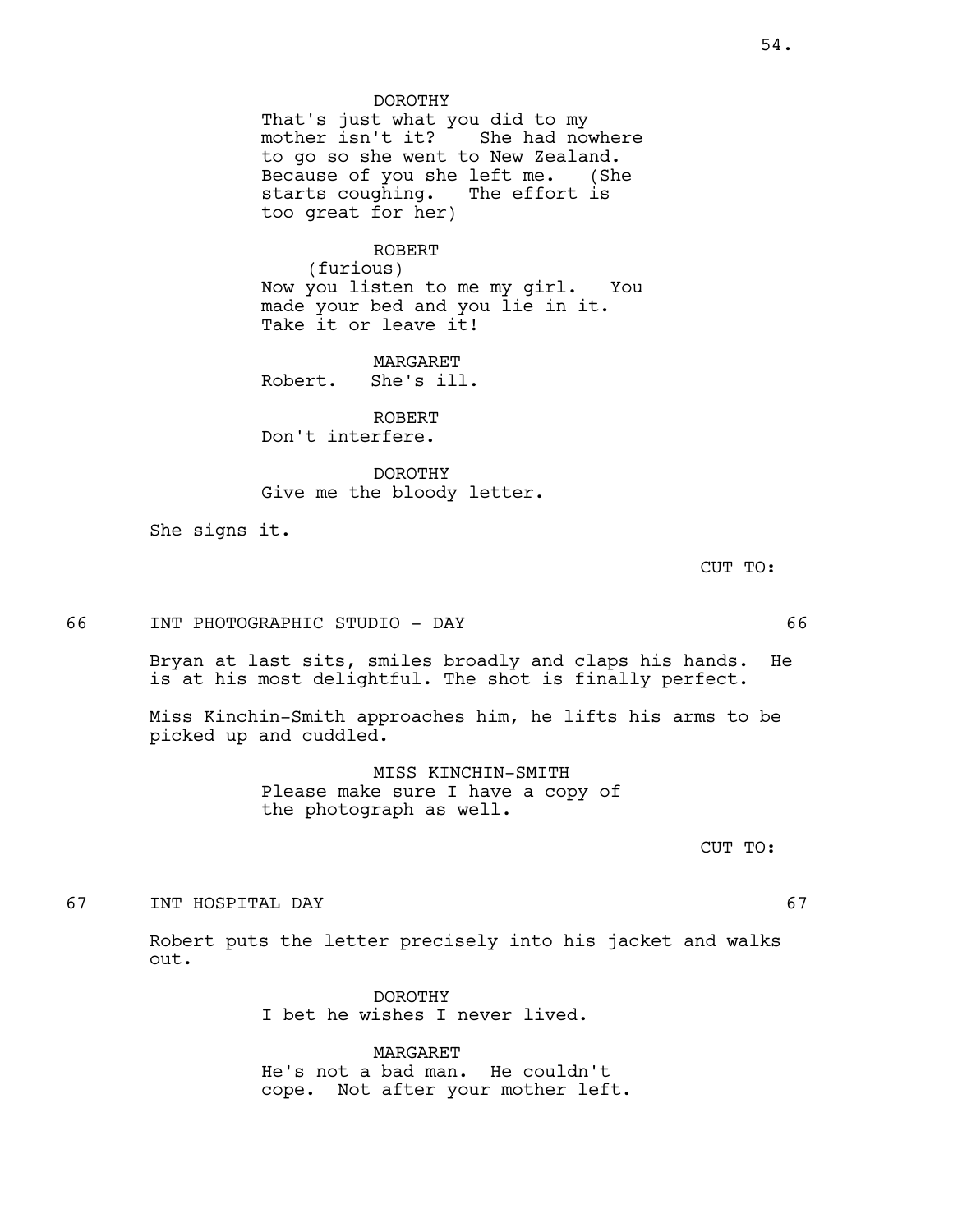..as soon as I can I'll be gone.

JUMP CUT TO:

68 EXT STREET - DAY 68

Dorothy, clip clops down the street towards the jewellers shop she works in, in her heels and summer dress.

She posts a letter.

A wolf whistle, so piercing it stops every woman in her tracks, including Dorothy.

> **TED** Thought you weren't coming back!

DOROTHY I changed my mind.

He saunters over to her. He's changed. More self-assured. Tougher.

> TED Who're you writing to?

> DOROTHY None of your business.

**TED** Alright. Keep your hair on.

You working?

DOROTHY (points) The jewellers shop. Got to go. My lunch hour's over.

She goes. He moves to walk in step beside her.

TED Fancy a night out?

She hesitates.

TED (CONT'D) Bet you still like to dance?

DOROTHY

Alright.

55.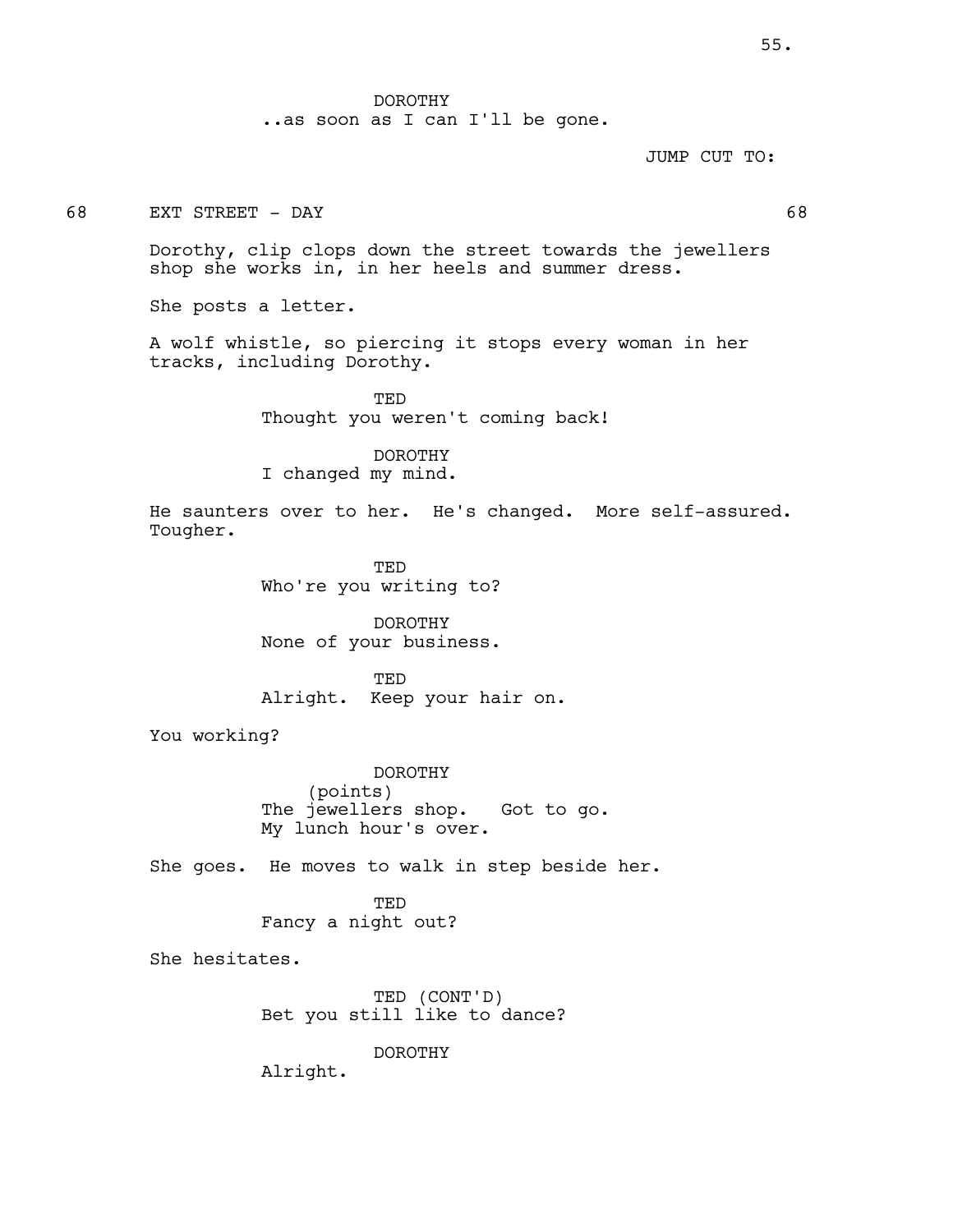TED

Tonight?

#### DOROTHY

Tomorrow.

She turns into the jewellers. Ted watches her walk in.

CUT TO:

69 INT BUNGALOW BATHROOM - NIGHT 69 SOUND OVER: radio Dorothy, alone, her hair in curlers, dances around the bungalow in her underwear. 70 INT BATHROOM - NIGHT 70 She checks the full bath and goes to turn the taps off.

The hot works fine, but the cold is completely stuck.

Panic stricken she tries hitting it.

The water is perilously close to the top. She gets towels and dumps them by the bath in preparation.

She takes the plug out.

THE TEXT TO THE STATE OF THE STATE IN THE STATE OF THE STATE OF THE STATE IN THE STATE OF THE STATE OF THE STA

She looks through her grandparents address book for PLUMBER. She picks up the phone.

> DOROTHY I'm sorry to ring you at this hour...no I know you wouldn't normally...yes but it's an emergency....What? That much...no, No. Come now. Please. 105 Bredhurst Road.

Dorothy rushes into her room.

CUT TO:

THE TEXT TO A RESERVE THE RESERVE TO A RESERVE THE RESERVE TO A RESERVE THAT THE RESERVE TO A RESERVE THAT THE STA

Bell goes.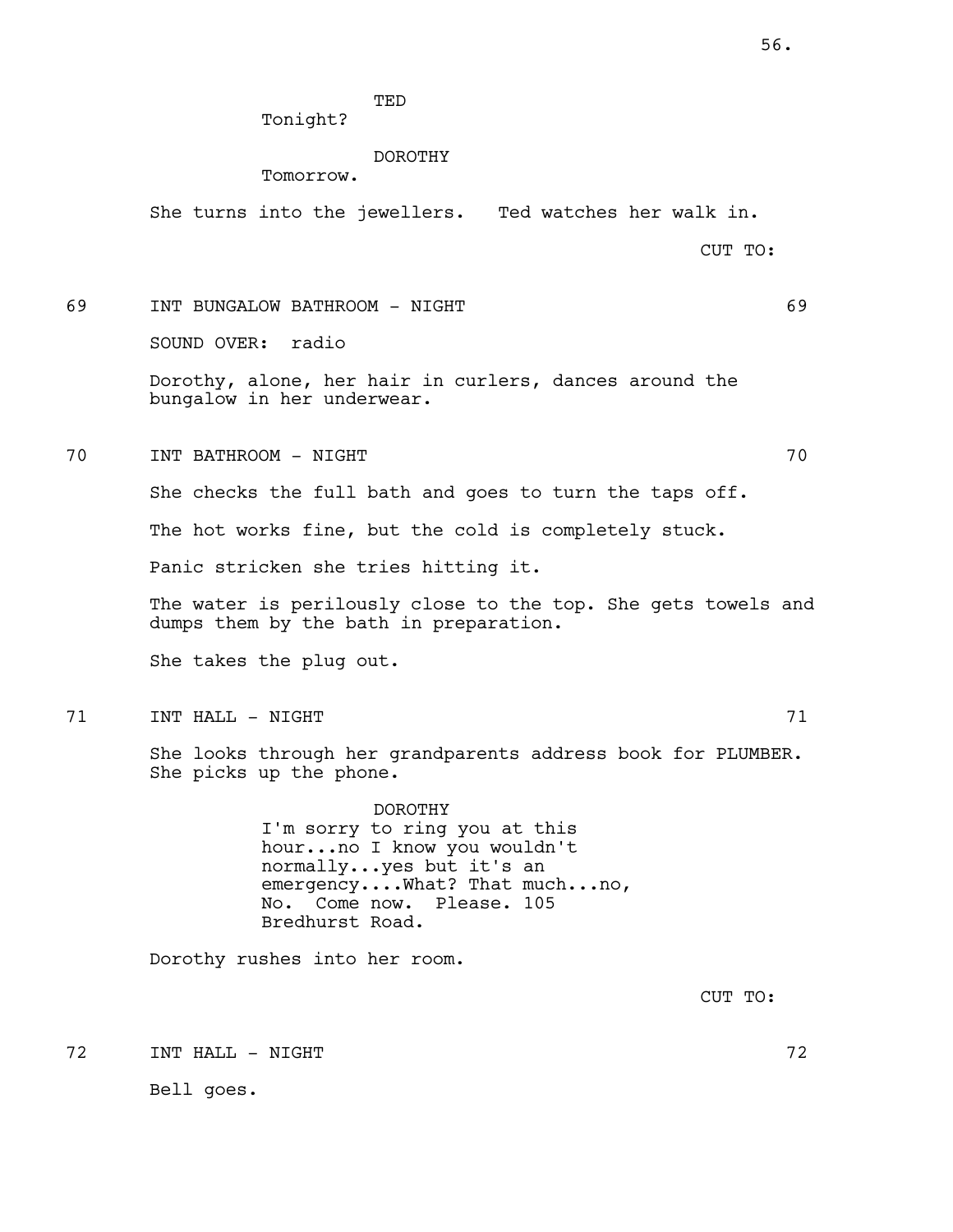Dorothy comes out of her room, dressed for dancing, half her hair in curlers.

She opens the door.

DOROTHY (suddenly self-conscious) Ken! What're you doing here?

KEN I'm your plumber.

DOROTHY Thank goodness.

She shows him into the bathroom.

73 INT BATHROOM - NIGHT 73

He sees the pouring tap.

KEN Mains first. You look well.

Dorothy laughs knowing she looks a mess.

Dorothy follows him into the kitchen.

DOROTHY Didn't know you were a plumber.

74 INT KITCHEN - NIGHT 74

Ken gets under the sink and pokes around.

KEN Started the business just 3 months ago. Been doing very well. There!

He reappears.

KEN (CONT'D) Mains is off now. Don't look so worried.

DOROTHY I'm obviously in very capable hands.

She follows him back to the bathroom.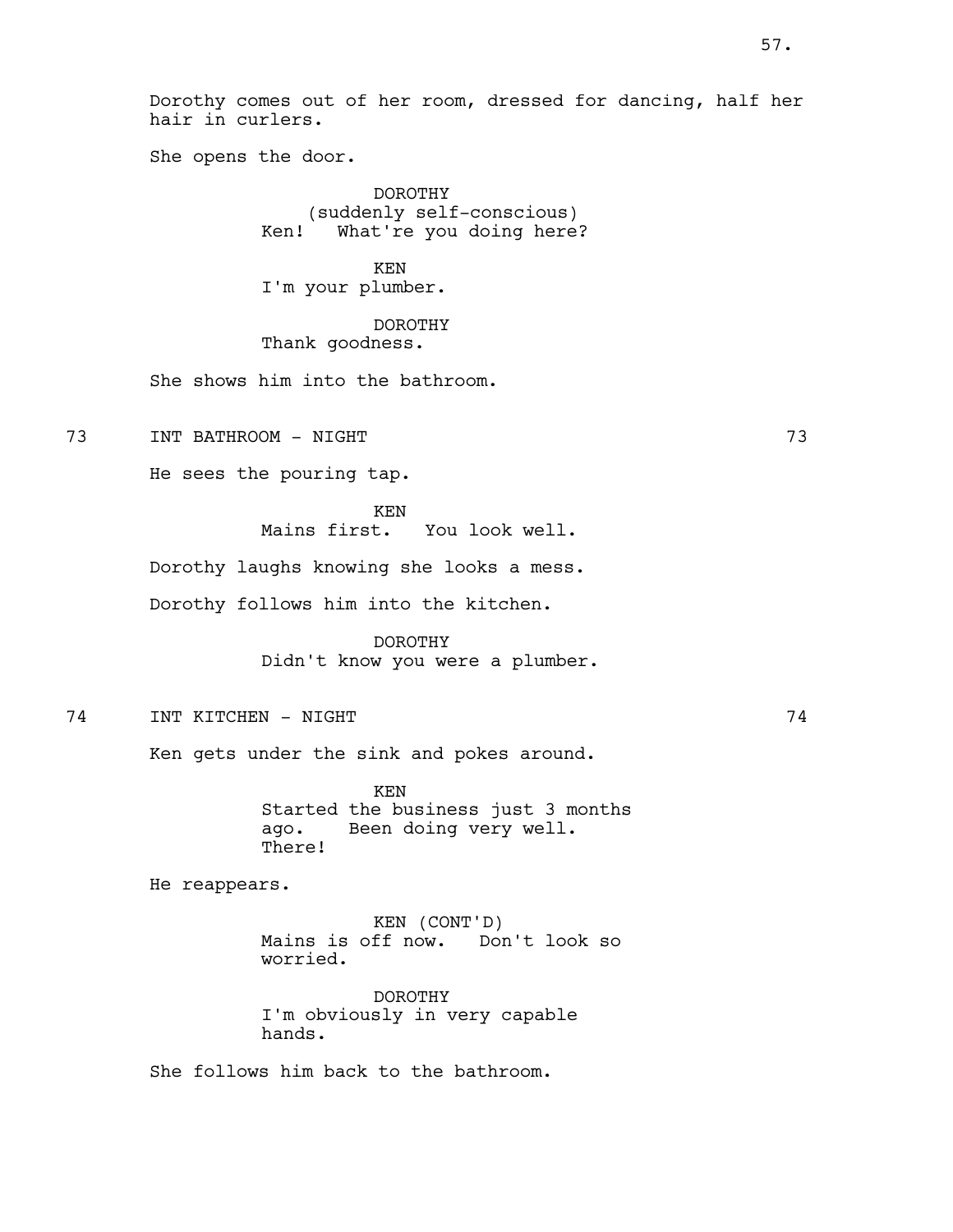#### 75 INT BATHROOM - NIGHT 75

He starts to get his tools out.

KEN Did you ever get to the pyramids?

DOROTHY

I did.

KEN

And?

DOROTHY (her face in pain) They were amazing. Really amazing. It made me realise how small I really was, but what potential.

KEN I think you've got a lot of potential.

# DOROTHY

You do?

KEN Always have.

The bell goes. Dorothy suddenly realises what the time is. She rushes to the door.

76 INT HALL - NIGHT 76

She opens the door and there stands Ted in full teddy boy outfit with accompanying hair quiff.

He waits for approval.

DOROTHY My, that is some outfit.

TED At least I've done my hair.

Dorothy realises she has still got curlers in.

DOROTHY Shan't be a tick.

Ted walks into the hall as Dorothy disappears. He waits.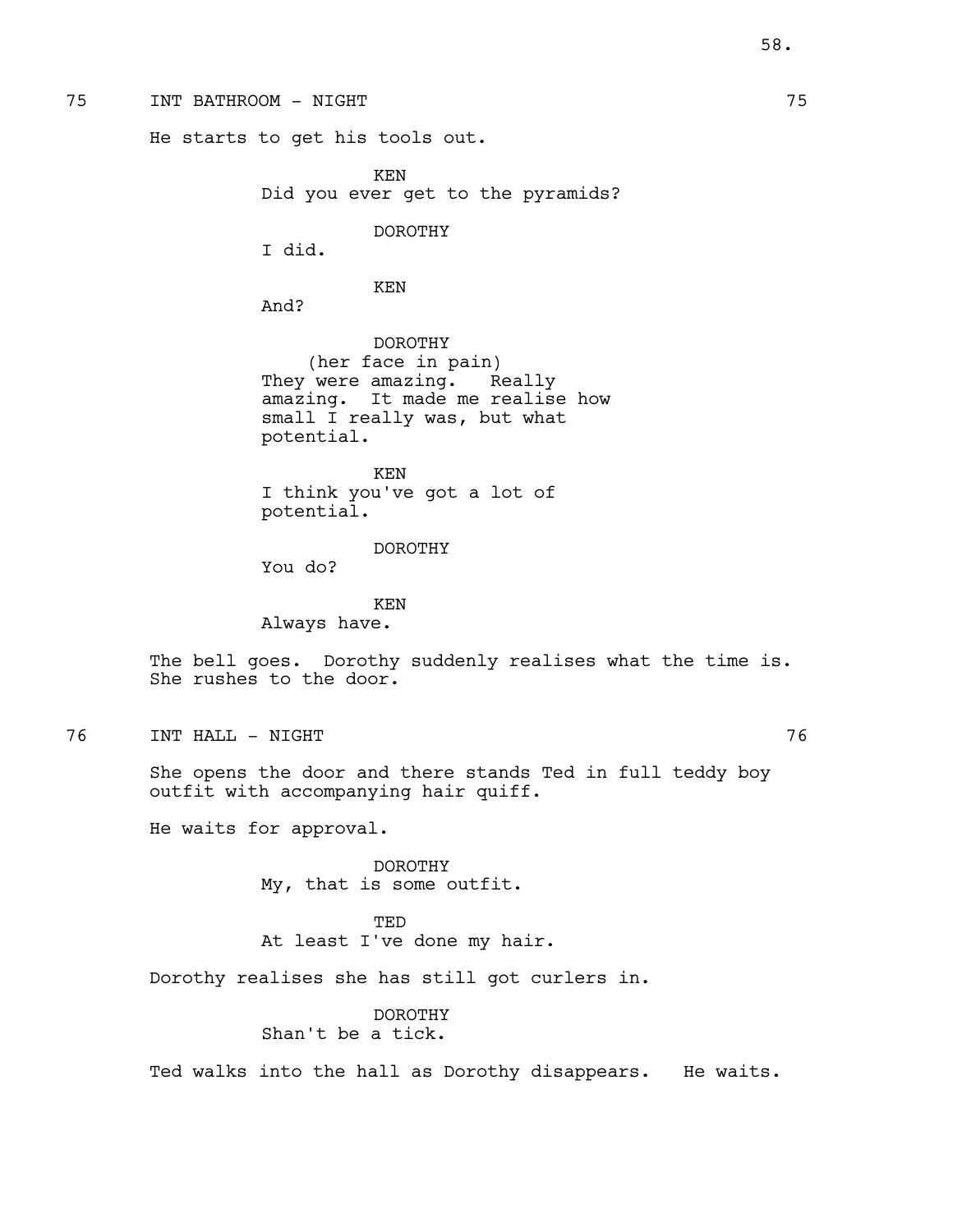77 INT BATHROOM - NIGHT 77 Ken has reassembled the tap which functions perfectly. He puts his tools back together. He walks into the hall where he stands looking at Ted. KEN (shouts but doesn't take his eyes off Ted) It's working. Dorothy appears, flushed and ready. DOROTHY Thanks Ken. How much do I owe you? KEN No charge. DOROTHY Really! KEN Can't charge an old friend can I? TED Never going to make a successful business like that. KEN Not something you'd understand. Night Dorothy. He lets himself out. DOROTHY Thanks. TED (lightly) You ready then? I don't like to be kept waiting. Dorothy looks at him strangely as they leave the bungalow. CUT TO: 78 INT LARGE TOWN HALL - NIGHT 78 On stage a live band are playing jive music. The floor heaves with jivers.

59.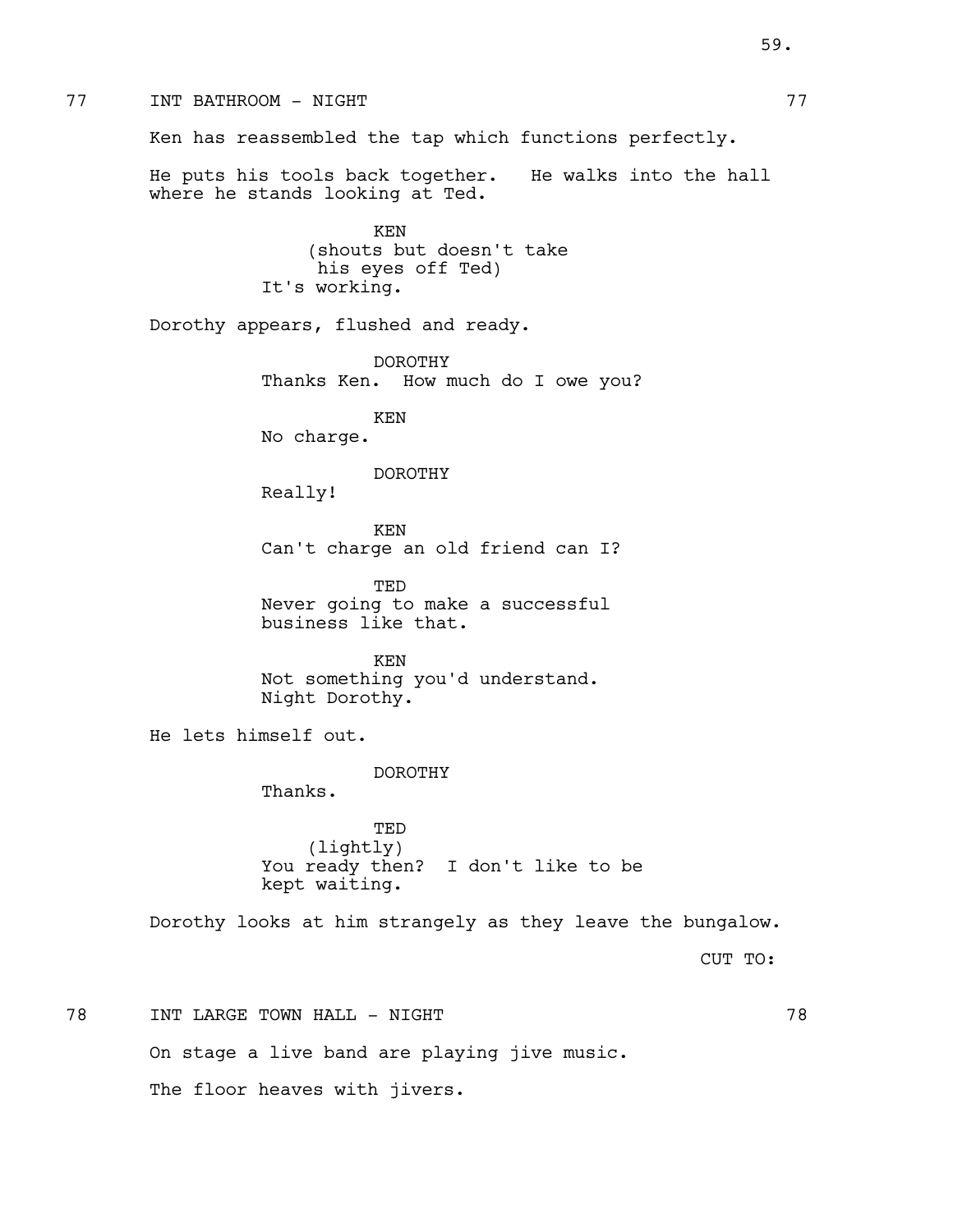In the middle of it Ted flings an energetic Dorothy expertly around.

The music stops and everyone claps and cheers crazily.

A slow song comes on and Ted keeps hold of Dorothy.

TED (into her neck) You're the best looking woman here.

DOROTHY

Thank you.

TED The only woman I know who has ever been to bloody Egypt.

A thickset OSCAR (31) interrupts and whispers in Ted's ear.

TED (CONT'D) Sorry. Got to go. Bit of business to sort out. He'll dance with you won't you Oscar.

The man looks pained.

OSCAR You know I can't dance.

TED Hop from one foot to the other, slowly.

Ted leaves and Dorothy is left with Oscar.

Obediently Oscar hops from one foot to the other, slowly. Dorothy looks at him and tries to help.

> DOROTHY I think I've danced enough. Thanks

#### OSCAR

(relieved) Sorry.

Dorothy watches him leave through the dancers and follows him.

CUT TO: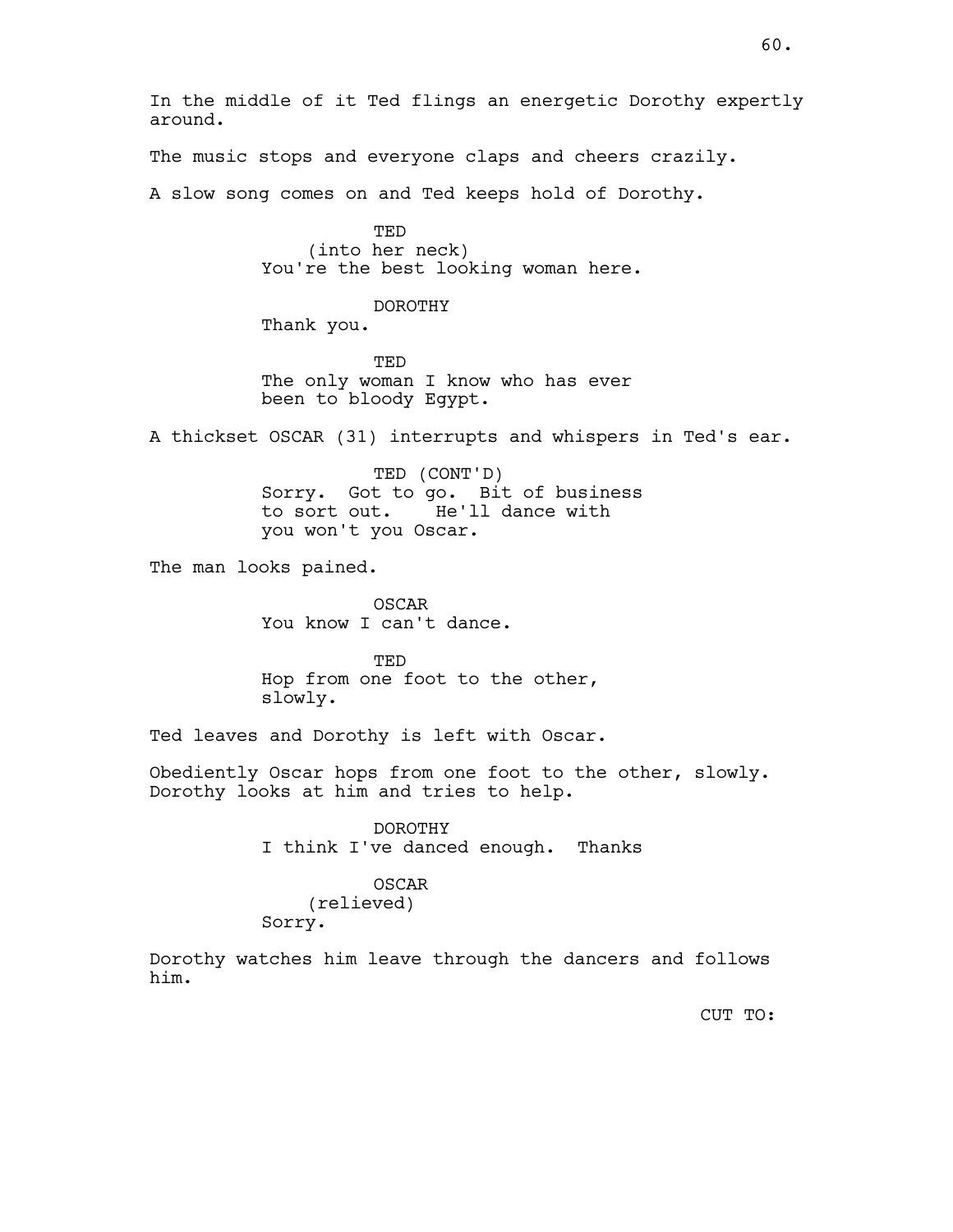Dorothy stands on the steps of the Town Hall and looks round. Ted, emerges from the side alley, rubbing his knuckles with Oscar. Ted sees her and runs up the steps to her. Oscar stands and watches. TED (expansive) Fancy a drink? DOROTHY Yes. Is everything alright? TED Course. DOROTHY What happened to your hand? TED Slipped on the step. Fell over. Stupid. C'mon let's get you that drink. Dying for a pint meself. the street. TED (CONT'D) Thanks Oscar. Owe you. Dorothy turns her head and sees Oscar standing like a sentinel alone in the dark street. CUT TO: 80 INT BUNGALOW - MORNING 80 Robert picks up the morning post. He knocks on Dorothy's door. She opens it he hands her the letter.

He puts his arm round her and steers her down the steps into

DOROTHY

(cross) What?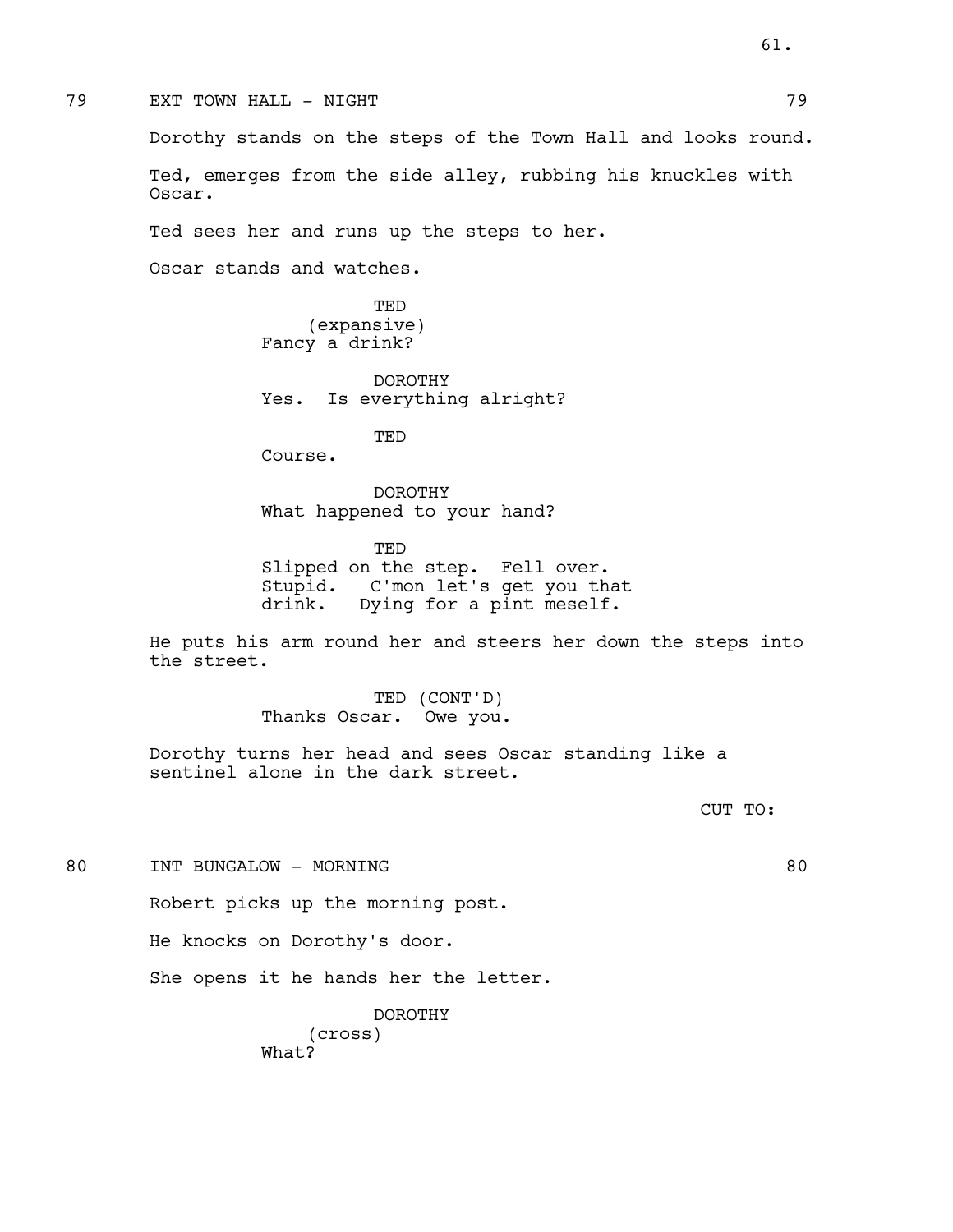ROBERT It's from the adoption society I want to know what it says.

DOROTHY None of your business.

ROBERT Do you want me to open it myself?

Dorothy opens the letter and reads it.

She struggles to keep her emotions in check.

DOROTHY You should be pleased. They've found a couple who want Bryan.

ROBERT Capital. Best for the child.

DOROTHY They want me to sign the final adoption papers.

ROBERT As soon as possible. Understood? This nonsense has got to stop.

Dorothy turns and slams the door.

81 INT BEDROOM - MORNING 81

Dorothy leans back against the door. Tears come, but no sound.

CUT TO:

82 INT TEA SHOP - DAY 82

62.

Dorothy runs into the tea-shop.

She looks around. Sees Sister Le Plastrier and almost bursts into tears.

> SISTER LE PLASTRIER (pushes a tea cup) Drink.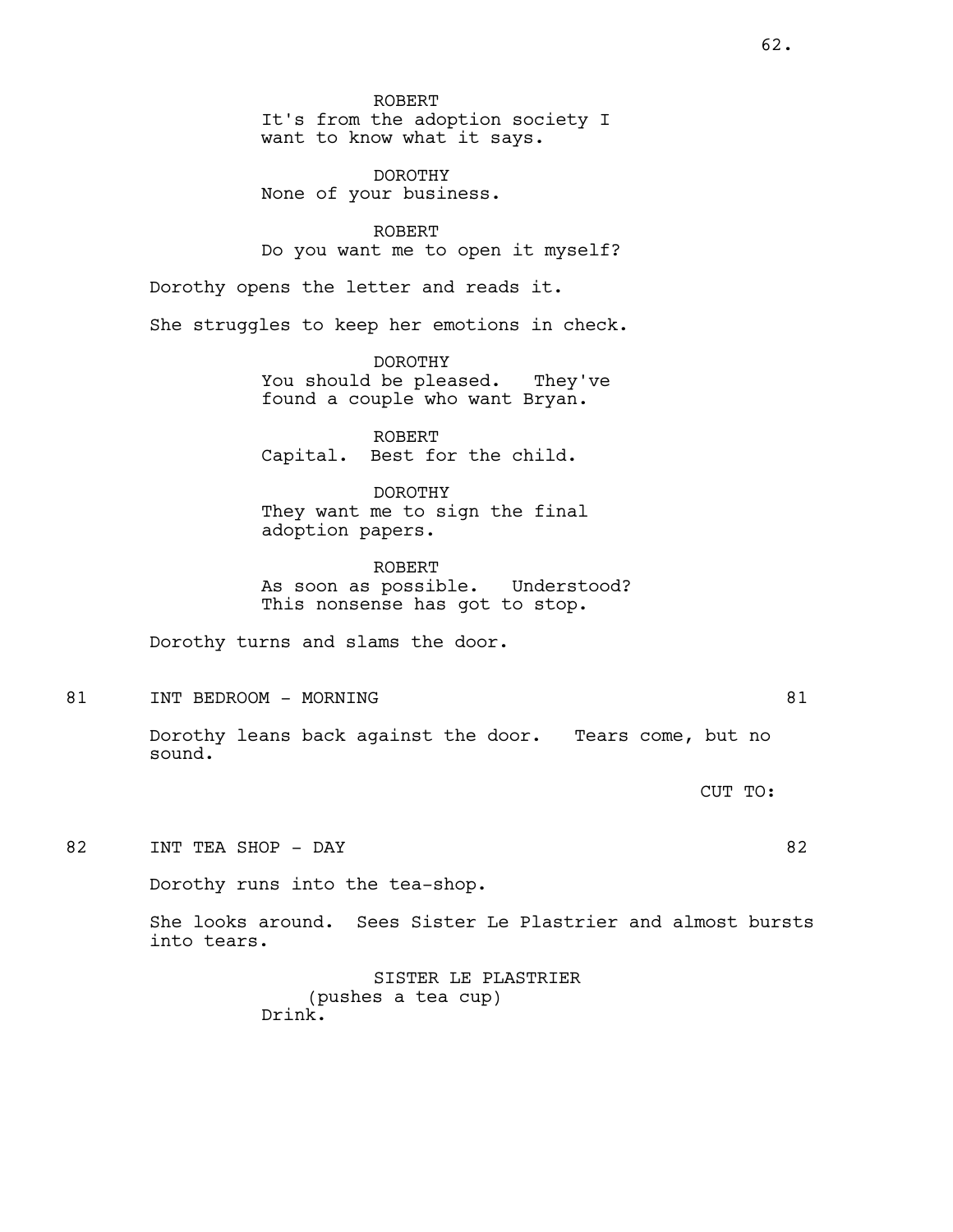DOROTHY I paid off the debt. I'm looking after him and they let him stay with other people.

SISTER LE PLASTRIER That's normal.

# DOROTHY

Listen (she takes out the letter) "Bryan is a joyous, laughing child"..my child.."he has brought incredible joy into their lives". He's mine. I'm his mother.

SISTER LE PLASTRIER They are doing their best for Bryan.

DOROTHY I'm his best. I'm going to get married.

# SISTER LE PLASTRIER

When?

DOROTHY You watch. I'll show you all. I'll be married in two months.

SISTER LE PLASTRIER Don't do anything foolish will you? You've your whole life ahead of you.

DOROTHY He is my life.

CUT TO:

83 EXT KEN'S PREMISES - DAY 63

Ken is on a ladder fixing a sign to the outside of his shop.

SIGN "Ken Blount & Partners - heating and plumbing engineers"

Dorothy passing stops and reads.

DOROTHY Who're your partners?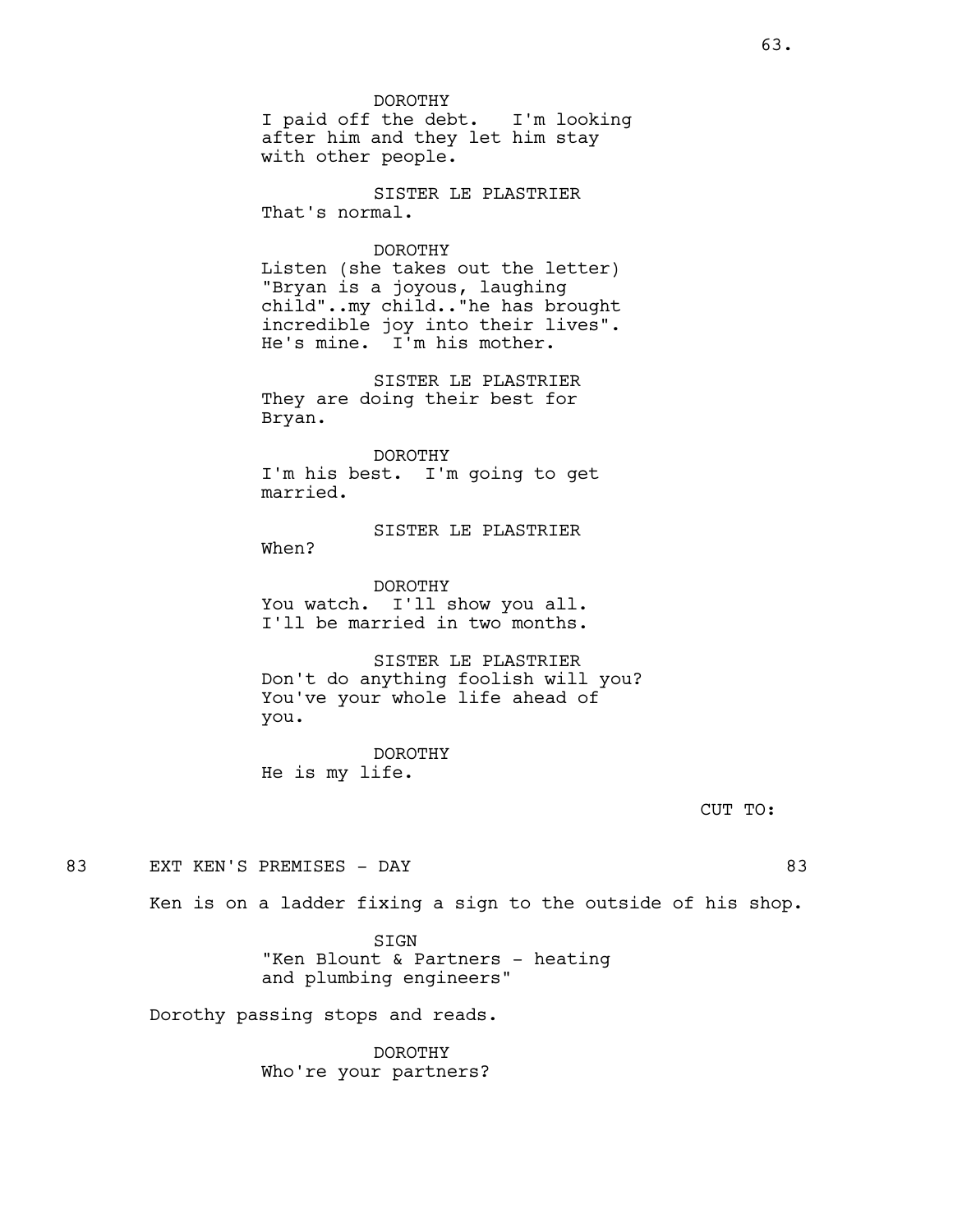KEN Still looking for them.

DOROTHY Have to be careful. Can't just be anybody.

KEN<br>No, it can't. What would you recommend I should look for?

# DOROTHY

Loyalty. Someone you could talk to..about the business.

#### KEN

Of course. Do you think they should be a trained plumber?

## DOROTHY

Could be helpful, but not essential. Some people are very good at learning on the job.

# KEN

Honest.

#### DOROTHY

(unsettled) ..What?

#### KEN

Honesty is very important. Can forgive a lot of things if people are honest.

#### DOROTHY

Can you?

Discomforted Dorothy starts to walk on.

#### KEN

(shouts) I took dancing lessons.

She wheels round. Delight all over her face.

# DOROTHY

You never.

KEN Fancy having lunch tomorrow.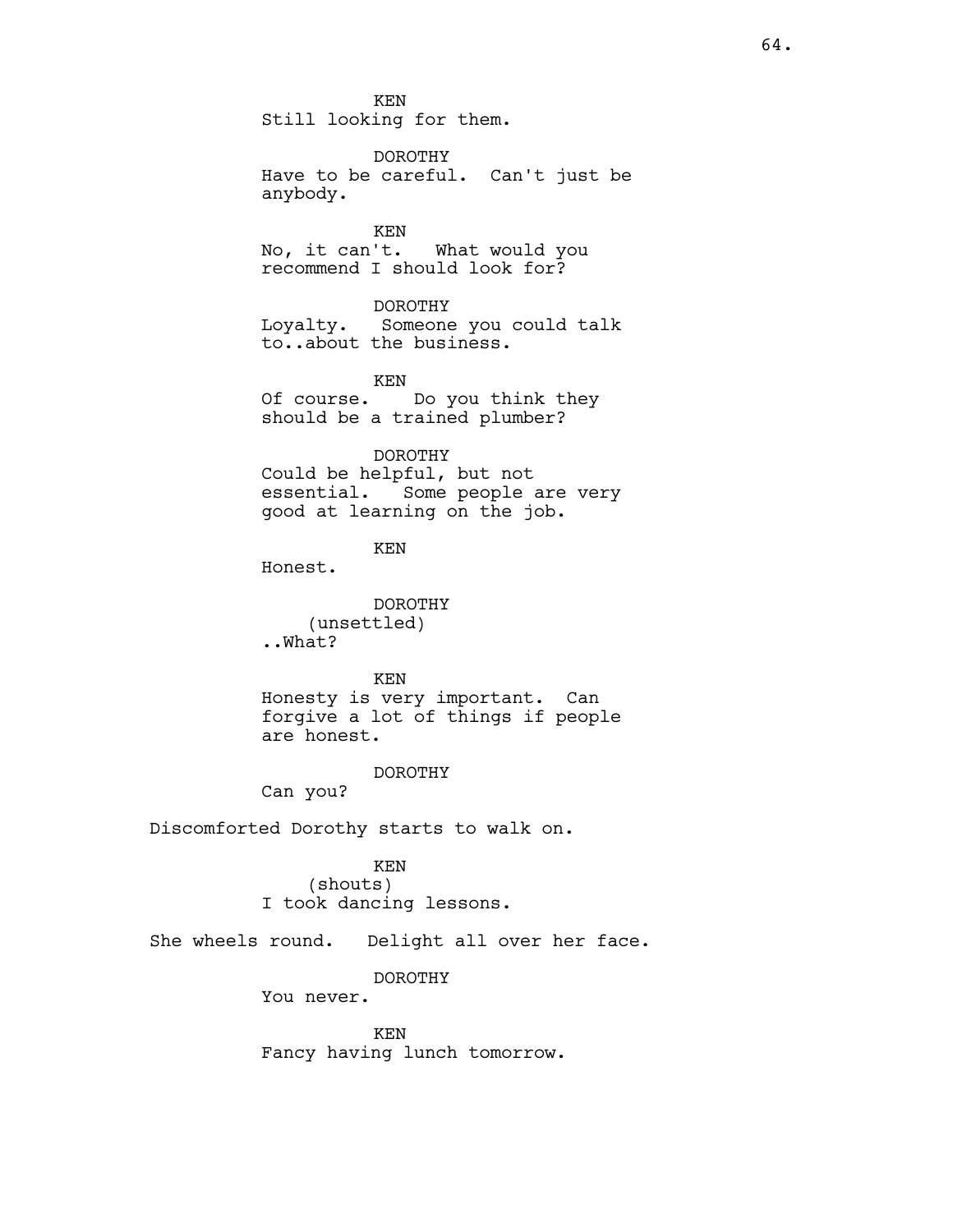DOROTHY

Where?

KEN What about Ted?

DOROTHY (defiant) What about him!

KEN (delighted) I'll pick you up then.

84 EXT KENT CLIFFS - DAY 84

It's windy, the surfs up and pounding against the chalk cliffs.

Ken carries a picnic basket. Dorothy some beer.

Ken takes her to a very particular place where the waves hit the cliff in such a way that the spray blows up and fans out.

They put down the picnic and beer.

He grabs reluctant Dorothy by the hand and pulls her towards the cliff.

> DOROTHY Ken I'm getting soaked.

At the edge of the cliff he lies down on his stomach and pulls her down.

> DOROTHY (CONT'D) What are we doing here?

KEN Wait. I want you to see something.

Suddenly the sun moves from behind the cloud and blazes in all it's glory

> KEN (CONT'D)<br>hy. Look. Look Dorothy. Look.

She looks and suddenly understands. The spray turns into rainbows in the sunshine.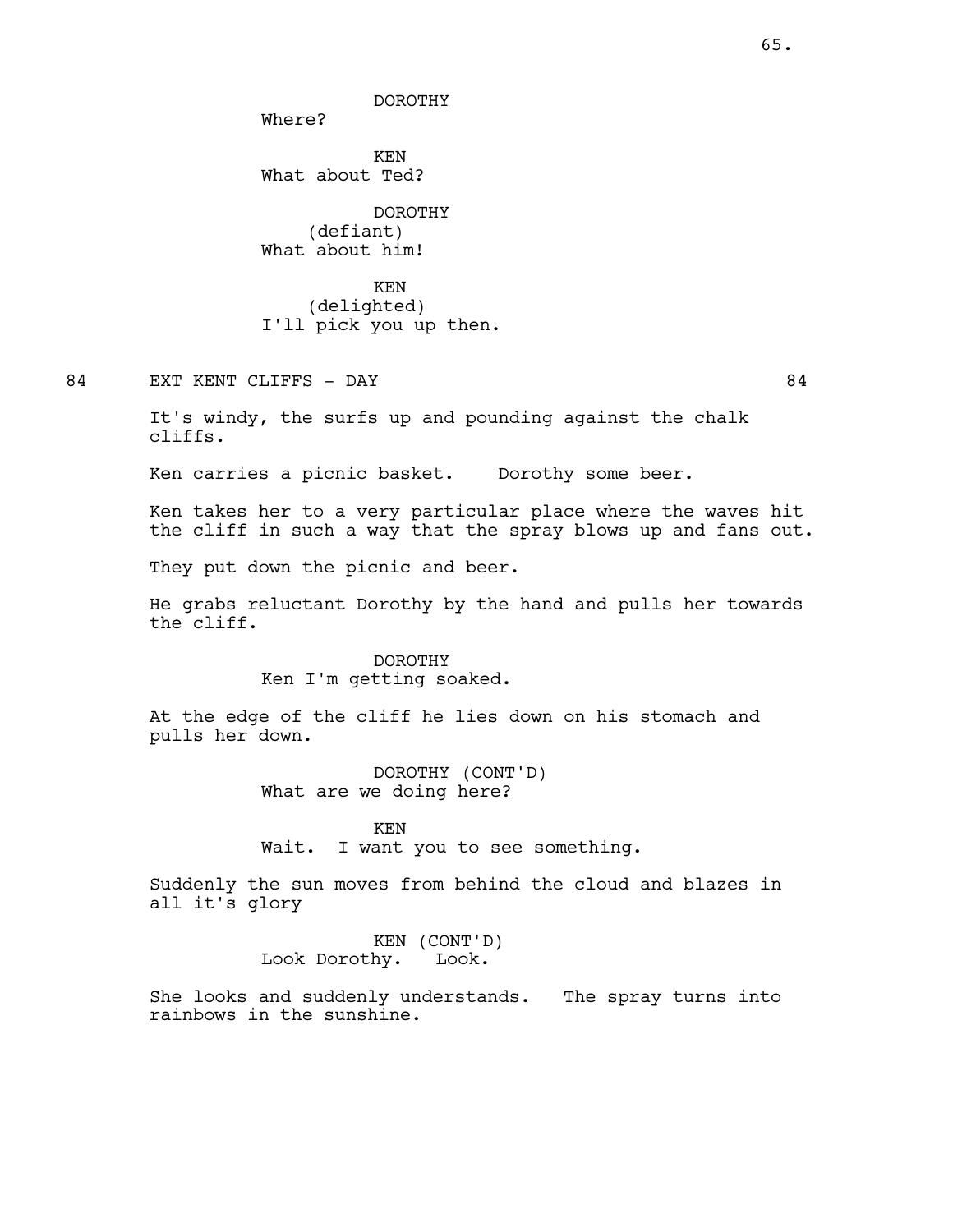DOROTHY (captivated) Rainbows. Oh Ken. You've given me rainbows. He looks at her face, shining with the spray, captivated by her. She turns to him and kisses him passionately as the rainbows dance in the sun. CUT TO: 85 EXT KEN'S PREMISES - DAY 65 Ted arrives at the open premises in the process of redecoration. He walks in the open door. 86 INT KEN'S PREMISES - DAY 66 Dorothy paints up a ladder. Jive music is playing on the radio. Ted stands at the bottom of the ladder. TED Well, well, well. Nice view. DOROTHY Get away Ted Myers. DOROTHY (CONT'D) Hope he's paying you. DOROTHY (CONT'D) (laughs) I'm not a good enough decorator to get paid. She climbs down the ladder to fill up on paint and into his arms. DOROTHY (CONT'D) No Ted. TED You didn't object before. DOROTHY Well I do now.

66.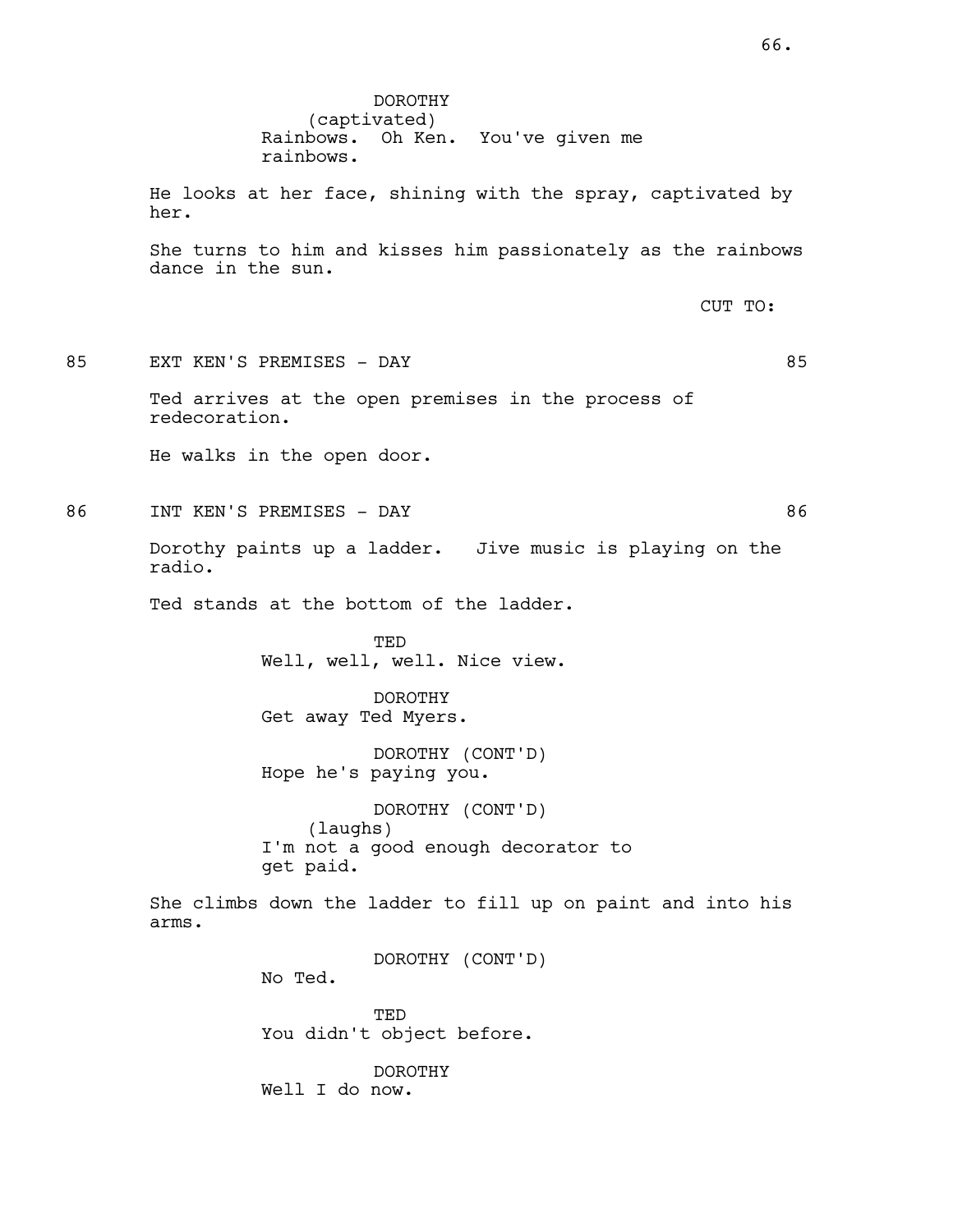TED There's a dance on tonight. He takes hold of her arm and they start jiving to the music. Dorothy laughs out loud. KEN She's not available tonight Ted... Dorothy stops guiltily. KEN (CONT'D) ...or any night. TED Is that right Dorothy? Dorothy is unsure. TED (CONT'D) Aw Dorothy. You don't know what you're missing. Wouldn't have my woman working as an unpaid decorator. Ken refuses to rise to Ted's taunts. TED (CONT'D) With me you'd be dancing every night, pearls in your ears, a fine woman like you. Ted's comments hit home and her eyes sparkle. KEN Get off my property. TED Oh you're his property now! DOROTHY I'm nobody's property. Ken moves towards Ted. In a straight fight Ted would win and both know it. Ted however, backs down. TED I'll leave, but I'm not going anywhere. (He reaches the door) Ken closes the door on him. He keeps his back to Dorothy.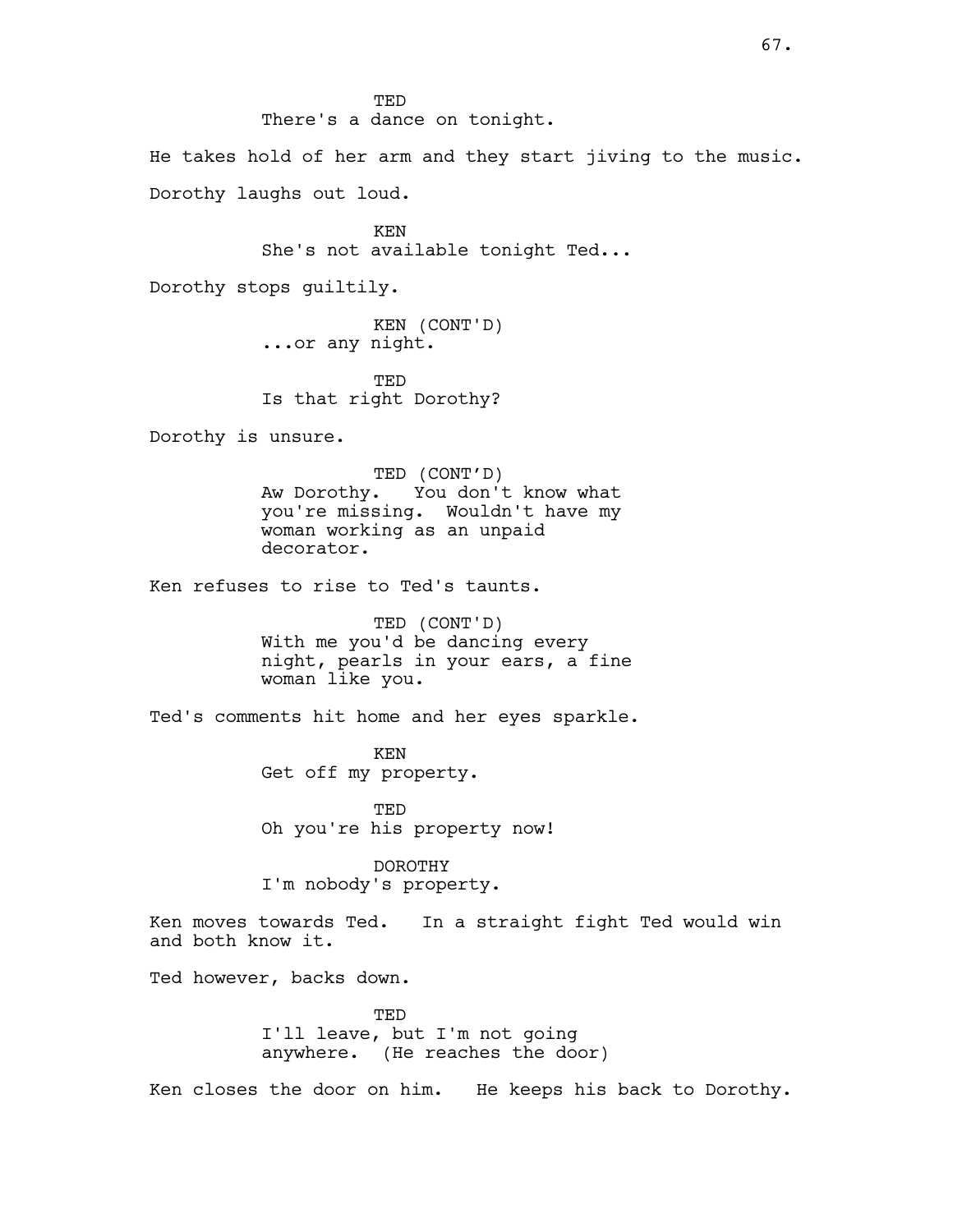KEN You were dancing with him.

DOROTHY I didn't mean anything. It was just the music, the moment...

She goes over to him.

He turns round.

DOROTHY (CONT'D) I want to be with you.

KEN

Do you?

Dorothy can't look him in the face.

DOROTHY

But..

KEN ...something you want to tell me?

DOROTHY No! No. Nothing.

Dorothy turns away, gets the paint and climbs up the ladder again.

> KEN I don't like secrets.

She starts painting.

Ken turns away to continue painting himself.

DOROTHY (stops painting) I've got a son and I want to keep him.

Ken stops with shock, but then continues painting.

87 SILENCE 87

KEN What if that's a problem?

DOROTHY Would he be a problem?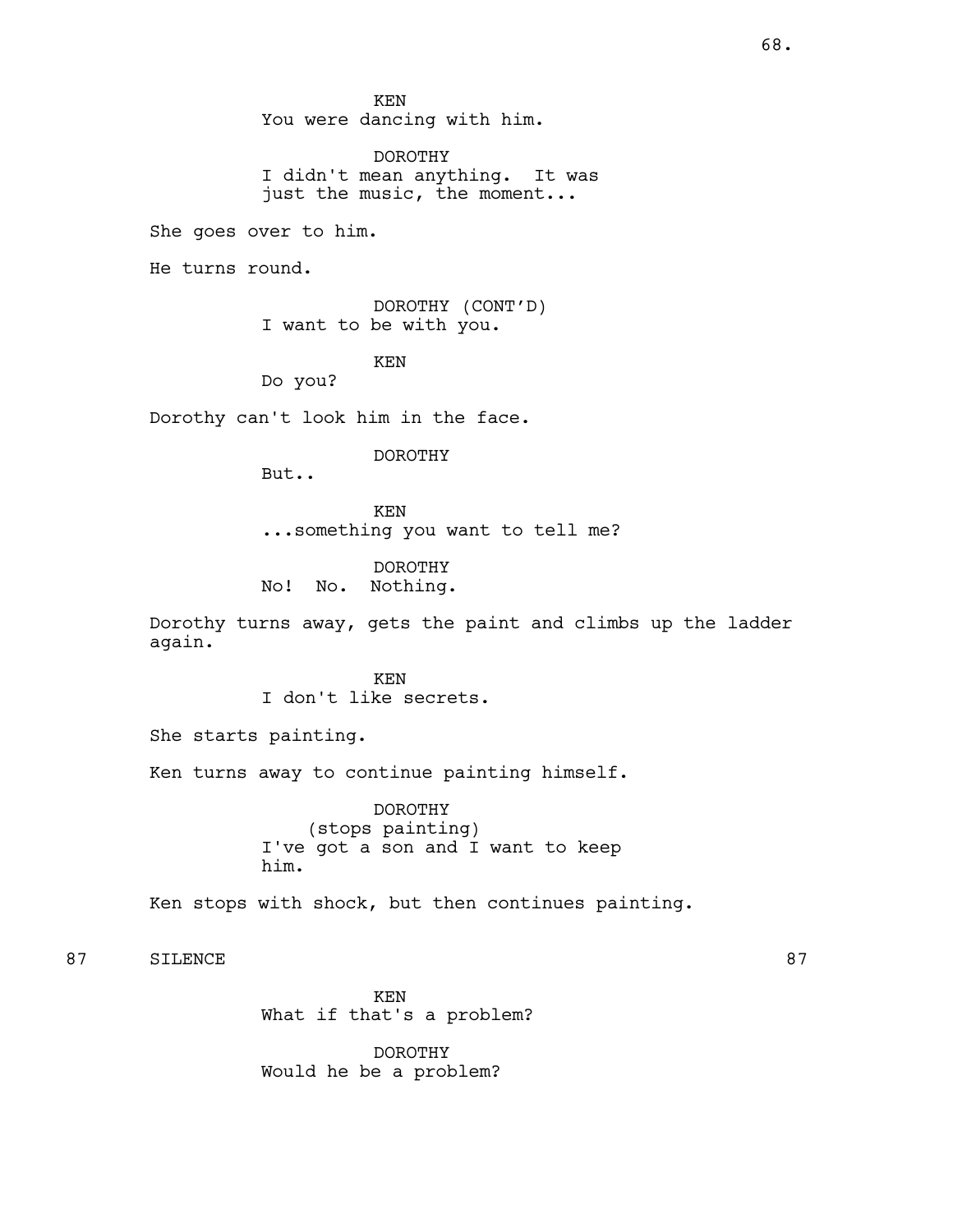KEN

(angry) Course he'd be a problem. He's not an illness you can just get rid of. He's living and breathing and he's part of you, but he's not part of me.

DOROTHY (throws the paintbrush) Then you can't have either of us.

She walks out of the shop.

CUT TO:

88 EXT FUNFAIR – NIGHT NATURE 1988 EXT FUNFAIR – NIGHT

Ted and Oscar stand at a stall with rifles shooting at moving ducks. Ted particularly is an excellent shot. He finishes his go.

The STALLHOLDER (55) a weathered Traveller, wants him to move along.

> TED (points) The large Goofy.

STALLHOLDER (hands it over) Move along now gents. Give somebody else a chance.

TED (puts his money down) I want another go.

STALLHOLDER (air of menace) You don't want to do that.

TED And who's going to stop me. You?

STALLHOLDER (nods) Nope. They are.

Ted and Oscar look round and THREE LARGE TRAVELLERS appear out of the crowd with wooden bats.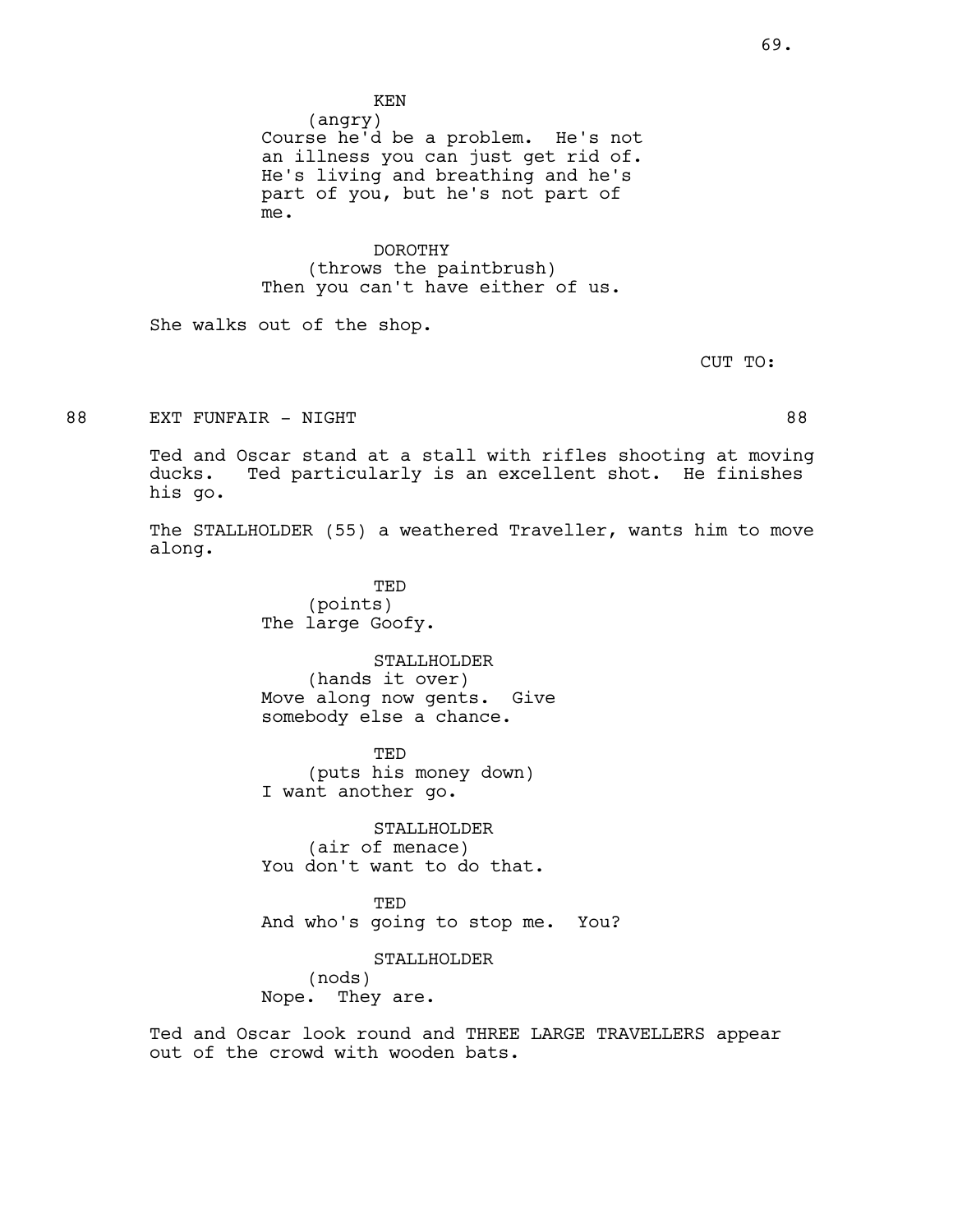He quickly lifts the gun and points it in the face of the Stallholder.

```
STALLHOLDER (CONT'D)
    (unnerved)
It's empty.
```
TED

This close, if it hits your eye, it could kill you or at the very least give you brain damage. Nasty accident. I'm very sorry officer. I'm not good with guns. Shouldn't play with them. Sorry officer.

The terrified Stallholder sweats profusely.

TED (CONT'D)

Stop them.

The Stallholder looks at the men and they stop.

OSCAR No Ted. Not here.

Ted's eye is taken by the Horse Carousel grinding to a halt. Suddenly he notices Dorothy.

His attention diverted, he laughs and puts the gun down.

He picks up the large Goofy.

TED Joke. You're right, it was empty.

He saunters off through the crowd to the Carousel.

CUT TO:

89 EXT CAROUSEL – NIGHT NATIONAL SERVICE SERVICE SERVICE SERVICE SERVICE SERVICE SERVICE SERVICE SERVICE SERVICE SERVICE SERVICE SERVICE SERVICE SERVICE SERVICE SERVICE SERVICE SERVICE SERVICE SERVICE SERVICE SERVICE SERVI

As Dorothy steps down from the Carousel a hand is there to balance her.

She looks at Ted and takes his hand.

TED (he looks at her hand) Where's Ken?

DOROTHY I don't know.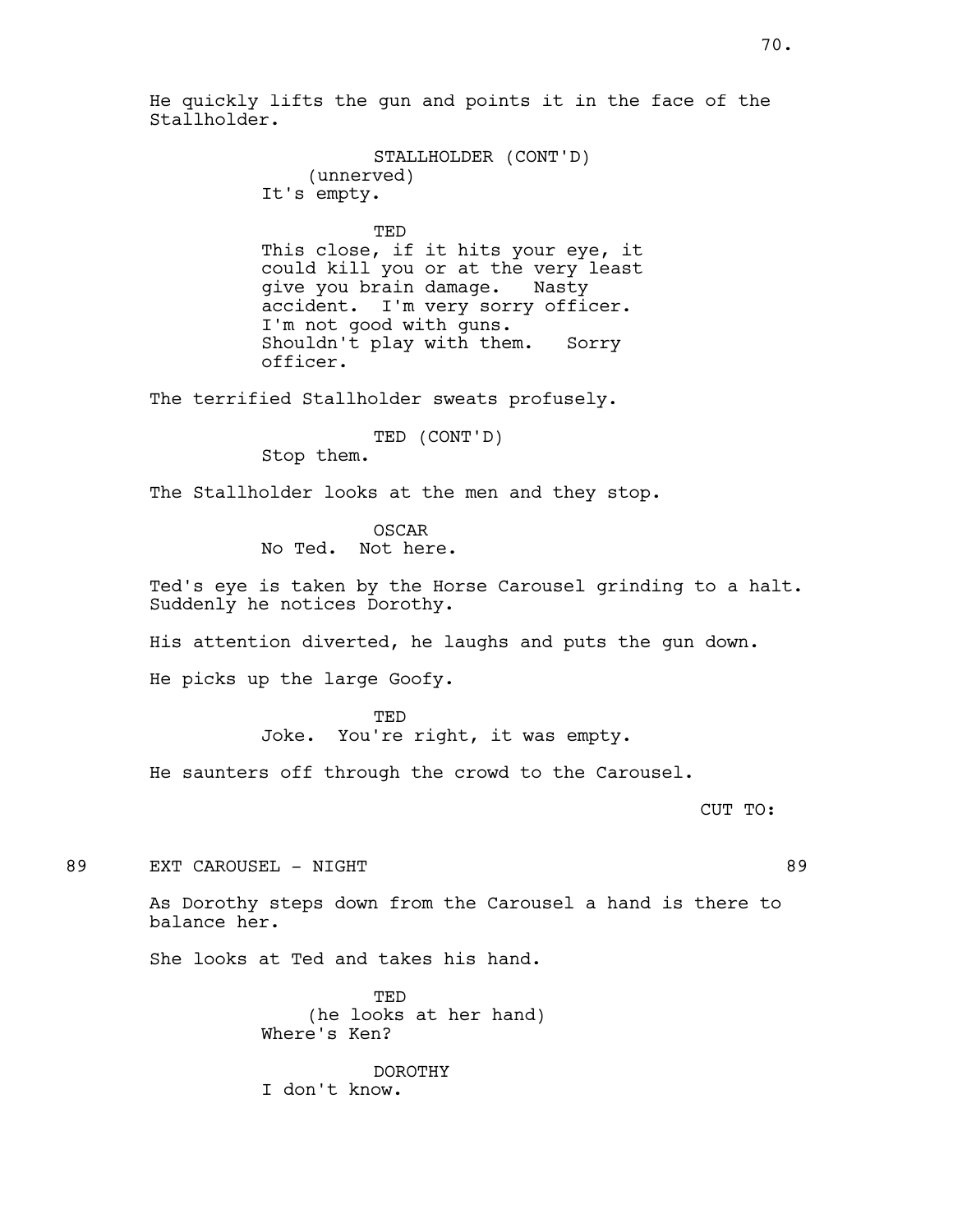He holds onto her hand and puts it through his arm.

TED I see. Well then you'll just have to walk with me. In fact, I have something for you.

DOROTHY You didn't know you'd meet me.

TED Ah but there was always hope.

He takes huge Goofy from a relieved Oscar and puts it into her arms.

> DOROTHY (genuinely pleased) Thank you.

**TED** How about the rollercoaster?

DOROTHY I warn you, I can't help screaming.

TED All the better. You'll only have me to hang on to.

CUT TO:

90 EXT BUNGALOW - NIGHT 90

A car pulls up outside Dorothy's place.

Oscar gets out and starts to walk back down the road.

91 INT CAR - NIGHT 91

In the back Ted looks like he's trying to eat Dorothy alive. She pushes him away and comes up for air, giggling.

> DOROTHY Ted. Ted stop.

TED When we're married...

DOROTHY What? What did you say?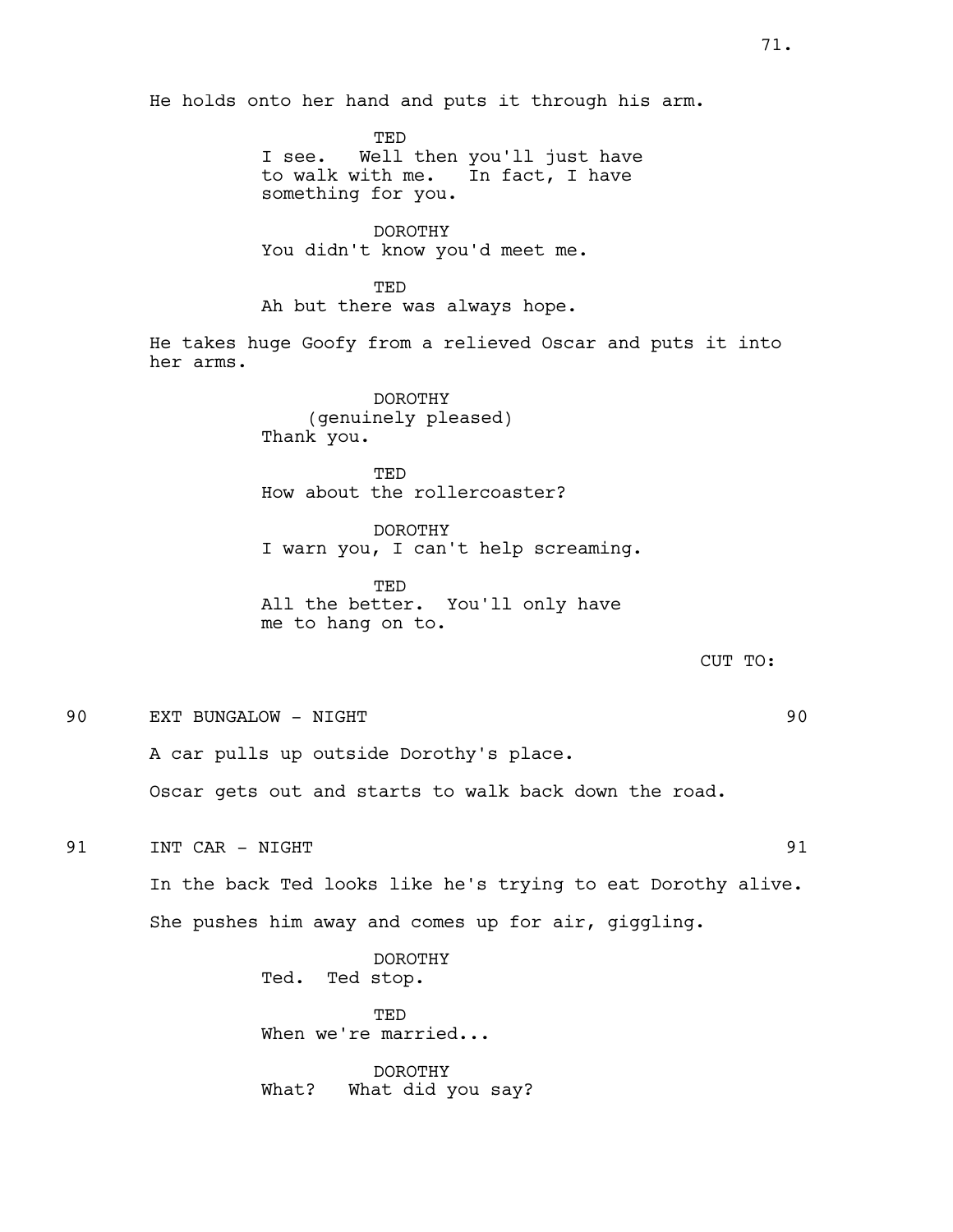TED When we're married. DOROTHY You haven't asked me. TED Do you want to get married? DOROTHY (weakly) Yes. TED Good. That's settled then. He sticks his hand down her bra. She stops his hand. TED (CONT'D) Don't pretend you haven't done this before. DOROTHY No, but.. TED What? DOROTHY When? When can we get married? **TED** As soon as you want. DOROTHY Three weeks. TED You're not pregnant are you? DOROTHY No. TED Fine. Now, no more talking. He starts devouring her again. Dorothy lets him, her eyes wide open. JUMP CUT TO: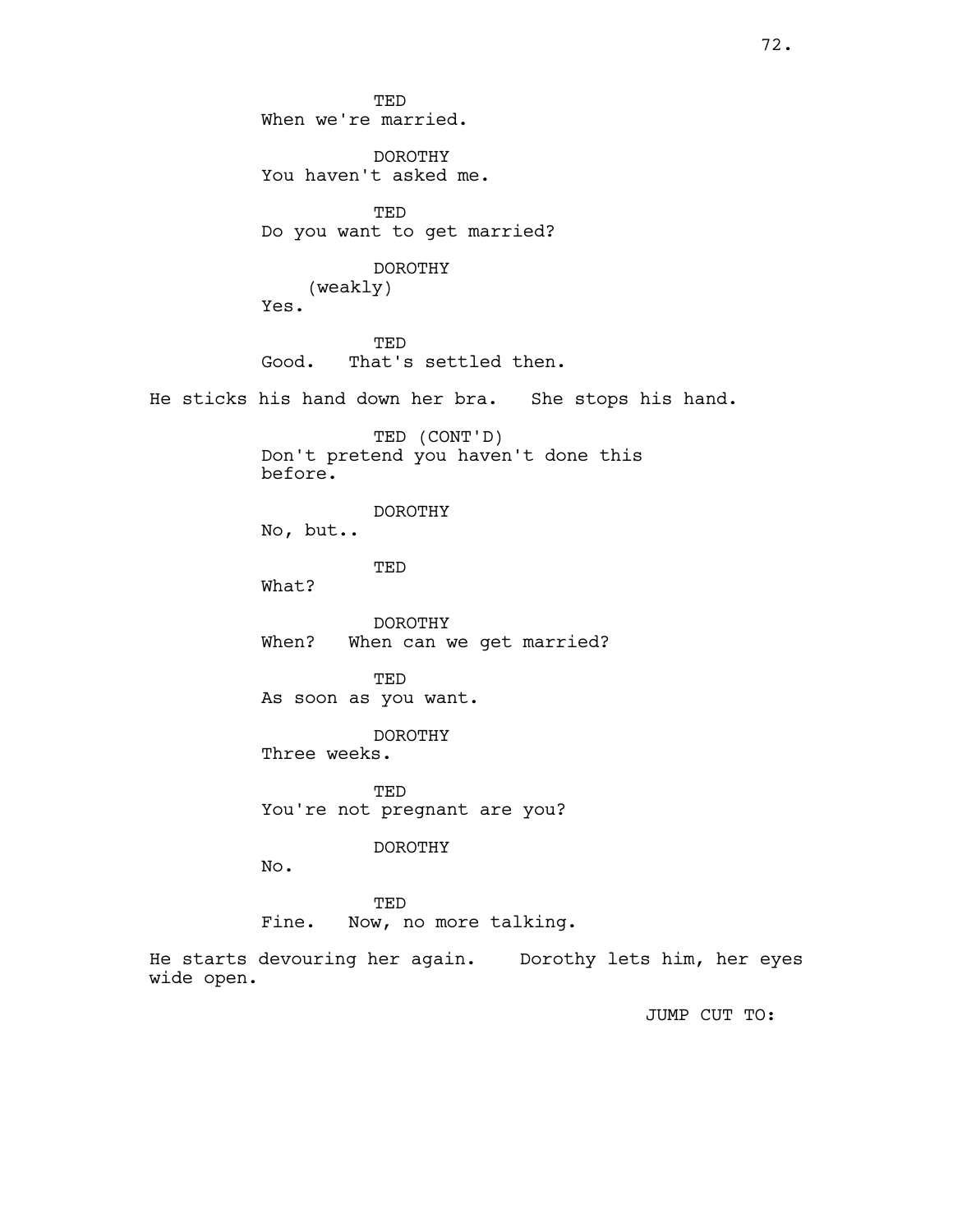## 92 INT DOROTHY'S BEDROOM - NIGHT 92

Dorothy sits at her table and carefully writes a letter.

LETTER Dear Sir/Madam, Would you please let me know when I may collect Bryan Alan Berry from the nursery at Felixstowe. I am getting married in three weeks and both my fiance and I want Bryan. When I collect him I will pay my debt. Yours sincerely, D E Berry

Carefully she places it inside an envelope, seals it and puts it in her bag.

CUT TO:

93 INT JEWELLERY SHOP - DAY 93

Ken walks into the jewellery shop.

Dorothy looks at a tray of wedding rings in front of her.

KEN So it's true then?

DOROTHY Ssh. (she looks towards the back of the shop). What?

KEN You're marrying Ted.

DOROTHY You didn't want me.

KEN Yes I did. If I was sure you wanted me I'd have had you both.

DOROTHY (agonised) Really?

KEN I just needed to know you loved me.

DOROTHY (brusquely) It's too late now.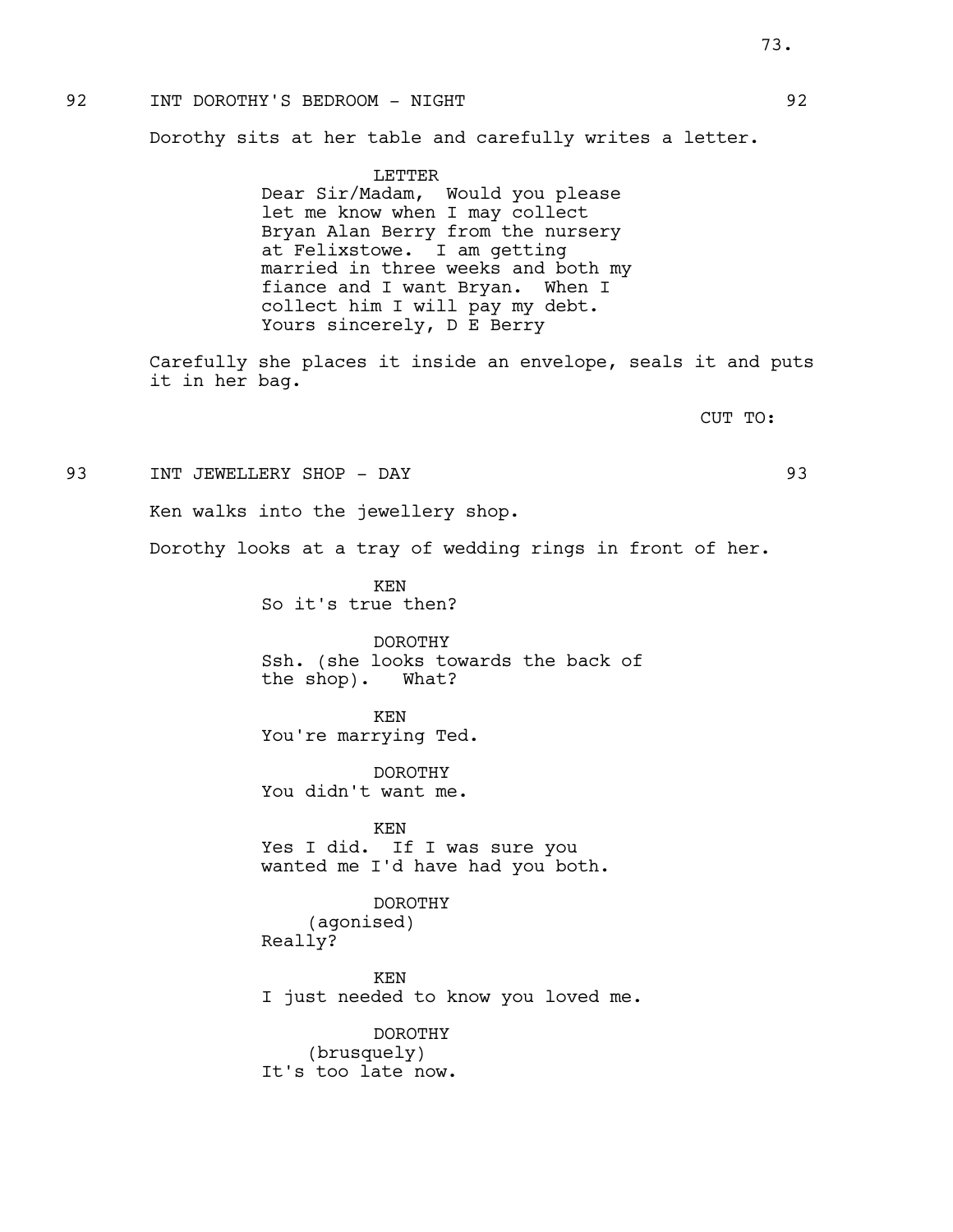KEN Dorothy you have to stop this. He's no good for you.

DOROTHY (angrily) He's paying for this wedding and he wants no expense spared. He's proud of me! He wants everyone to know about it.

KEN I was proud of you.

DOROTHY You made me feel ashamed of myself. The wedding is on Saturday at the C of E church. You're invited.

KEN Is he going to have you both?

DOROTHY I'm afraid I can't invite you to the reception it's just immediate family.

Ken looks at her, turns on his heel and walks out of the shop.

Dorothy watches him go, her face suddenly old and tired.

JUMP CUT TO:

94 INT BUNGALOW HALL - DAY 34

The front door is wide open. Robert stands there in morning suit.

> ROBERT Dorothy, the car is here.

Her bedroom door opens and Dorothy emerges resplendent in white dress, veil over her face and large bouquet of roses.

Robert smiles.

JUMP CUT TO:

95 INT CHURCH - DAY 95

Dorothy stands with Robert waiting to walk down the aisle.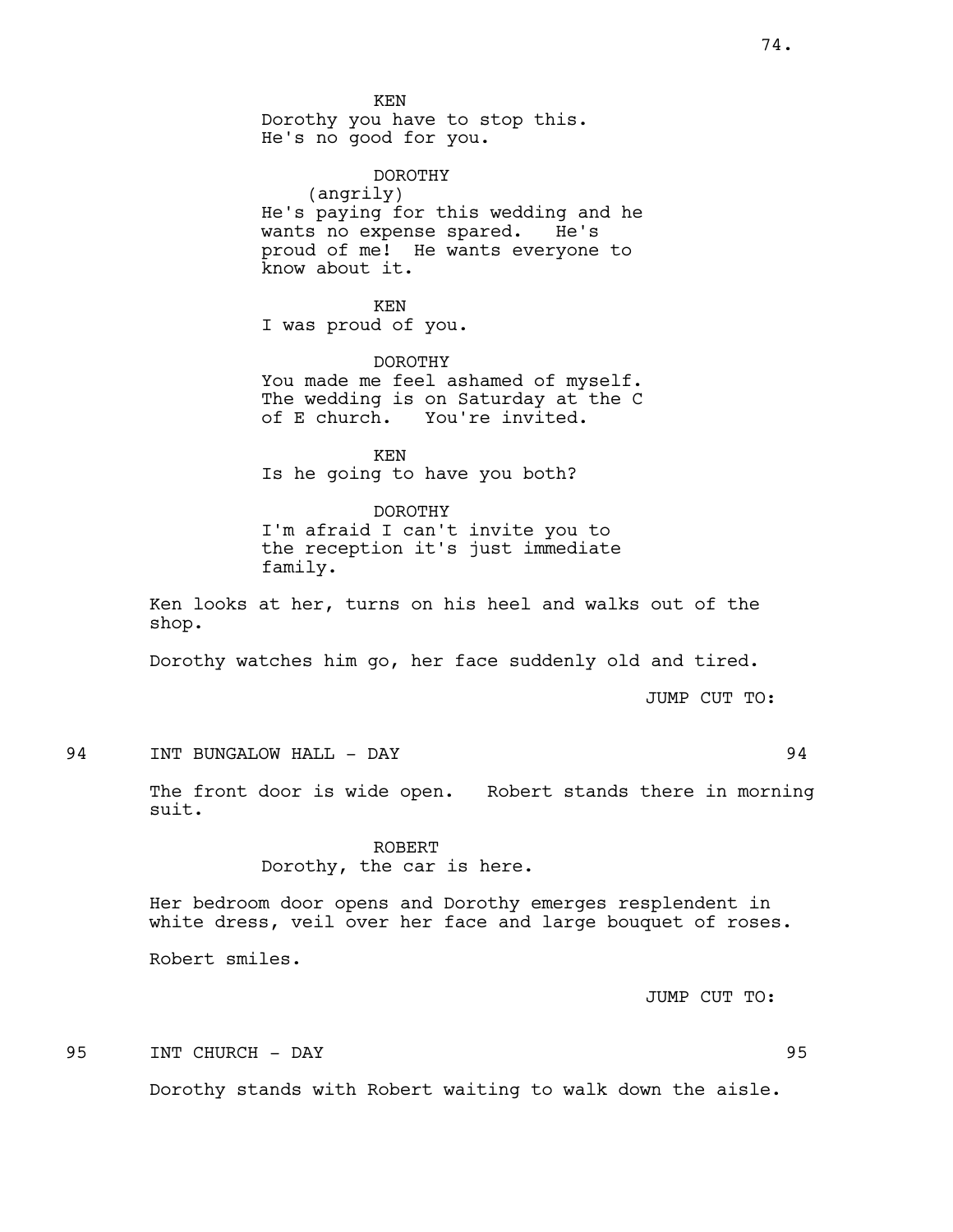## ROBERT

This is what I always wanted for you. It's been a long road, and I know you feel I have been hard on you, but it's been worth it. To see you like this. One day you'll understand.

## DOROTHY

(fiercely)

It's because of you I'm standing here. You make the mistake of looking at me and seeing your own daughter. If you had let me keep my child then I would never have to stoop to marrying a man like Ted. But I'm grateful to him. He took me in. I will love him. He will give me the chance to be the mother I want to be.

#### ROBERT

On the 30th December 1954 George was killed in a motorbike accident. A young woman, not his wife, was riding pillion and also injured. He left a pregnant wife and a young child. You're a fool, just like your mother.

#### DOROTHY

I will never set foot in your house again. Now walk me down this aisle and then get out of my life.

Ted resplendent in morning suit stands at the altar puffed up with pride.

The wedding march plays, he turns and spies Dorothy walking up the aisle, the perfect bride, his bride.

As Dorothy passes him, Ken watches, pain etched on his face.

Dorothy reaches the altar, Ted removes the veil from her face.

Believing in the dream they smile at each other, the picture perfect couple.

CUT TO: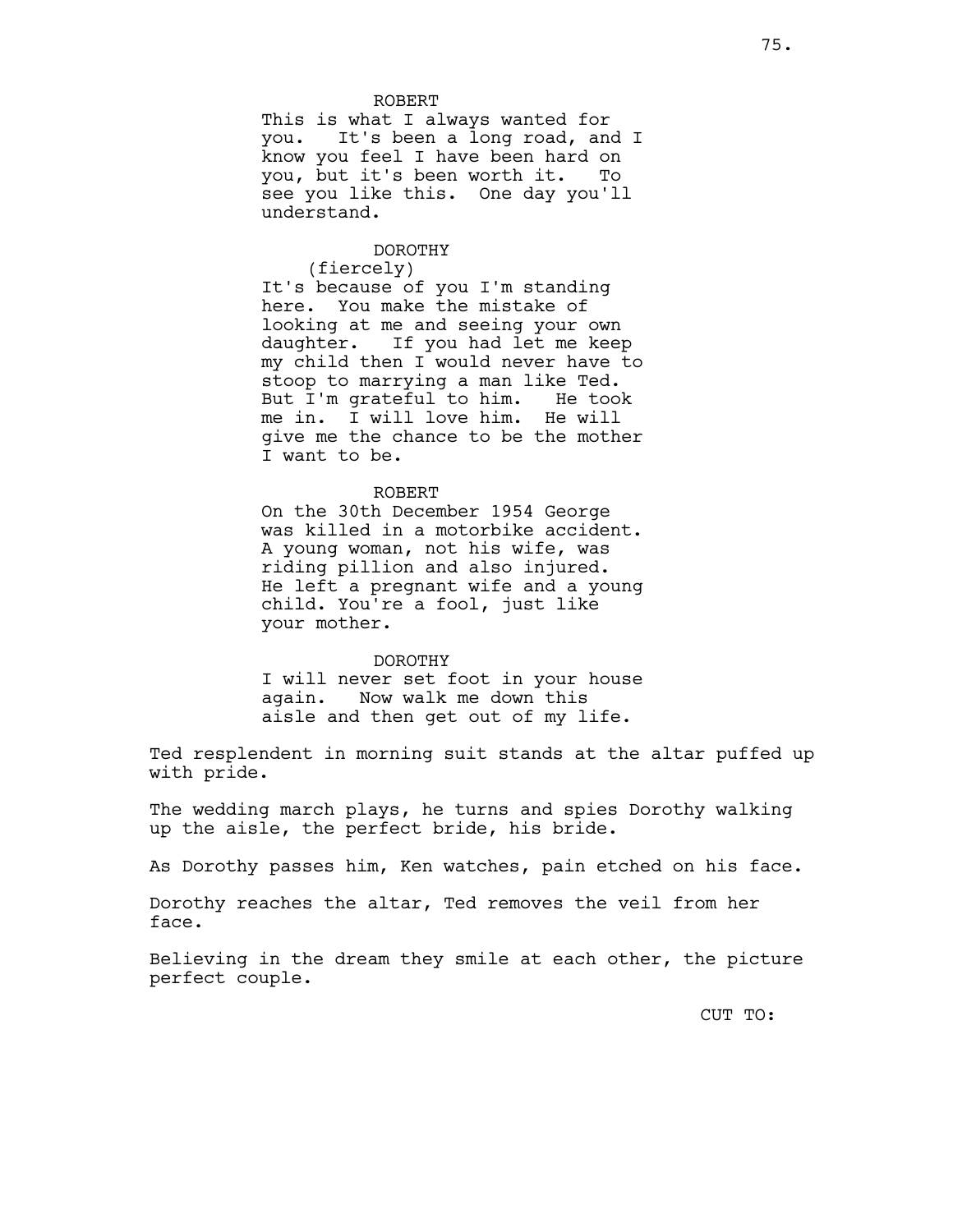96 INT PUB - DAY 96

The wedding party is in full swing. Drink flows freely. Dorothy has her veil off and is enjoying jiving to the juke box. It's her day and she is radiant. Margaret sits with her sherry giggly, her hat askew. Robert sits drinks himself into a stupor. Dorothy, gasping from dancing, stops to drink. Margaret makes her way over to her.

#### MARGARET

By the way this came for you.

She hands Dorothy a letter from her handbag.

Dorothy takes it. She looks around for Ted.

#### DOROTHY

Anyone seen Ted?

Those GUESTS that hear shake their heads.

Dorothy moves through the guests, smiling, gracious.

DOROTHY (CONT'D) Where's Ted?

She walks through into the adjoining bar.

97 INT ADJOINING BAR - DAY 97

No sign of him. She opens the letter. It is the picture of Bryan in the lemon suit.

Her face cracks with pain. She quickly pulls herself together.

Suddenly she notices Oscar who sits alone nursing a drink.

Behind him she notices movement through the glass door to the side of the bar leading to the toilets.

She walks towards the door and Oscar stands up as if to bar her way.

She sees a woman's back pressed against the glass by the force of a body moving rhythmically against it.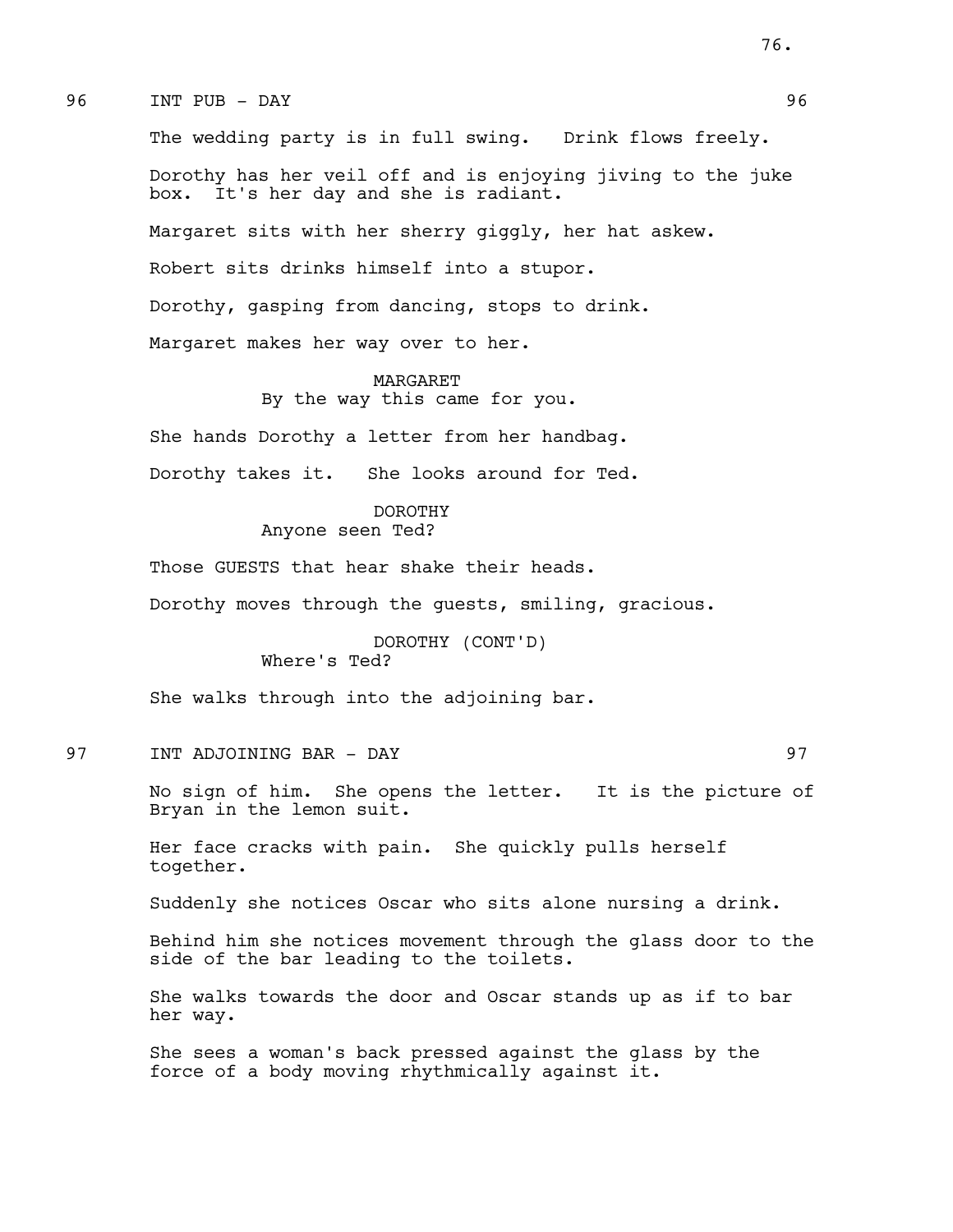She looks at Oscar once more. She turns on her heel and returns to the bar. 98 INT BAR - DAY 98 She goes to the bar pushing the photograph into her small bag. DOROTHY Double whisky please. BARMAID Pushing the boat aren't you? DOROTHY It's my wedding and a bride should celebrate. **BARMATD** Don't want to pass out on your wedding night. Dorothy looks at her, picks up the glass and takes a gulp. Suddenly she feels arms around her. TED How's my girl then? She nearly chokes. TED (CONT'D) You alright? DOROTHY (holds up the drink) I'm fine. Guess it takes time to learn to swallow all this. TED You'll learn darling. I'll make sure you do. He takes the glass and drains it. He grabs her and pulls her into the space and they jive energetically. They look fantastic together except for the expression on Dorothy's face. CUT TO: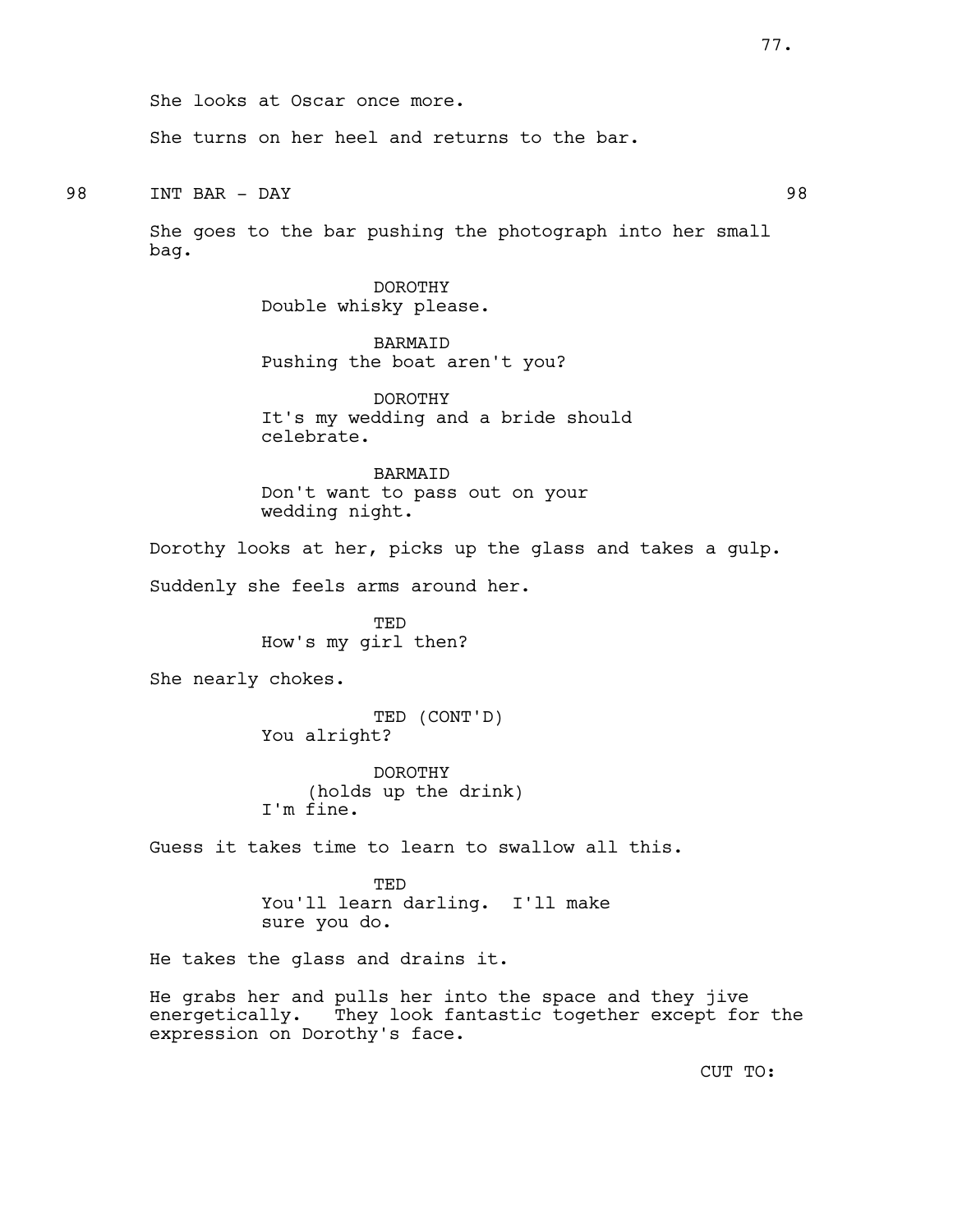Dorothy washes up at the sink shopping in bags on the sideboard.

Suddenly the back door opens and Ted, smoking walks into the kitchen.

> DOROTHY What're you doing home?

TED You were seen.

DOROTHY Seen where? Who saw me? Doing what?

TED With him!

Dorothy thinks a moment.

DOROTHY With Ken? Is that what you mean?

Ted looks daggers at her.

DOROTHY (CONT'D) Ted I said hello.

**TED** You walked down the street.

DOROTHY So? Who's been spying on me? Have you got someone watching me?

**TED** Always keep an eye on what belongs to me.

DOROTHY Ted I don't belong to you. I'm your wife.

Ted intimidating, walks right over to her, She puts up her arm.

> DOROTHY (CONT'D) (holds him at arms length) Stop.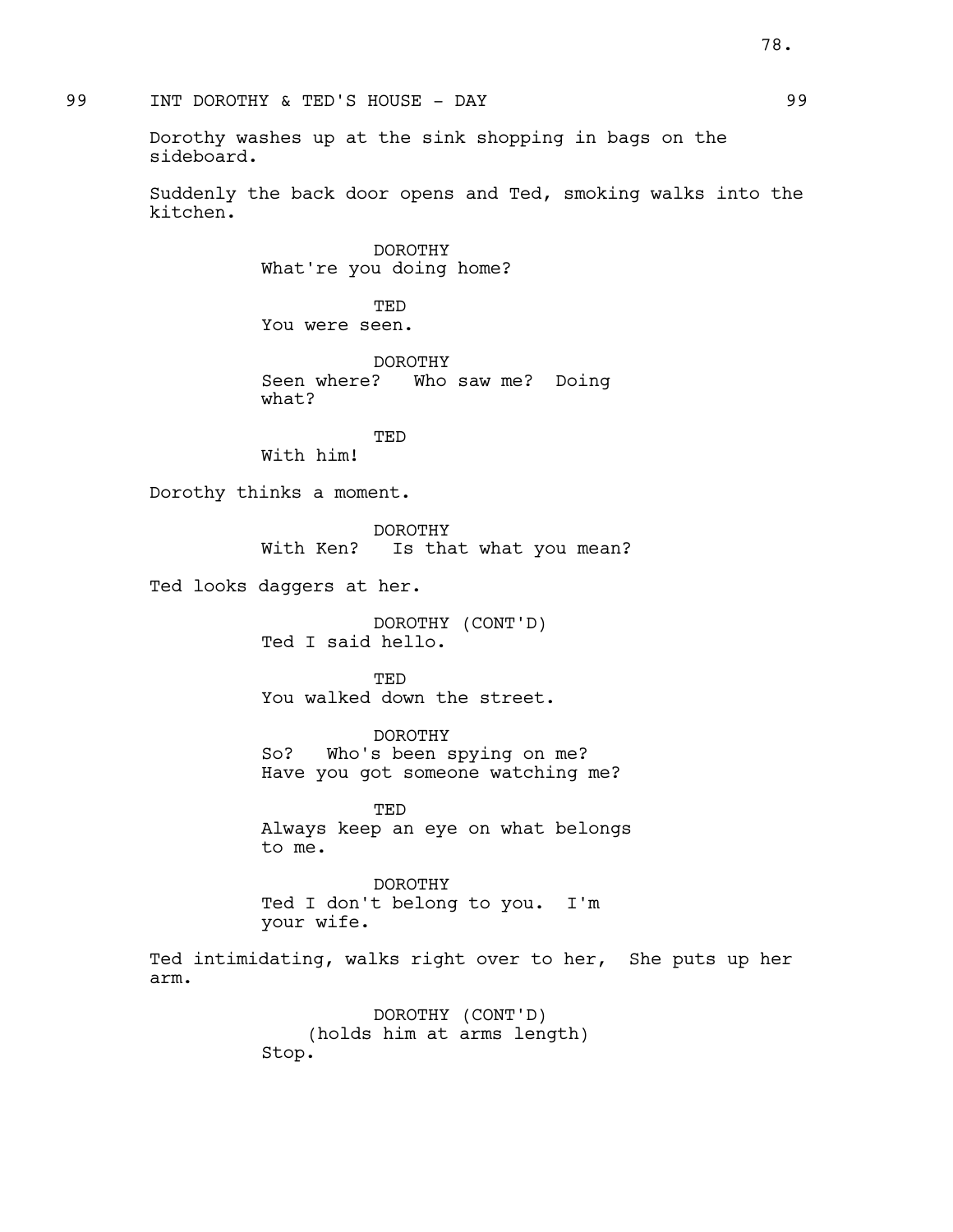He blows smoke in her face. Somehow the end of the cigarette gets closer to her bare arm. She drops her arm. Ted takes another step towards her. Dorothy is suddenly full of fear. **TED** Don't see him again. DOROTHY No. Of course I won't. If that's what you want. **TED** It is what I want. Suddenly he kisses her and the tension breaks. DOROTHY Ted, it's my birthday in a couple of days. TED All you women want is money. DOROTHY No, I've got something I want to ask you. TED What? DOROTHY Not till then. I thought I would make a meal and I have a special surprise for you. Ted breaks away and walks to the back door. DOROTHY (CONT'D) Something I learnt in Egypt. TED Don't forget what I said. He leaves shutting the back door behind him. Dorothy picks up the dish and starts to dry it up.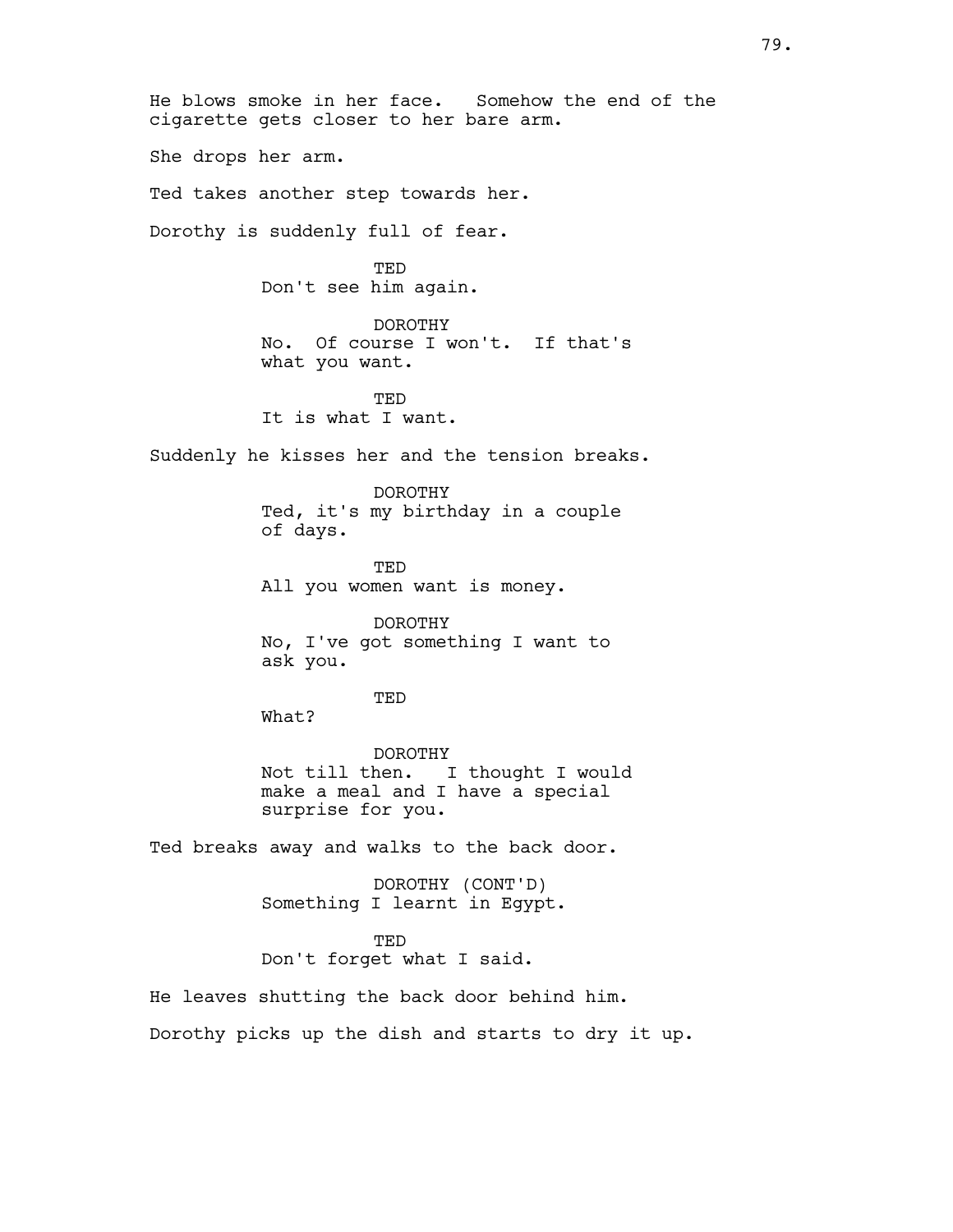She notices her hands are shaking.

CUT TO:

# 100 INT FELIXSTOWE NURSERY - DAY 100

Miss Kinchin-Smith, reads Dorothy's letter.

There is a knock at the door and she looks up from her desk.

MISS KINCHIN-SMITH

Come in.

The door opens and an older middle class couple walk in, MR AND MRS WESTWOOD (43 and 40 respectively). Mrs Westwood holds a toddler Bryan by the hand.

> MISS KINCHIN-SMITH (CONT'D) Mr and Mrs Westwood, how nice to see you.

She looks at Bryan with genuine delight, and comes out from behind her desk.

> MISS KINCHIN-SMITH (CONT'D) Hello Bryan.

The child smiles at her and holds his hands up. Miss Kinchin-Smith delighted picks him up.

> MISS KINCHIN-SMITH (CONT'D) I have something for you.

She puts her hand in her desk and pulls out a sweet and gives it to him.

She sits down at her desk with Bryan on her knee.

The Westwood's look at her anxiously.

MISS KINCHIN-SMITH (CONT'D) He looks very well.

MRS WESTWOOD He is. He eats everything. He's such a happy boy.

MISS KINCHIN-SMITH I can tell. (She pauses) I'm afraid I have some bad news.

Mrs Westwood's eyes fill. Her husband looks at her anxiously.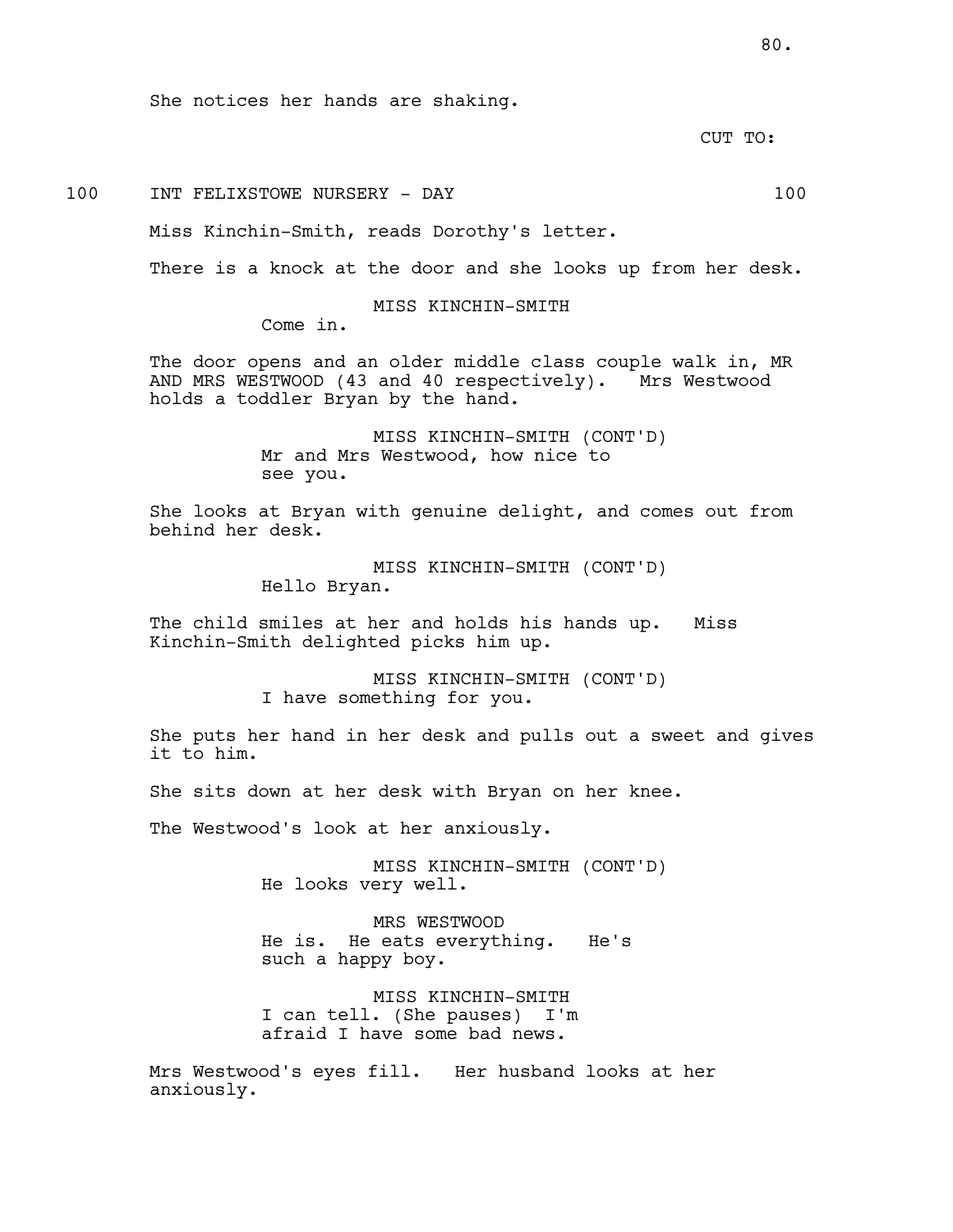MR WESTWOOD She wants him back.

MISS KINCHIN-SMITH (passes the letter over to him) According to this, by now she's married and wants to collect him.

MR WESTWOOD (reads) It doesn't say when.

MISS KINCHIN-SMITH No, but...

MRS WESTWOOD ...Can she really do this? After all this time. We've had him for weeks. What sort of a life can she give him?

MISS KINCHIN-SMITH Unfortunately she can. But she has proved so unreliable in the past, that I will only believe this when I see it. I have been in touch with Sister Le Plastrier and she has agreed to see Dorothy and find out if this is true. Until then...

MRS WESTWOOD ...we must wait.

The couple look distraught. Bryan looks up and smiles at them.

CUT TO:

101 INT DOROTHY & TED'S HOUSE - NIGHT 101

Ted walks through the front door carrying flowers.

He slams it shut.

TED

Dorothy!

DOROTHY (O.S.) I'm in the bedroom. Go in the lounge. I'll be there in a minute.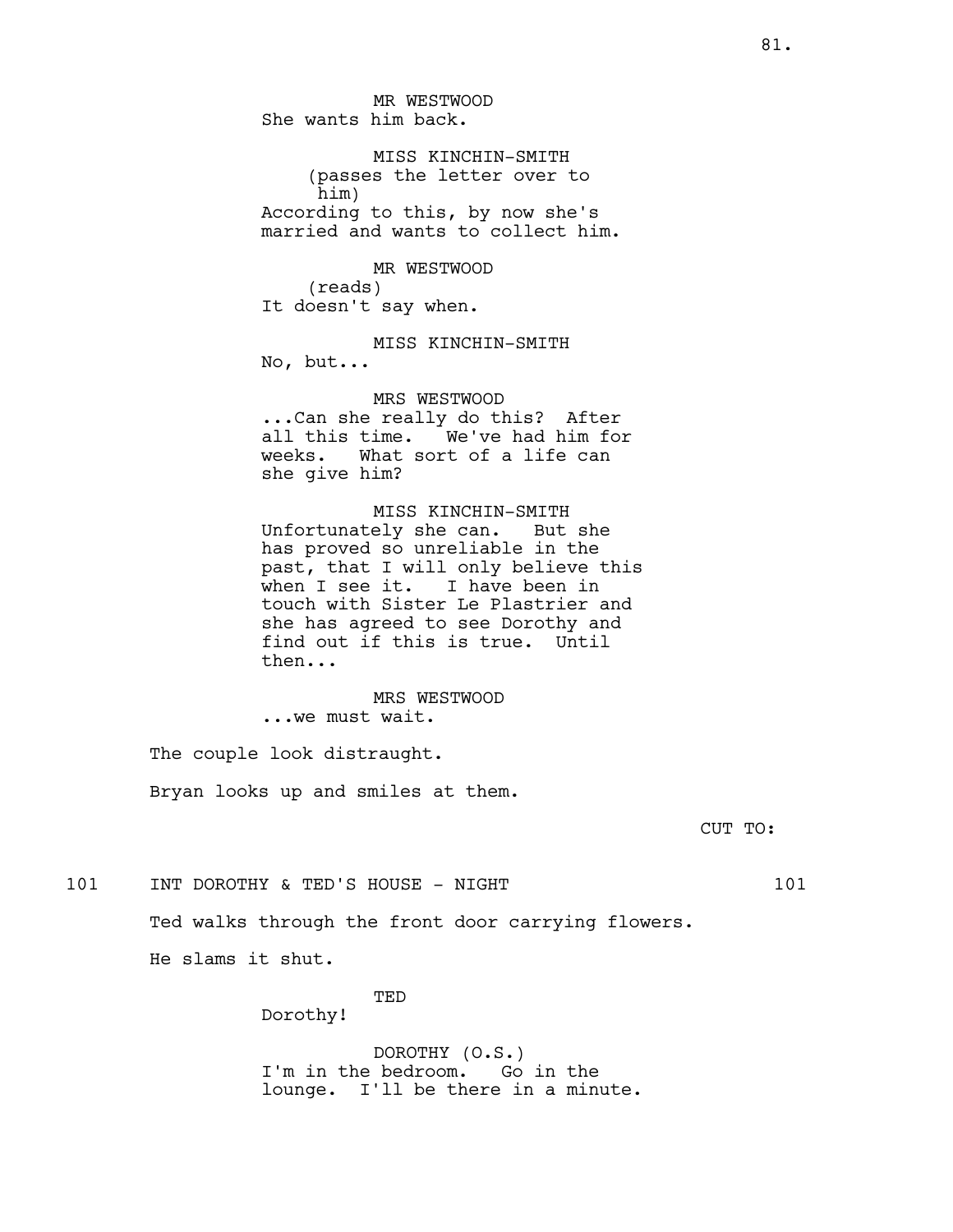Ted walks into the lounge. The light is dim with candles. He puts the flowers down. TED Happy birthday. Dorothy puts her head round the door. DOROTHY Thanks. Remember I told you I had a surprise. Can you put the record on? Ted gets up and puts it on. TED Bought you some flowers. The music starts. It's Middle Eastern. DOROTHY Thanks. **TED** What the hell is this rubbish? DOROTHY Sit down and I'll show you. Ted does so. Suddenly Dorothy appears in a home made belly dancing outfit. Ted is shocked but delighted as Dorothy starts cavorting in front of him. Dorothy laughs delightedly at the effect she's having on him. He tries to grab her, but she spins away from him. She entices him again, getting closer and closer. This time he waits. Finally he makes a grab, gets her and she falls laughing on the sofa. Ted tries to remove the costume. DOROTHY (CONT'D) Wait. Wait. Ted, you remember I said I would ask you for a birthday present. Stay here a moment. He tries to stop her going.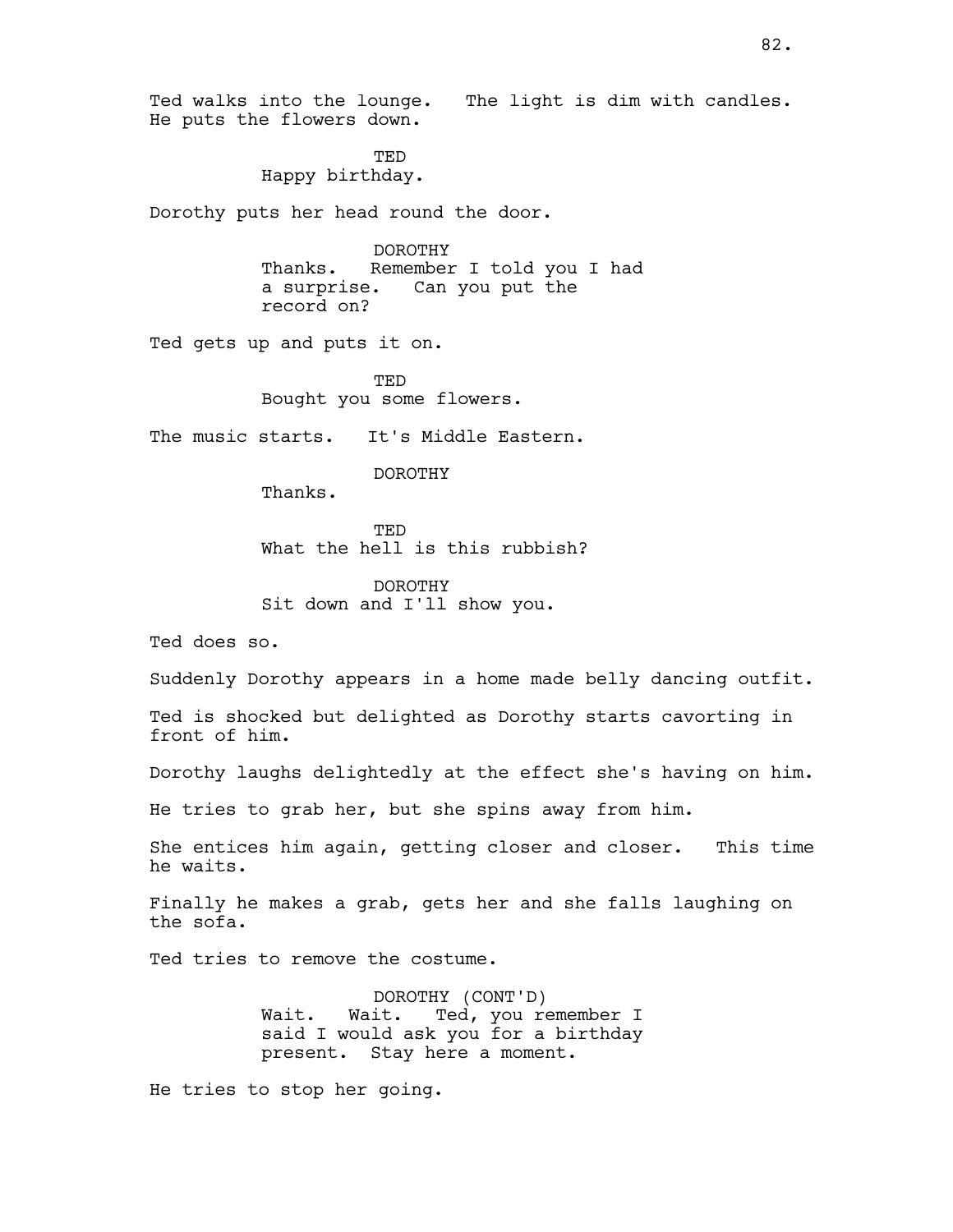DOROTHY (CONT'D) I'll be back. Promise.

She returns with something behind her back and faces him a little nervously.

> DOROTHY (CONT'D) How do you feel about kids?

**TED** Great. What I want are sons? As soon as possible.

She thrusts the picture of Bryan at him.

TED (CONT'D) (looks at it bemused) What's this?

DOROTHY He's my son.

The look on Ted's face makes her feel even more nervous.

DOROTHY (CONT'D) I had him a year ago and they forced me to put him up for adoption. I didn't want to. It was always my dream that I would get married, make a home and then he could come...

Without warning and so swiftly Ted is on his feet and he smacks her viciously around the head.

She drops like a stone.

TED Who's the father? Is Ken the father? Don't you lie to me.

DOROTHY

No, no.

Ted picks her up and hits her again.

TED

Who?

DOROTHY H...he was in the airforce..

Ted comes towards her.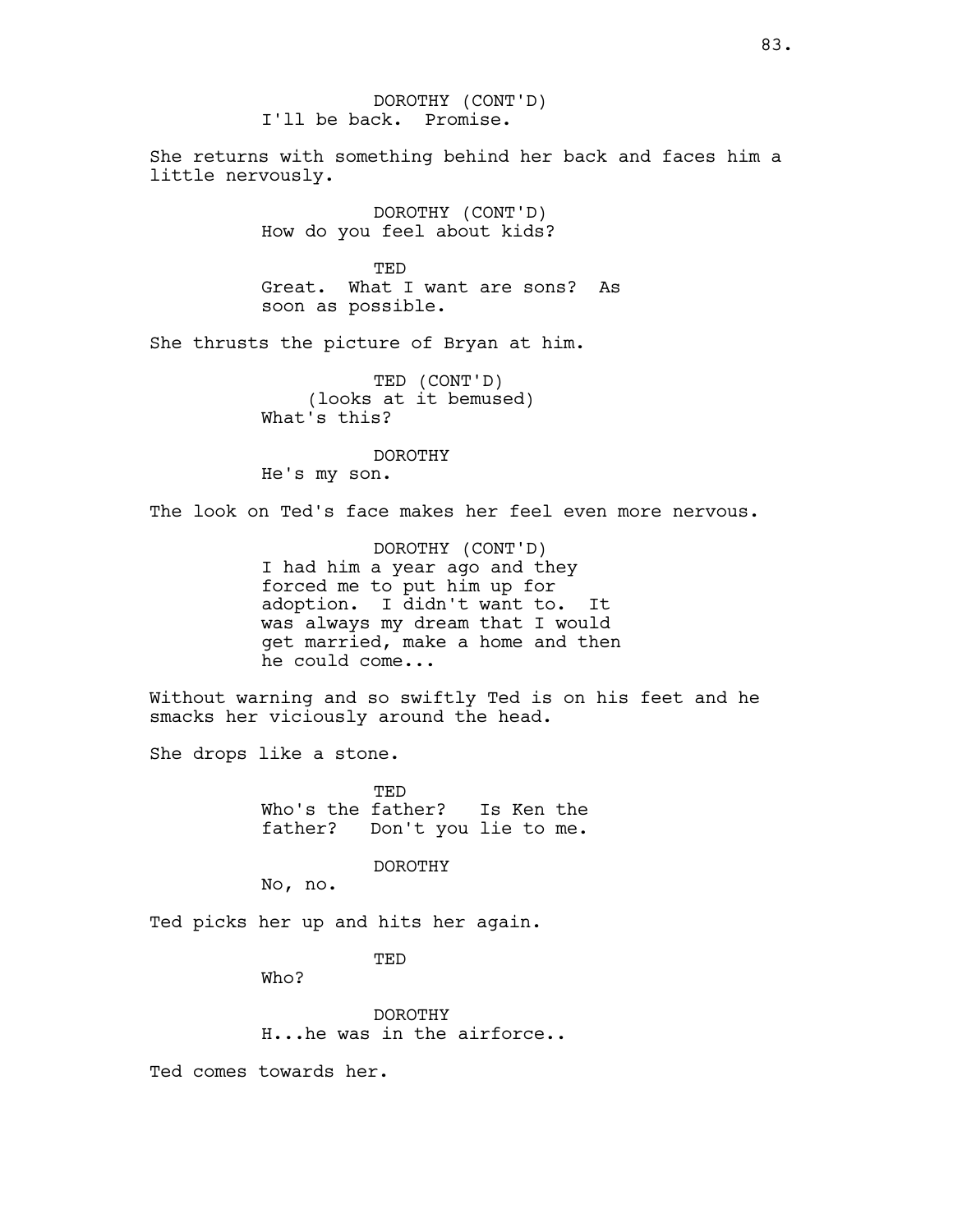DOROTHY (CONT'D) ...no. Please Ted. He's dead.

The blow knocks the breathe out of her.

DOROTHY (CONT'D) He's just a little boy that needs his mother.

**TED** You stupid little bitch. Do you think for one moment that I'd have another man's child in my house?

DOROTHY But....nooooo stop..

She curls up in a foetal position as he hits her again.

Ted takes the photograph and rips it up.

He goes beserk knocking ornaments off the mantlepiece, throwing furniture about.

Finally he picks up the flowers and throws them down on Dorothy.

Dorothy hears the front door slam and a glass panel shatter.

Slowly, slowly Dorothy, shaking and crying sits herself up.

Blood pours from her mouth, swelling has grown on her face. Her stomach hurts.

She crawls to where the photograph has been ripped and carefully picks up the pieces.

She holds the pieces to herself and gentle rocks herself backwards and forwards moaning quietly.

CUT TO:

102 EXT STREET PARTY SILVER JUBILEE (1977) - DAY 102

## SARAH

Nooo.

The street party is in full swing. The music and the people are loud.

Most people are dancing.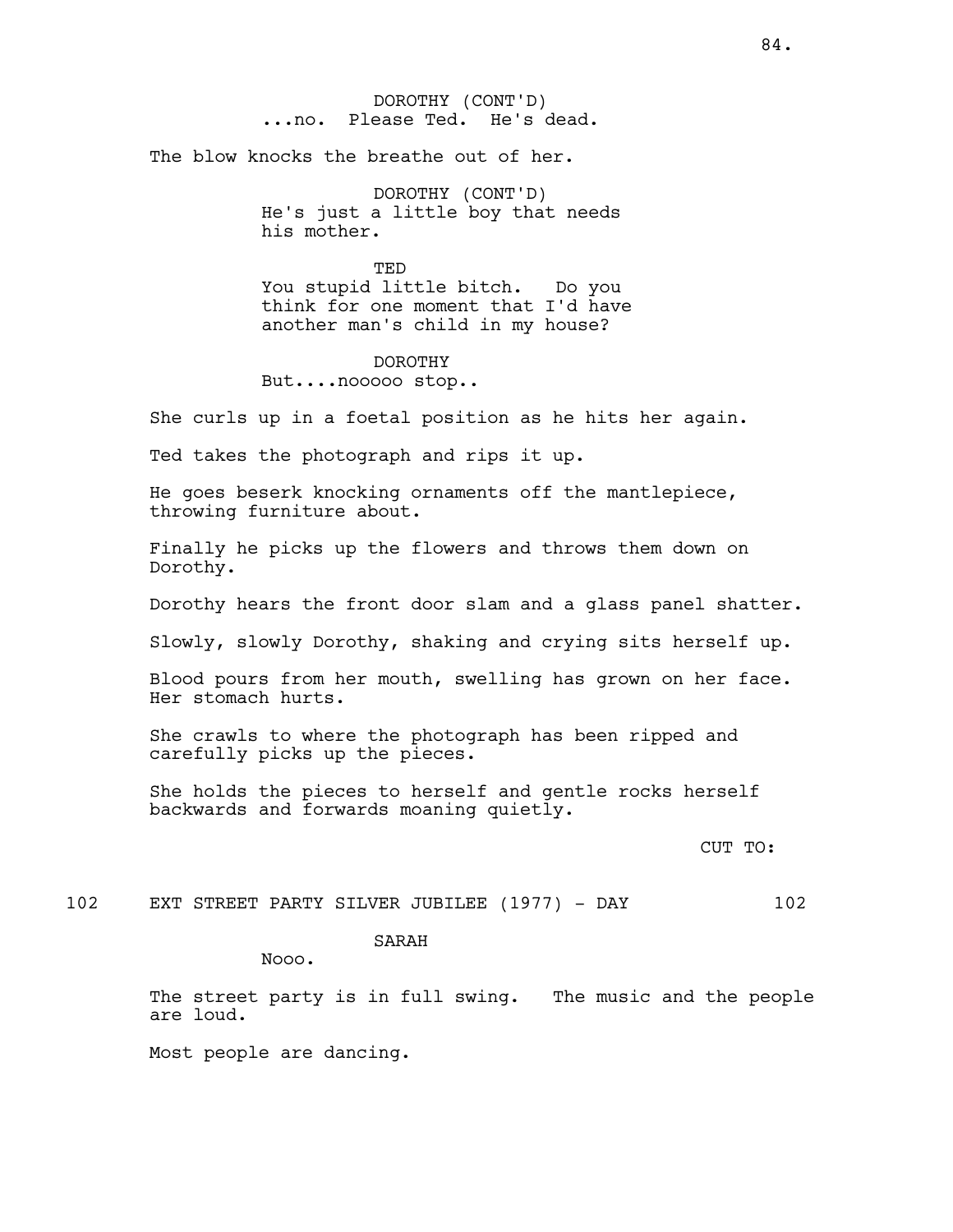SARAH (CONT'D) (in tears)<br>He didn't. M My dad didn't do that. He couldn't have done. How can you say that?

## DOROTHY

(realises she's said too much, backtracks) It was my fault. I shouldn't have told him like that. I wasn't honest. But I wasn't much older than you at the time.

SARAH I don't remember him like that. He was always buying me and my brother presents.

#### DOROTHY

No. He wasn't like that to you. Perhaps it's time to stop. Look let me hold Jack and why don't you go and join the dancing.

Sarah smiles at Dorothy gratefully. She jumps up and goes and joins the dancers.

Dorothy watches, drifting away into memory.

CUT TO:

103 INT MOTHER AND BABY HOME (1954) - NIGHT 103

Sister le Plastrier hears a strange tapping on the front door.

She goes to investigate, opens it and sees Dorothy almost in a state of collapse.

DOROTHY

Sister.

SISTER LE PLASTRIER Dorothy? Dorothy what on earth has happened to you?

She helps Dorothy through the door.

DOROTHY I'm sorry, I didn't....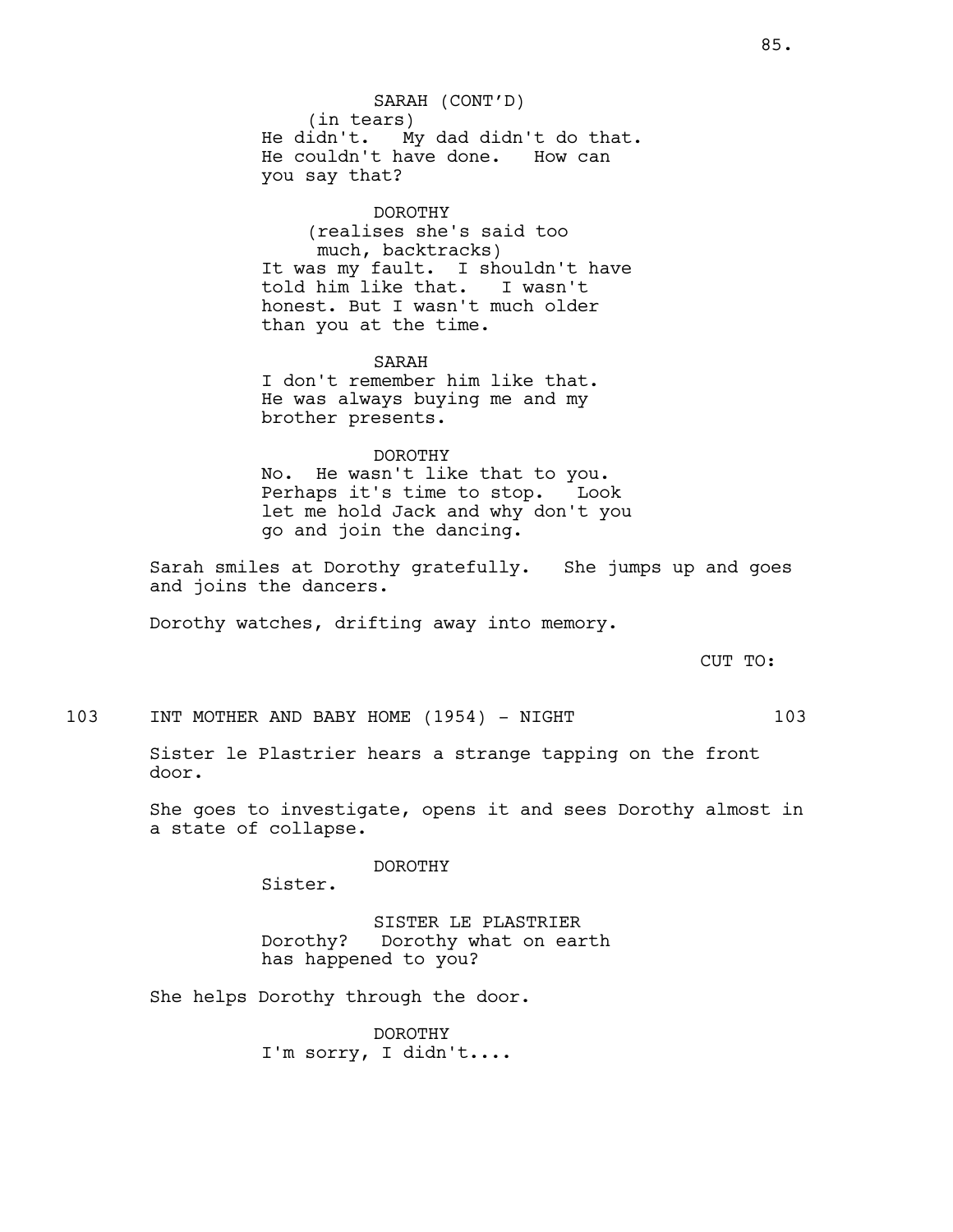SISTER LE PLASTRIER Shh. You can talk later.

JUMP CUT TO:

## 104 INT BEDROOM ON SECOND FLOOR - MORNING 104

Sister le Plastrier arrives with a mug of tea and some clothes.

Dorothy's bed is empty she's on the balcony.

105 EXT BALCONY - MORNING 105

On the balcony Sister hands the tea and the clothes to a grateful Dorothy, and sits.

Silence.

Dorothy holds the carefully stuck together photograph of Bryan.

> DOROTHY This was the same room I had with Bryan.

SISTER LE PLASTRIER I didn't realise.. I..

DOROTHY It doesn't matter. Do you remember seeing the shooting star? You said it was like fireworks.

Sister shakes her head.

SISTER LE PLASTRIER No bones broken as far as I can tell. You should see a doctor.

DOROTHY

No.

SISTER LE PLASTRIER Who did this Dorothy?

DOROTHY My loving husband.

SISTER LE PLASTRIER So you are married.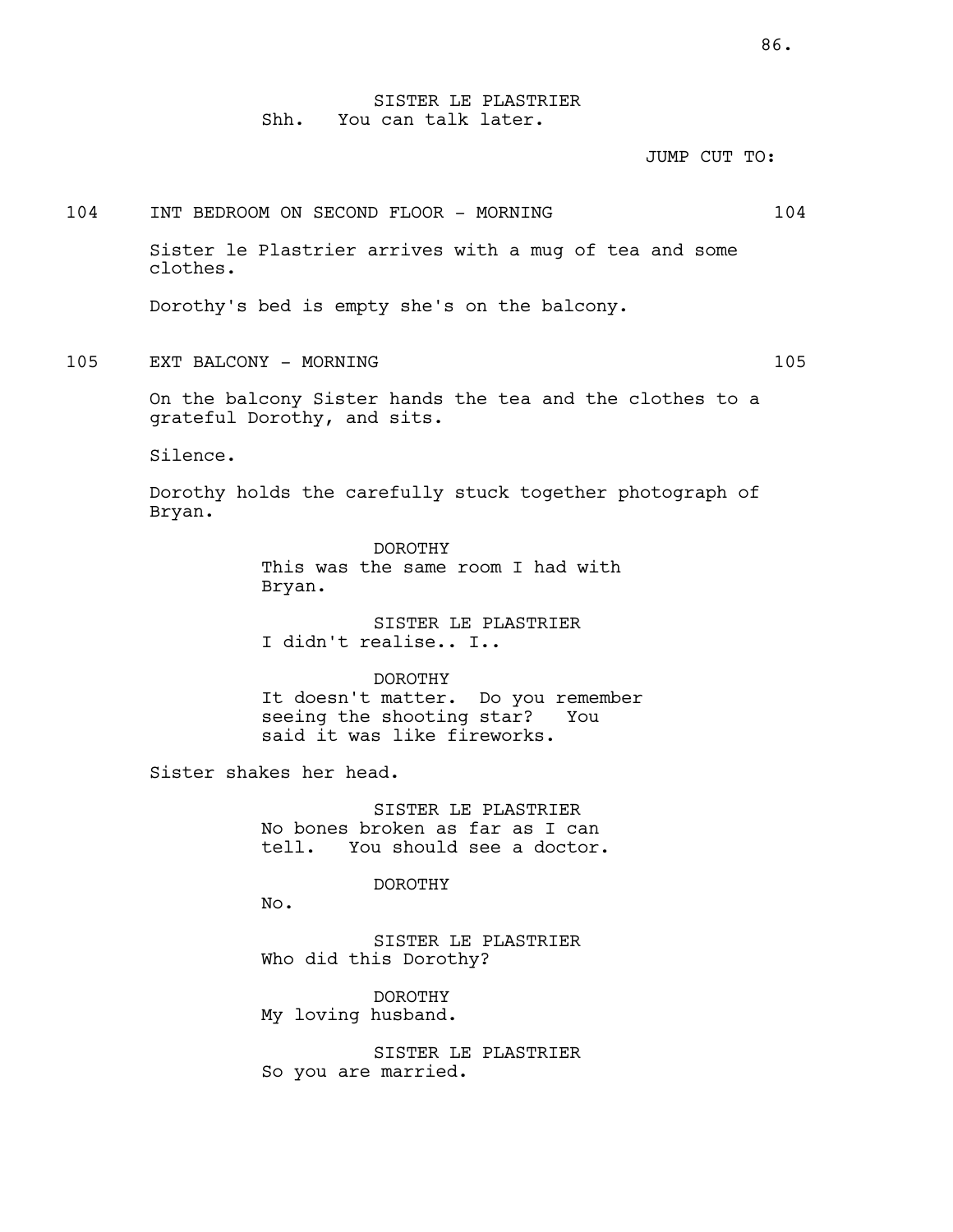DOROTHY Everything I wished for except the one thing I really want.

SISTER LE PLASTRIER You could prosecute him.

DOROTHY I've nowhere else to go. I am such a fool.

SISTER LE PLASTRIER We're all fools.

DOROTHY Not you Sister.

SISTER LE PLASTRIER I was so against my son's wedding I didn't go and I haven't spoken to him for a year. I qualify.

She pauses.

SISTER LE PLASTRIER (CONT'D) (CONT'D) Dorothy, I think you may have run out of time. (a beat) Bryan needs a home and..

DOROTHY .. Can I stay, just for one more night?

SISTER LE PLASTRIER I want to finish the tests on you anyway. Are you still bleeding?

DOROTHY A little. Not much.

Sister le Plastrier gets up and leaves Dorothy looking out over the balcony.

CUT TO:

106 INT DOROTHY & TED'S HOUSE - DAY 106 Ted walks in the front door and listens. He walks into the lounge.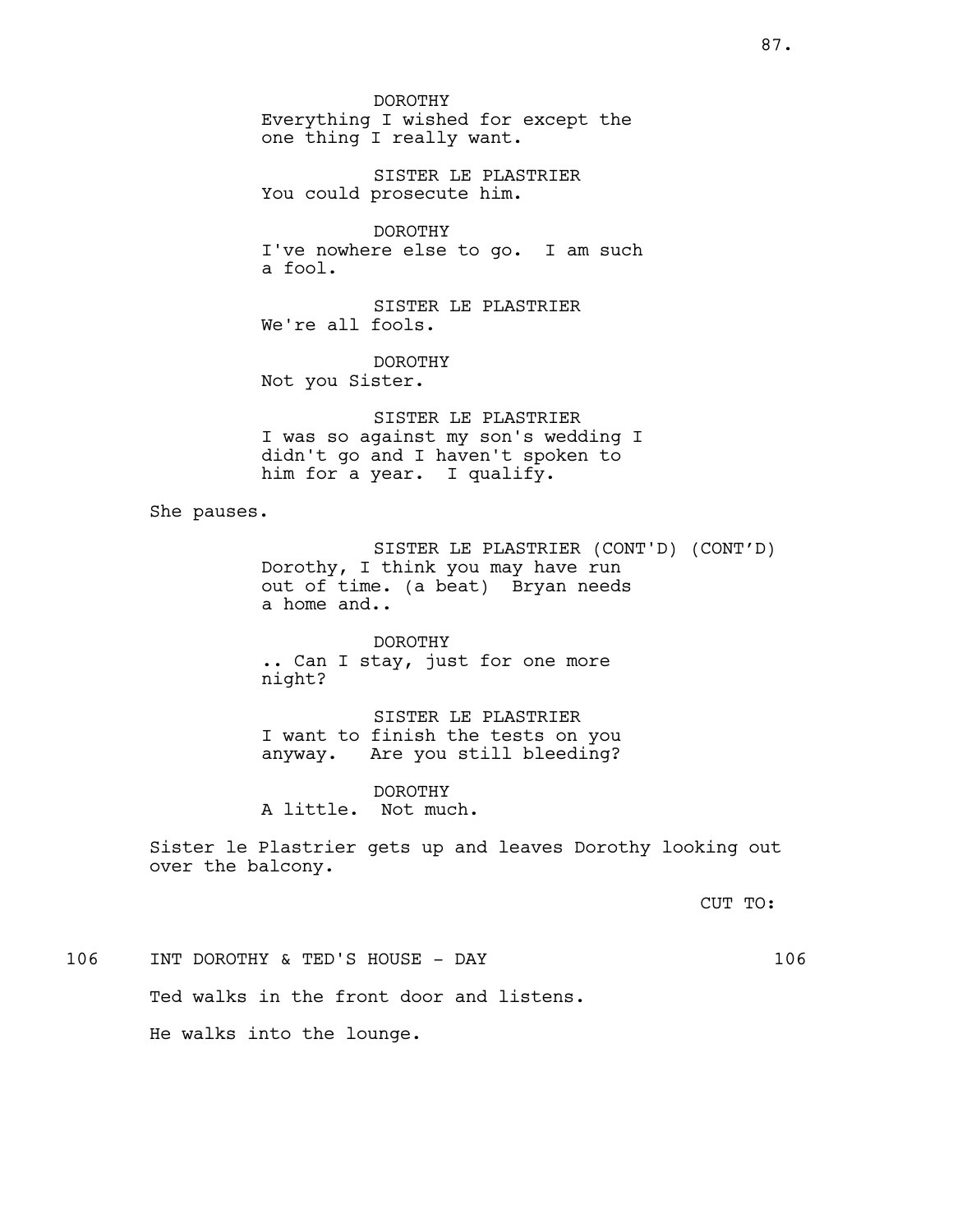## $107$  INT LOUNGE - DAY 107

The destruction is still as it was.

Ted sits down on the sofa. He looks lost and isolated with no idea what to do. He waits.

CUT TO:

# 108 INT MEDICAL ROOM - NIGHT 108 Dorothy puts a table light on. She opens the drawer of the desk and takes out a key. She places the key in the medicine cabinet and opens it. She takes out the pills she wants. CUT TO:

109 INT 2ND FLOOR BEDROOM - NIGHT 109

Dorothy stands, with a glass, on the balcony looking at the line of pills laid out on the top of the balcony safety rail.

She hums "Over the Rainbow" and slowly begins to swallow the pills.

> DOROTHY ..if all those little bluebirds fly beyond the rainbow, why oh why can't I?..

Finished. She stands, humming, looking into the night sky. Without warning several shooting stars fly across the sky.

> DOROTHY (CONT'D) Fireworks!

She looks round. Nobody there.

Suddenly the dam bursts and Dorothy breaks into floods of tears, falling in a heap on the floor of the balcony.

As she lies there, grief stricken her hand goes to her belly in shocked recognition.

DOROTHY (CONT'D)

No.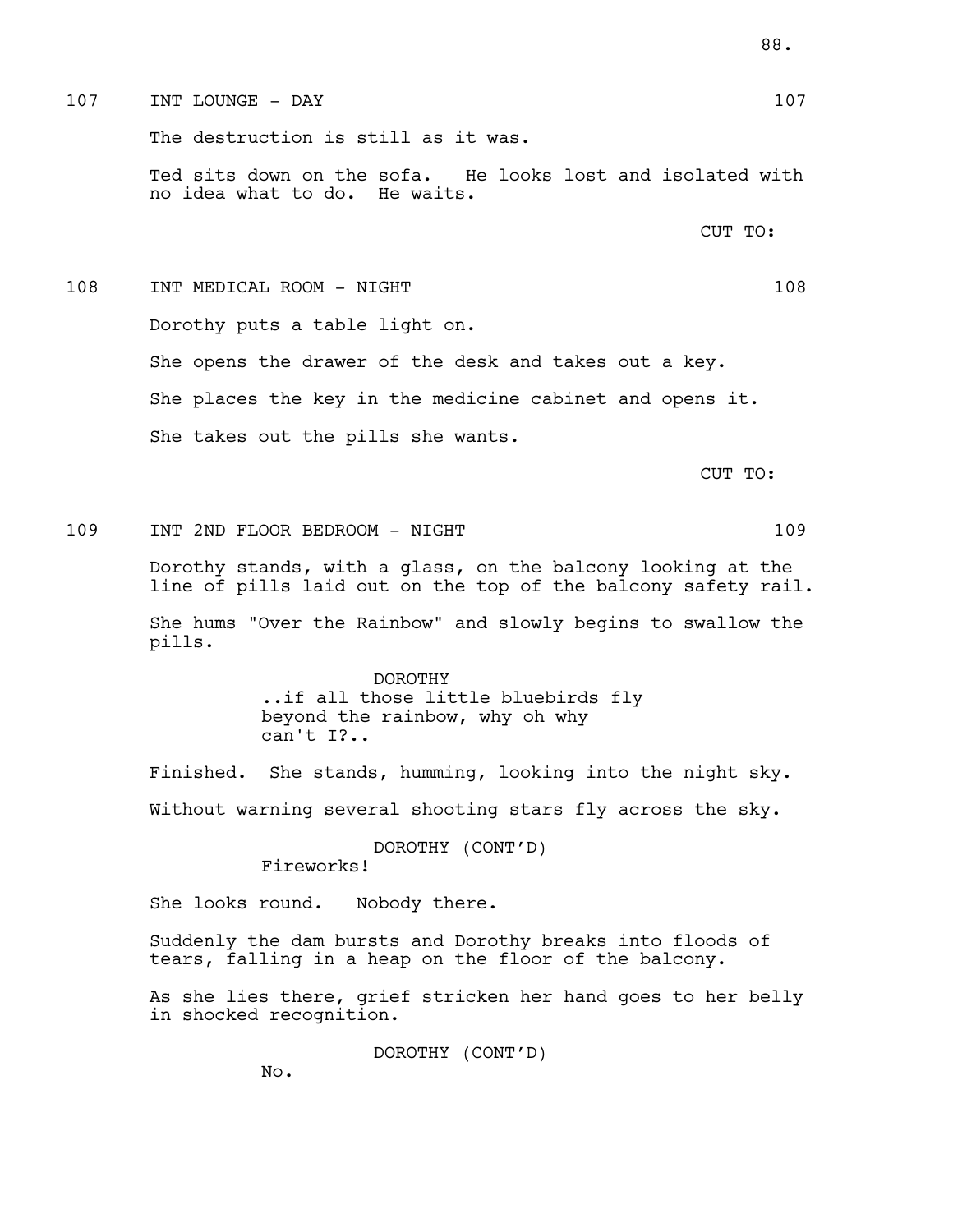She pulls herself to her feet and lurches inside.

CUT TO:

110 INT BATHROOM - NIGHT 110

She leans over the toilet bowl, sticks her finger down her throat and retches into the bowl.

CUT TO:

111 EXT MOTHER AND BABY HOME GARDEN SWINGS - EVENING 111

Dorothy pushes a young CHILD on a swing, backwards and forwards.

The child laughs happily with delight.

The lights in the home are blazing with sounds of people, children laughing, crying, shouting.

She sees Sister le Plastrier coming towards her.

She stops the swing. Helps the child down.

DOROTHY Off you go sweetheart.

The child runs off happily to the house.

SISTER LE PLASTRIER You're pregnant.

#### DOROTHY

Yes.

Dorothy sits down on the swing and begins to rock herself backwards and forwards.

> DOROTHY (CONT'D) When I was a little girl I used to dream about my life. I was never, ever going to be like my mother. I was going to escape her life. I was going to have beautiful children and be the perfect mother. I escaped then fell for a man who looked like a movie star. I desperately wanted to believe I was someone special so I believed him. (MORE)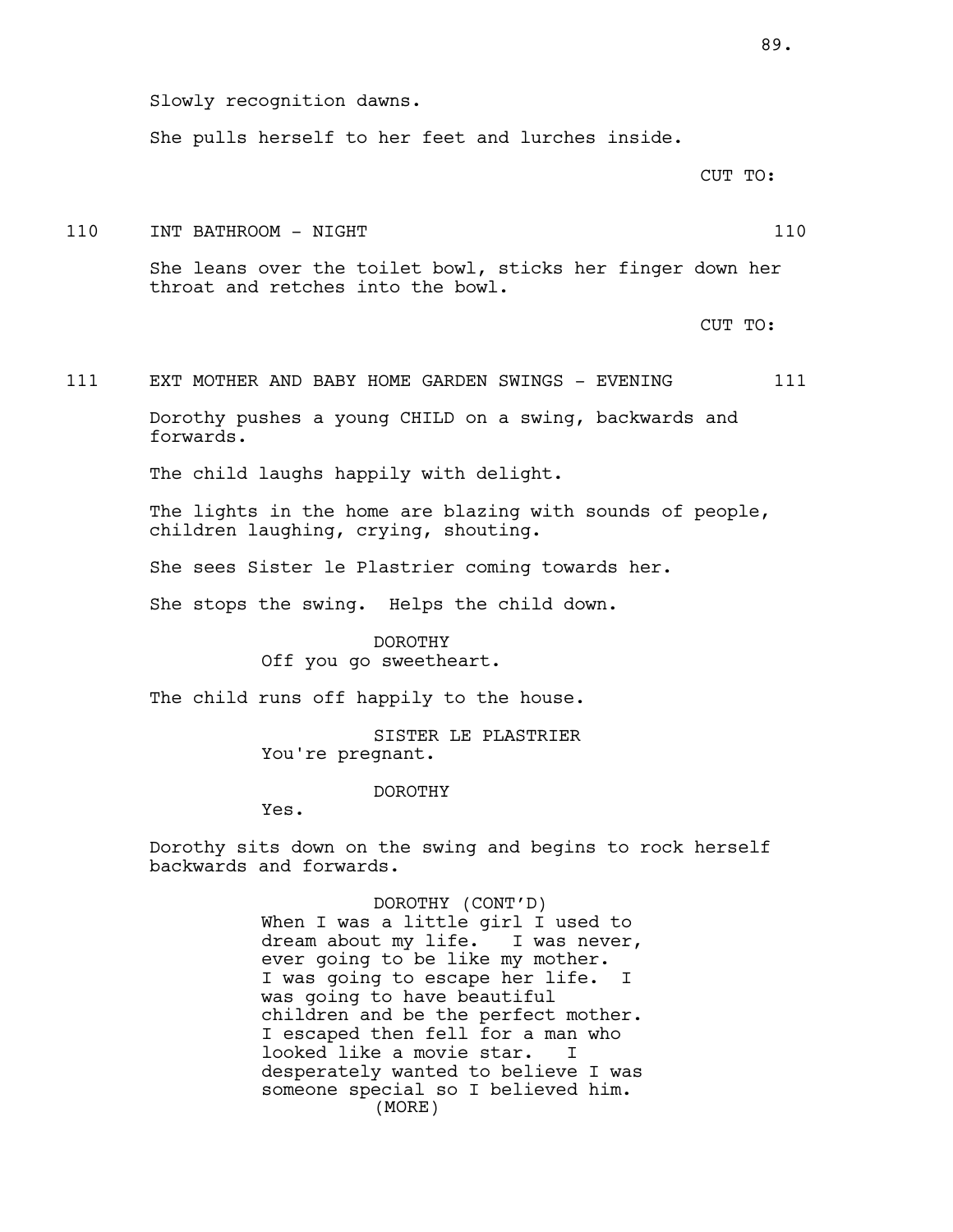# DOROTHY (CONT'D)

I'm not special. I'm just like everybody else struggling to make sense of the time I have. I swing from one disaster to another.

SISTER LE PLASTRIER You're going back to him aren't you?

#### DOROTHY

I'm having his child. If I can't look after one child how could I possibly look after two. Do I really want another child to grow up without it's father or it's mother? I can't do it.

SISTER LE PLASTRIER The man is dangerous.

DOROTHY He'll love his own child.

SISTER LE PLASTRIER But will he love you?

#### DOROTHY

It doesn't matter any more. I have to concentrate on looking after my children. Bryan needs a different history, a chance to make a different life. A life that I<br>can't give him. I've decided I've decided to sign the adoption papers?

Sister nods.

DOROTHY (CONT'D) (CONT'D) One thing.

SISTER LE PLASTRIER Anything.

DOROTHY You will make sure that Bryan goes to someone who loves him, won't you?

CUT TO: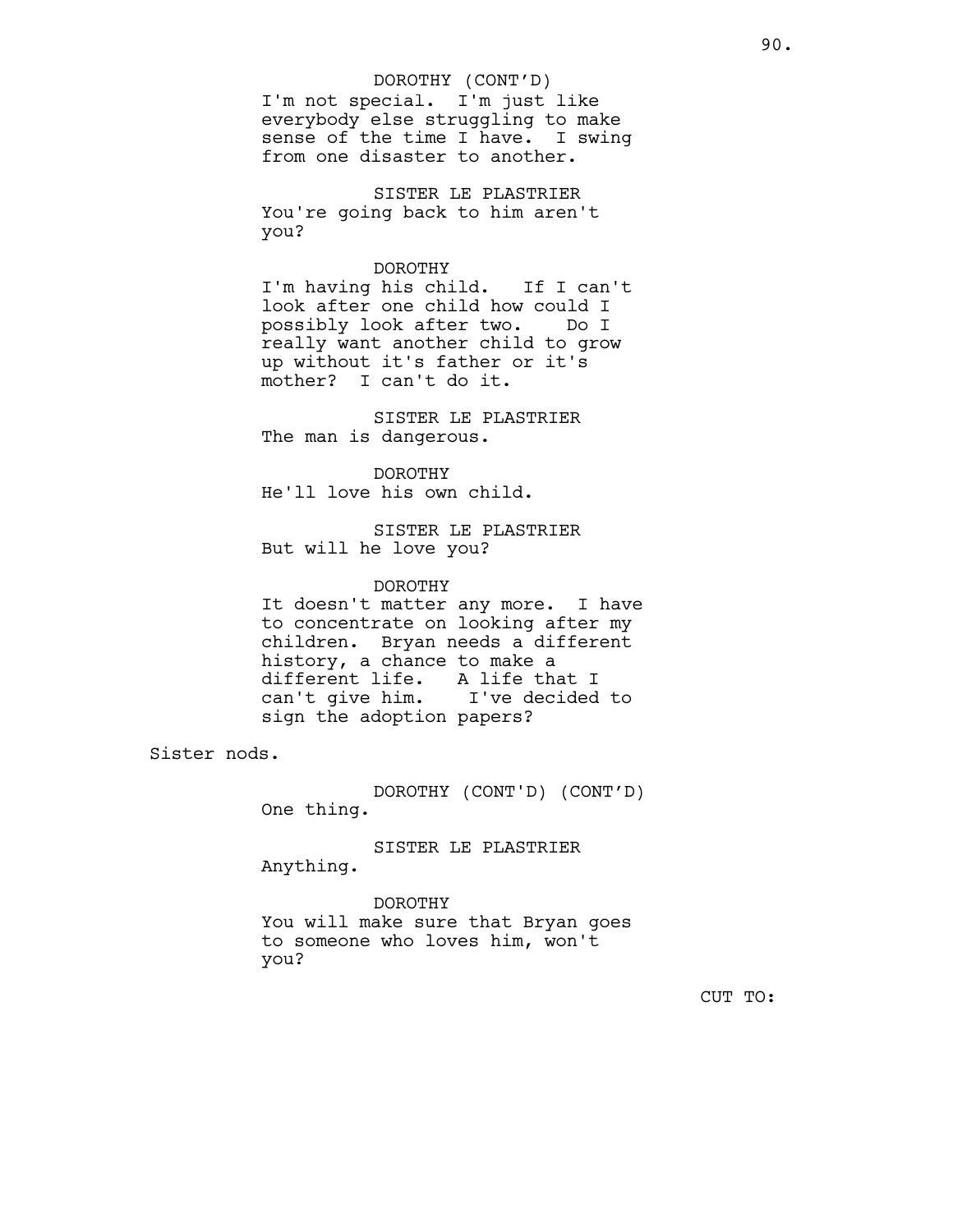## 112 INT DOROTHY & TED'S HOUSE - NIGHT 112

Dorothy walks through the door of her house. She shuts the door carefully.

> TED (O.S.) That you Dorothy?

> > DOROTHY

Yes.

She walks towards the voice.

113 INT DOROTHY & TED'S LOUNGE - NIGHT 113

Ted sits on the sofa, the destruction still untouched.

Dorothy starts to clear up the mess. To put ornaments back on the mantlepiece.

> TED Any dinner?

DOROTHY Might be some in the fridge. I'll clear this up and see what I can find.

**TED** I'll put the flowers in some water.

He gets up and picks up the flowers. He walks out of the room.

> TED (O.S.) (CONT'D) You staying?

> > DOROTHY

Yes.

Ted returns with the flowers in a vase.

TED

Good.

CUT TO:

114 EXT STREET PARTY SILVER JUBILEE (1977) - EVENING 114

Dorothy and Sarah are clearing up the devastation at the end of the party.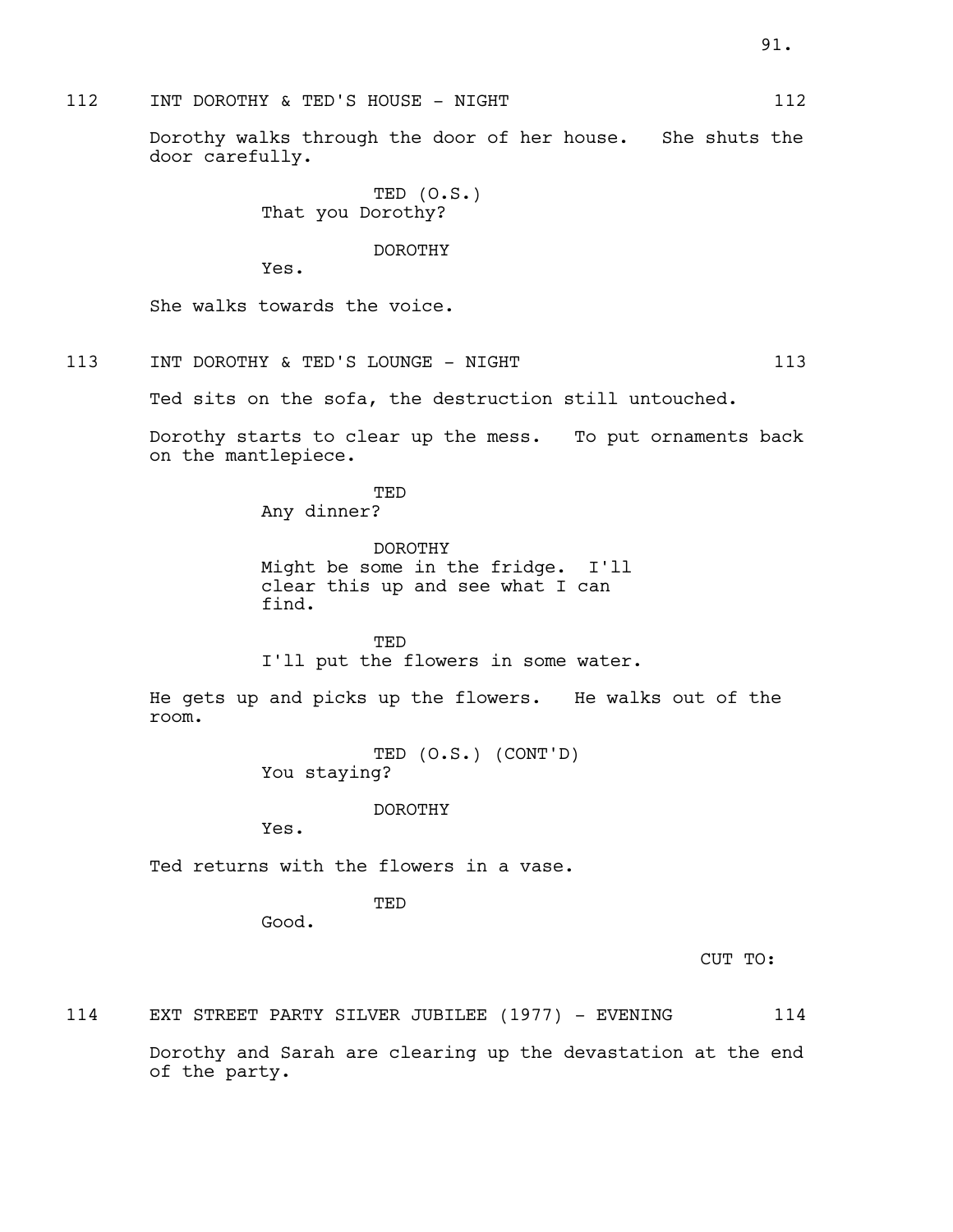# SARAH And you never saw Bryan again?

Ken walks over and interrupts them. He puts his arms round Dorothy and kisses her soundly.

> KEN That was a cracking party.

SARAH Ken, don't you think Mum ought to try and find Bryan?

Ken looks a bit shocked and raises his eyebrows at Dorothy.

DOROTHY She found the picture.

KEN (to Dorothy) What do you think love?

#### SARAH

I think we definitely should. He's another brother I didn't know I had. Right mum?

Dorothy nods.

SARAH (CONT'D) (delighted) I'll find out what we have to do.

DOROTHY Perhaps he won't want to see me.

SARAH At least if he looks he'll know you want to see him.

Sarah moves away as she carries on collecting rubbish.

DOROTHY (smiles) She loves organising me.

KEN Do you want to be organised?

DOROTHY (shrugs) I told her about Ted. She doesn't remember what it was like with him. (MORE)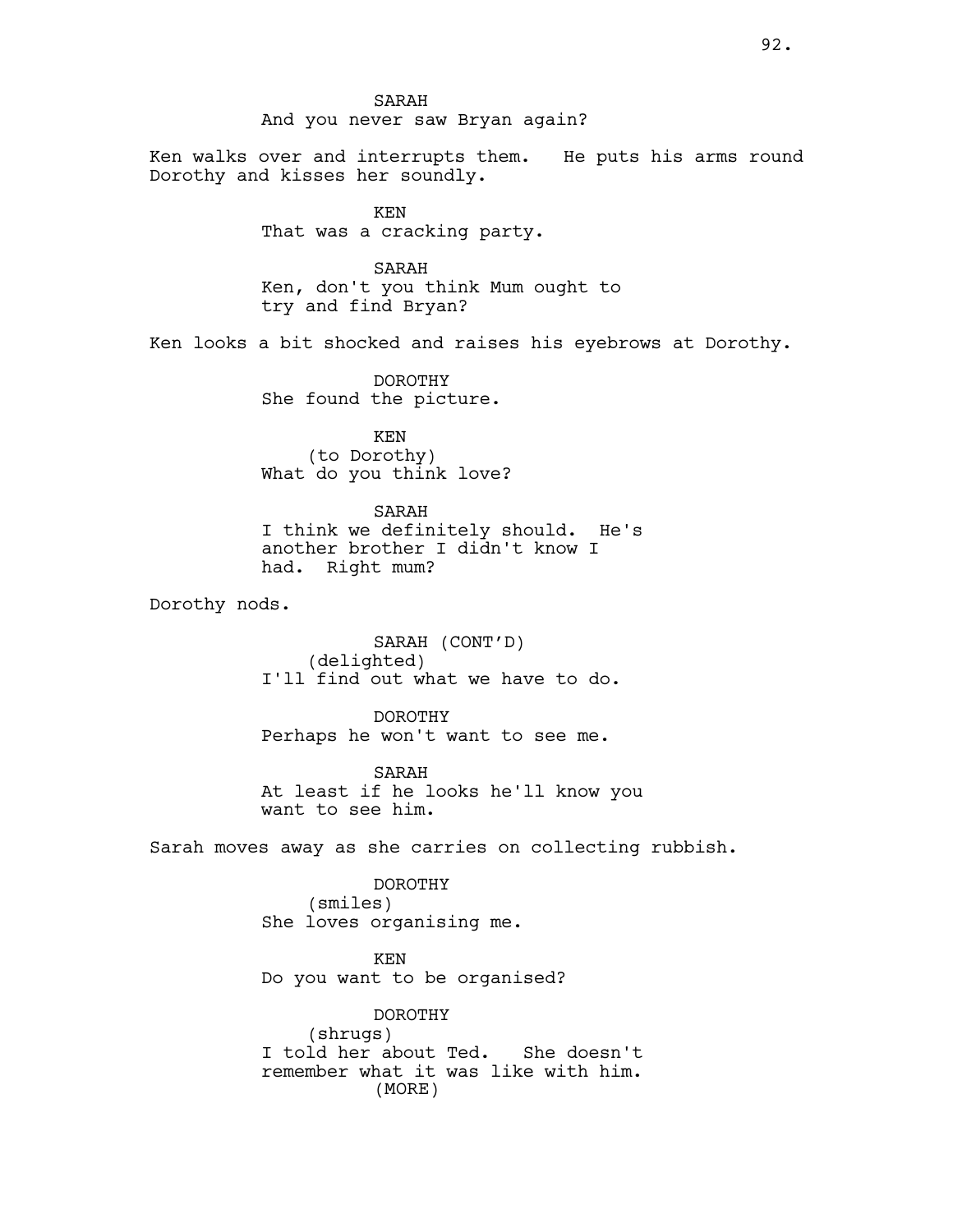She was so young when I left him. They both were. KEN Just as well she doesn't. How do you feel about finding Bryan? DOROTHY I don't know. What about you? KEN It's up to you. DOROTHY (looks at him gratefully) Do you know you are one in a million? If only I had married you first. KEN ...shhh. At least I got you in the end. He kisses her soundly. 115 INT DOROTHY & TED'S HALLWAY (1954) - MORNING 115 A letter falls on the floor. Dorothy, obviously pregnant, in her dressing gown, picks it up and opens it. Inside is a letter and a postal order for LETTER "They collect the final papers tomorrow if you want to see him. Sister" 116 EXT FELIXSTOWE NURSERY (1954) - DAY 116 Dorothy waits at the bus stop opposite the nursery. DOROTHY (CONT'D)

A bus arrives, but she doesn't move. It drives off. Suddenly a nice car drives up.

£5.

Mr and Mrs Westwood get out and collect Bryan from the back.

93.

CUT TO:

CUT TO: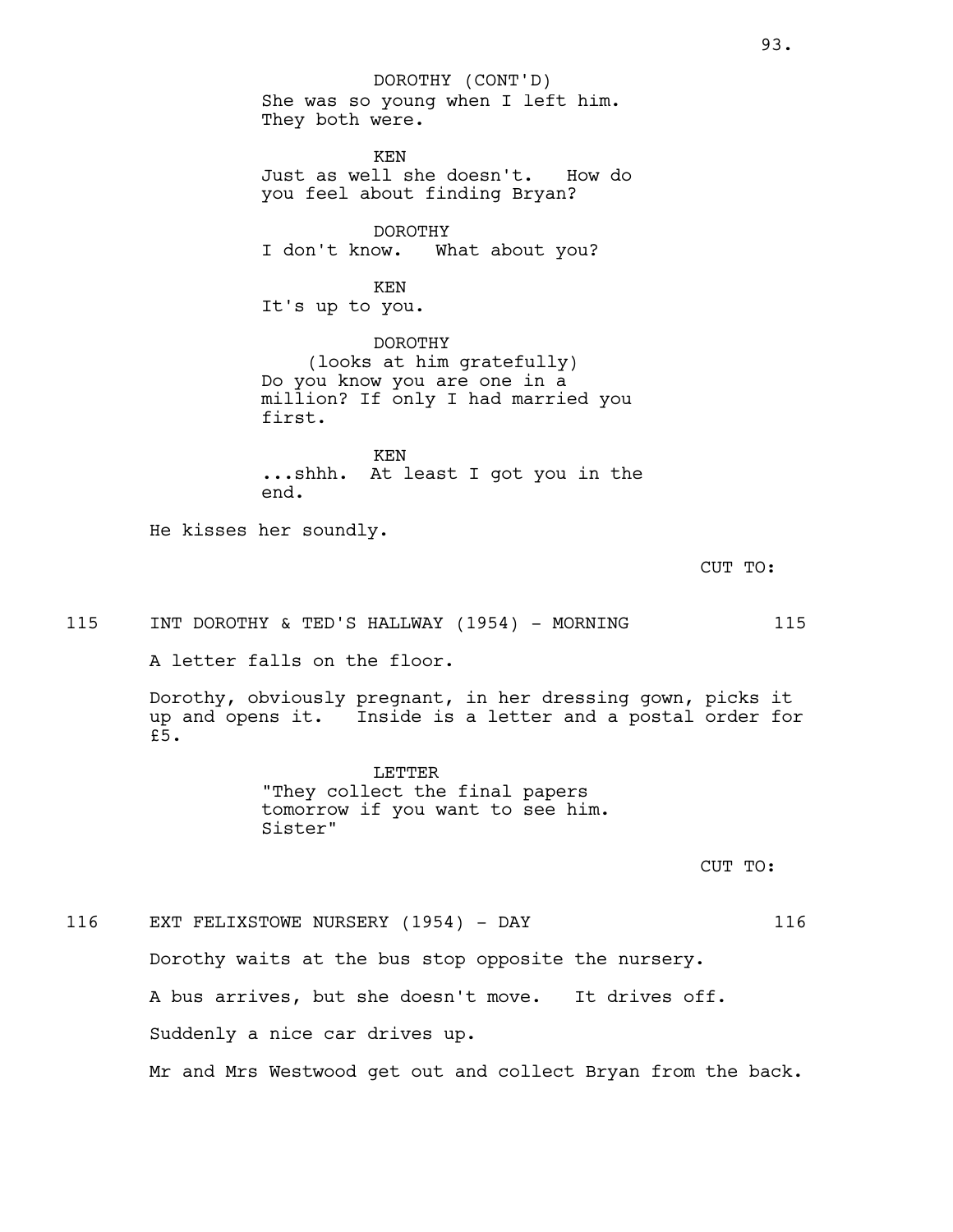Bryan toddles into the garden and wants to be put on the swing that Dorothy had been on.

Mrs Westwood puts him on the swing, trying to hold him on at the same time as pushing it. Bryan is laughing and thoroughly enjoying himself.

Dorothy wanders over to the fence. Mrs Westwood sees her smiling.

> MRS WESTWOOD He has no fear. I'm terrified he'll fall off and bang his head.

DOROTHY How old is he?

MRS WESTWOOD

months.

DOROTHY Is he yours?

MRS WESTWOOD Yes. At last.

DOROTHY What's his name?

Mr Westwood interrupts runnning towards them a look of absolute delight on his face.

MR WESTWOOD

All done!

He sweeps Bryan into his arms and kisses him soundly.

MR WESTWOOD (CONT'D) Let's go home.

MRS WESTWOOD (turns to go) Your first? (indicating Dorothy's bump) Dorothy doesn't know how to answer.

The Westwoods turn away to go.

Watching them, Dorothy shakes her head.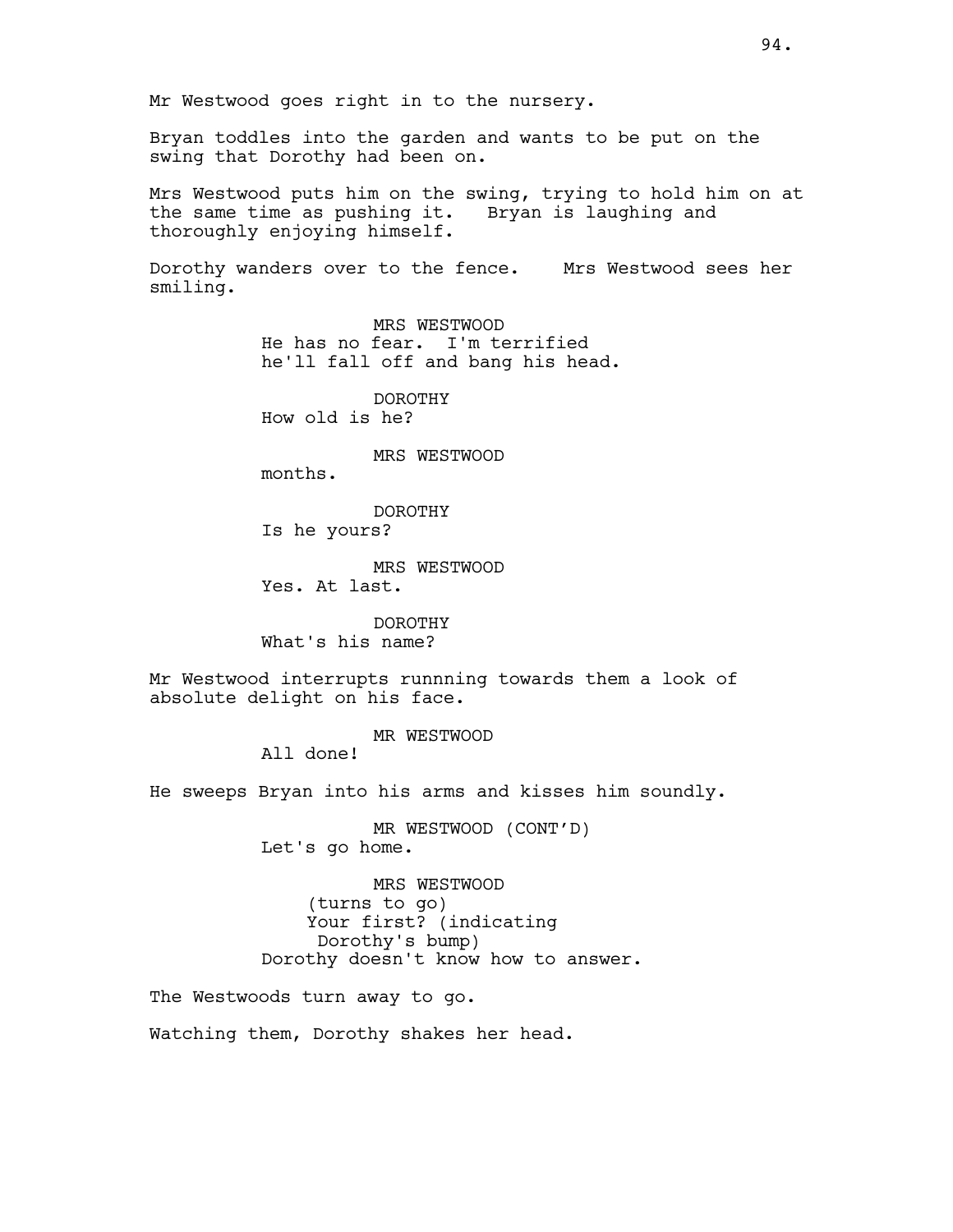DOROTHY (silently mouths) No.

CUT TO:

117 ARCHIVE FOOTAGE OF GOLDEN JUBILEE 2002 2002 Montage of the Queen and her family enjoying different aspects of the Golden Jubilee. Shot of the Queen travelling with William on his own. Shot of William standing on his own. William amongst the people shaking hands. William waving into the crowds. Shot of the Queen on the balcony with her entire family. PULL BACK TO:

118 INT. DOROTHY'S SITTING ROOM (2002) - EVENING 118

The family is gathered in the sitting room for a photo. Sarah and her HUSBAND, SARAH'S BROTHER and HIS WIFE, assorted grandchildren, BRYAN and his WIFE, BRYAN'S CHILDREN, Dorothy's TWO OTHER ADULT CHILDREN, and their CHILDREN.

The food and the drink flow freely in celebration. Union Jack bunting hangs around the room.

The noise is great. The huge new flat screen TV is still giving a commentary on the Golden Jubilee, just before the fireworks.

In the middle, in pride of place is Dorothy now 69.

BRYAN (taking the photo) Say cheese!

## ALL

Cheese!

BRYAN Now I want one of Dorothy and me.

Sarah gets up and takes the camera.

The rest of the family scatter behind her.